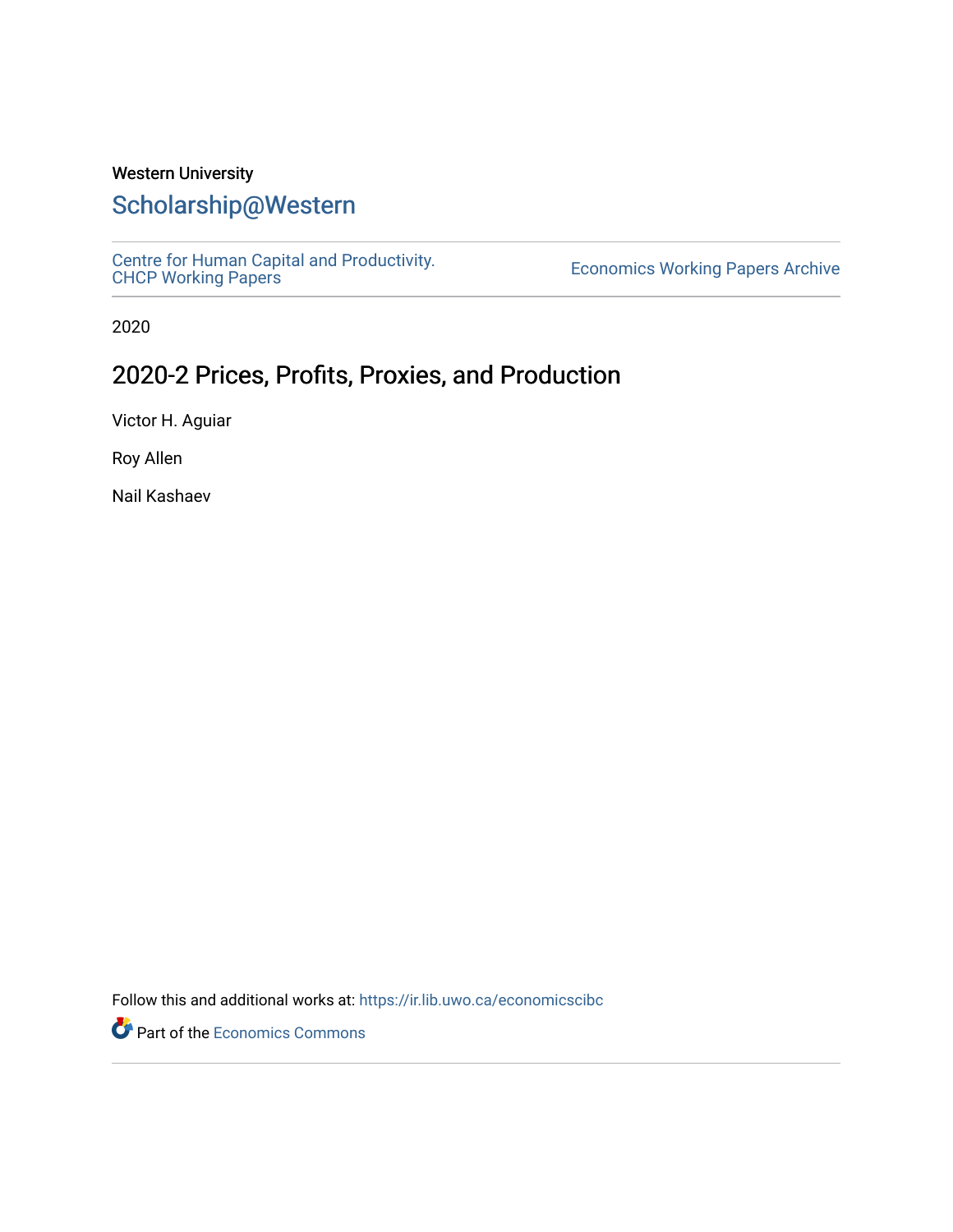**Prices, Profits, Proxies, and Production**

**by**

**Victor H. Aguiar, Roy Allen, and Nail Kashaev**

**Working Paper #2020-2 March 2020**



# *Centre for Human Capital and Productivity (CHCP)*

# *Working Paper Series*

Department of Economics Social Science Centre Western University London, Ontario, N6A 5C2 Canada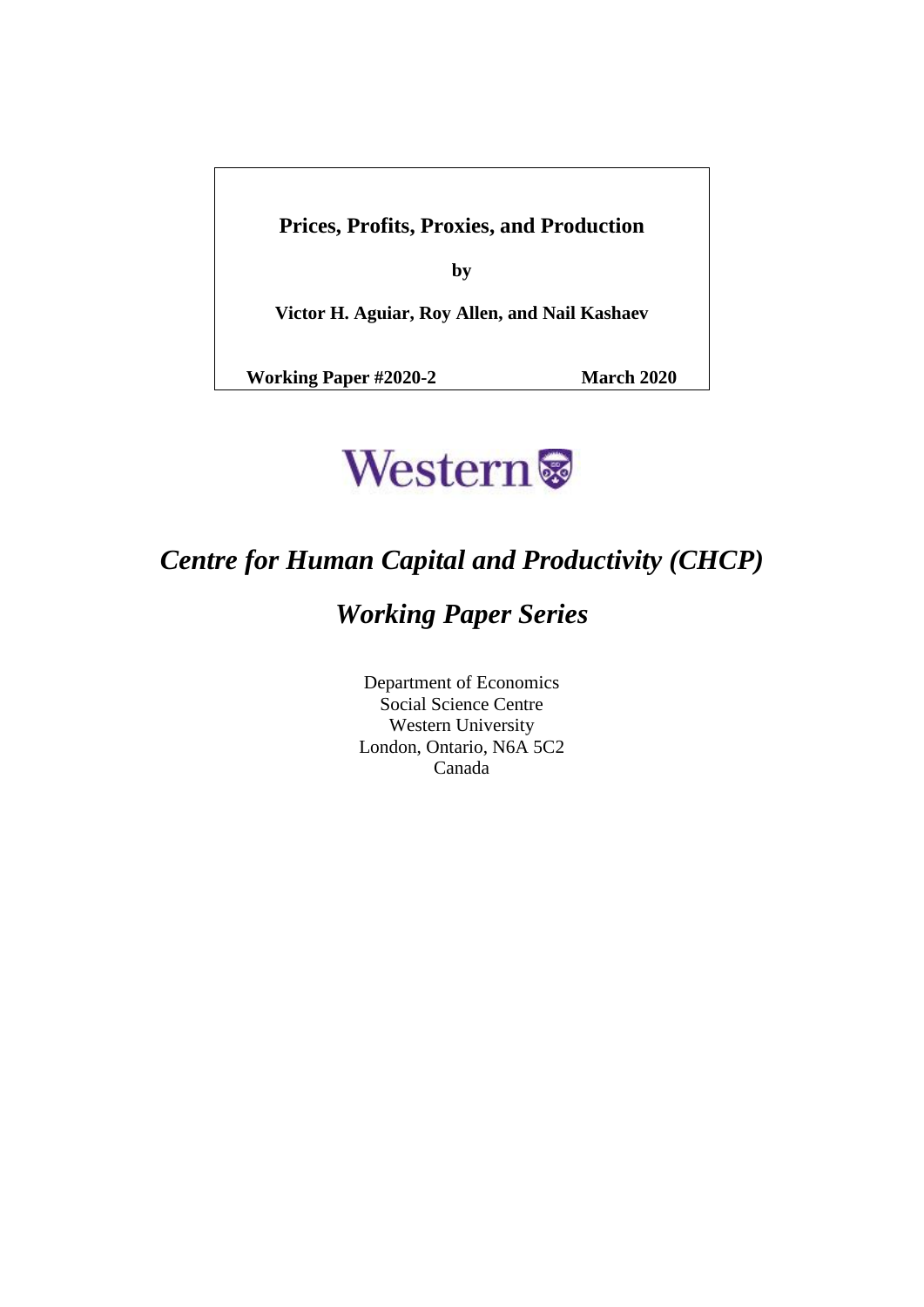## Prices, Profits, Proxies, and Production<sup>∗</sup>

Victor H. Aguiar† vaguiar@uwo.ca Roy Allen† rallen46@uwo.ca Nail Kashaev† nkashaev@uwo.ca

> First version: October 10, 2018 This version: March 15, 2020

**Abstract** This paper studies nonparametric identification and counterfactual bounds for heterogeneous firms that can be ranked in terms of productivity. Our approach works when quantities and prices are latent rendering standard approaches inapplicable. Instead, we require observation of profits or other optimizing-values such as costs or revenues, and either prices or price proxies of flexibly chosen variables. We extend classical duality results for price-taking firms to a setup with discrete heterogeneity, endogeneity, and limited variation in possibly latent prices. Finally, we show that convergence results for nonparametric estimators may be directly converted to convergence results for production sets.

JEL classification: C5, D24.

Keywords: Counterfactual bounds, cost minimization, nonseparable heterogeneity, partial identification, profit maximization, production set, revenue maximization, shape restrictions.

<sup>∗</sup>An earlier version of this paper was circulated as "Prices, Profits, and Production: Identification and Counterfactuals." We are grateful to Paul Grieco, Lance Lochner, Salvador Navarro, David Rivers, Susanne Schennach, and Al Slivinsky for useful comments and encouragement. We also thank the ceminar participants at University of Montreal, McMaster University, and attendants of NASMES 2019, Empirical Microeconomics Workshop at University of Calgary, MEG 2019, CESG 2019, NAWMES 2020.

<sup>†</sup>Department of Economics, University of Western Ontario.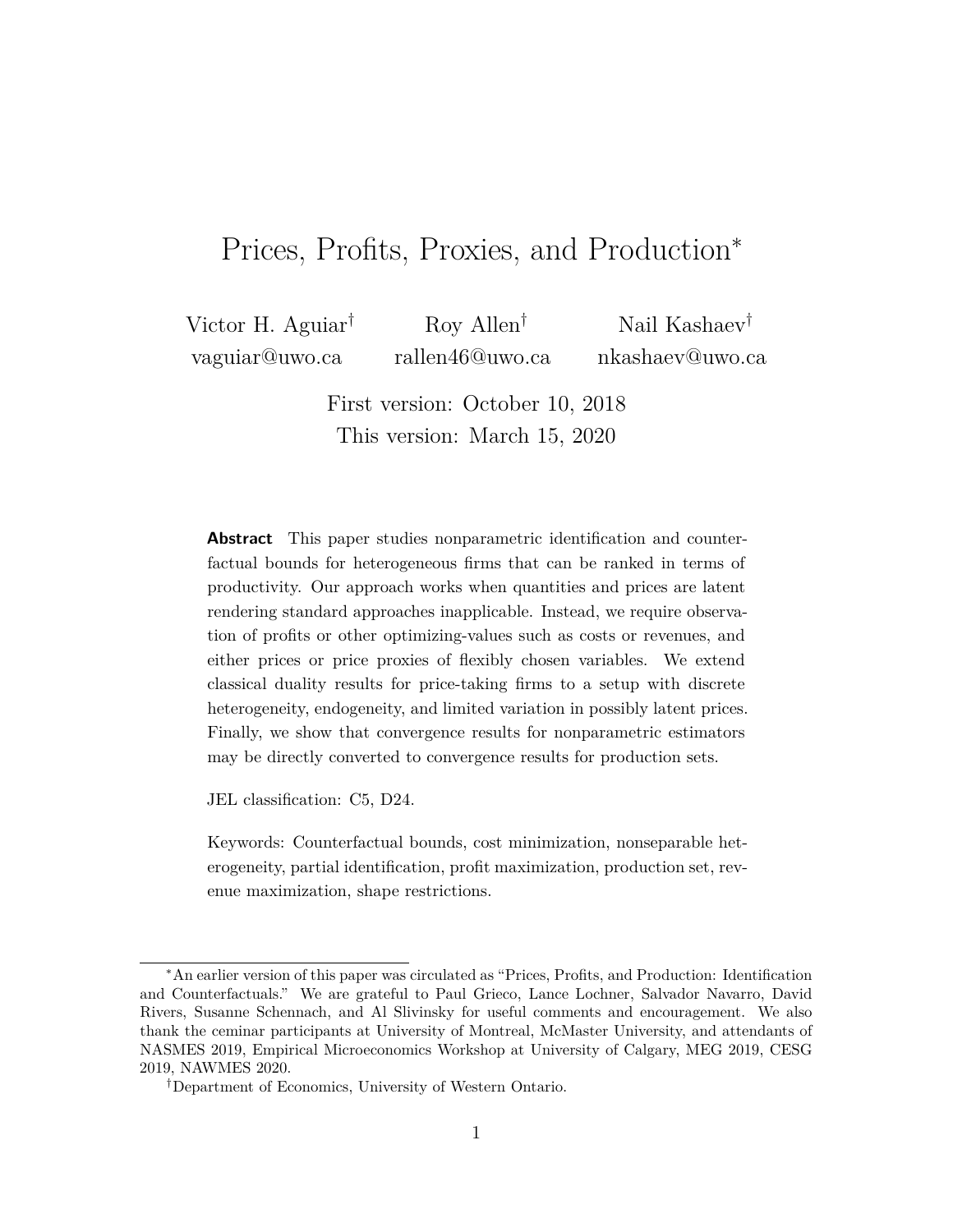## **Introduction**

This paper studies nonparametric identification of production sets and counterfactual bounds for firms, allowing multiple inputs and outputs, in an environment where both quantities and prices can be latent. We assume an analyst has data on the values of an optimization problem, such as profits, costs, or revenues, as well as prices or *price proxies*.

Identifying heterogeneous production sets is challenging in situations where the observability of some outputs/inputs or prices is problematic. For instance, in the housing market output quantities and output prices cannot be directly observed because houses provide different services that are hard to measure. However, housing values that can serve as price proxies may be observed [\(Epple et al.,](#page-36-0) [2010](#page-36-0)). Other industries, such as health and banking, suffer from similar issues with unobservable inputs or outputs.<sup>[1](#page-3-0)</sup> The latency of quantities makes standard approaches to estimate production functions not directly applicable. In addition, the latency of prices makes classical approaches using duality theory impossible to apply as well. In contrast, we require observability of values and prices or price proxies. While these variables are not always observed, they are available in many existing data sets.<sup>[2](#page-3-1)</sup>

In order to obtain identification of firm-specific production possibility sets we exploit variation in prices or price proxies across markets and variation of optimization values across firms. Our framework extends classical duality theory by allowing (i) rich forms of complementarity and substitutability between outputs and inputs with discrete heterogeneity across firms, (ii) endogeneity between prices and productivity due to simultaneity and market entry decisions, and (iii) omitted prices of flexibly chosen variables. Classical duality theory focuses on either a nonstochastic or *representative agent* framework in which all prices are observed. Important contributions include [Shephard](#page-38-0) [\(1953\)](#page-38-0), [Fuss & McFadden](#page-37-0) [\(1978](#page-37-0)), and [Diewert](#page-36-1) [\(1982](#page-36-1)) among many others.

We assume that firms can be ranked in terms of productivity that can take

<span id="page-3-0"></span><sup>&</sup>lt;sup>1</sup>In the health industry, it is difficult to measure inputs such as drugs since they vary widely in their physical characteristics. However, prices and total costs may be observable [\(Bilodeau et al.,](#page-35-0) [2000\)](#page-35-0). In the banking industry, outputs such as business loans and consumers loans are difficult to measure because a loan is a financial service that entails many unobservable goods and services. However, the price of a loan is observed as well as profits in some settings [\(Berger et al.,](#page-35-1) [1993\)](#page-35-1).

<span id="page-3-1"></span><sup>&</sup>lt;sup>2</sup>See [Epple et al.](#page-36-0) [\(2010](#page-36-0)), [Combes et al.](#page-36-2) [\(2017](#page-36-2)), and [Albouy & Ehrlich](#page-34-0) [\(2018\)](#page-34-0) in the context of housing; [Burke et al.](#page-35-2) [\(2019](#page-35-2)) in the context of agriculture; [Nerlove](#page-38-1) [\(1963](#page-38-1)) and [Fabrizio et al.](#page-36-3) [\(2007](#page-36-3)) in the context of [electricity generation;](#page-36-4) [Roberts & Supina](#page-38-2) [\(1996](#page-38-2)), [Foster et al.](#page-37-1) [\(2008](#page-37-1)), and Doraszelski & Jaumandreu [\(2013](#page-36-4)) in the context of manufacturing.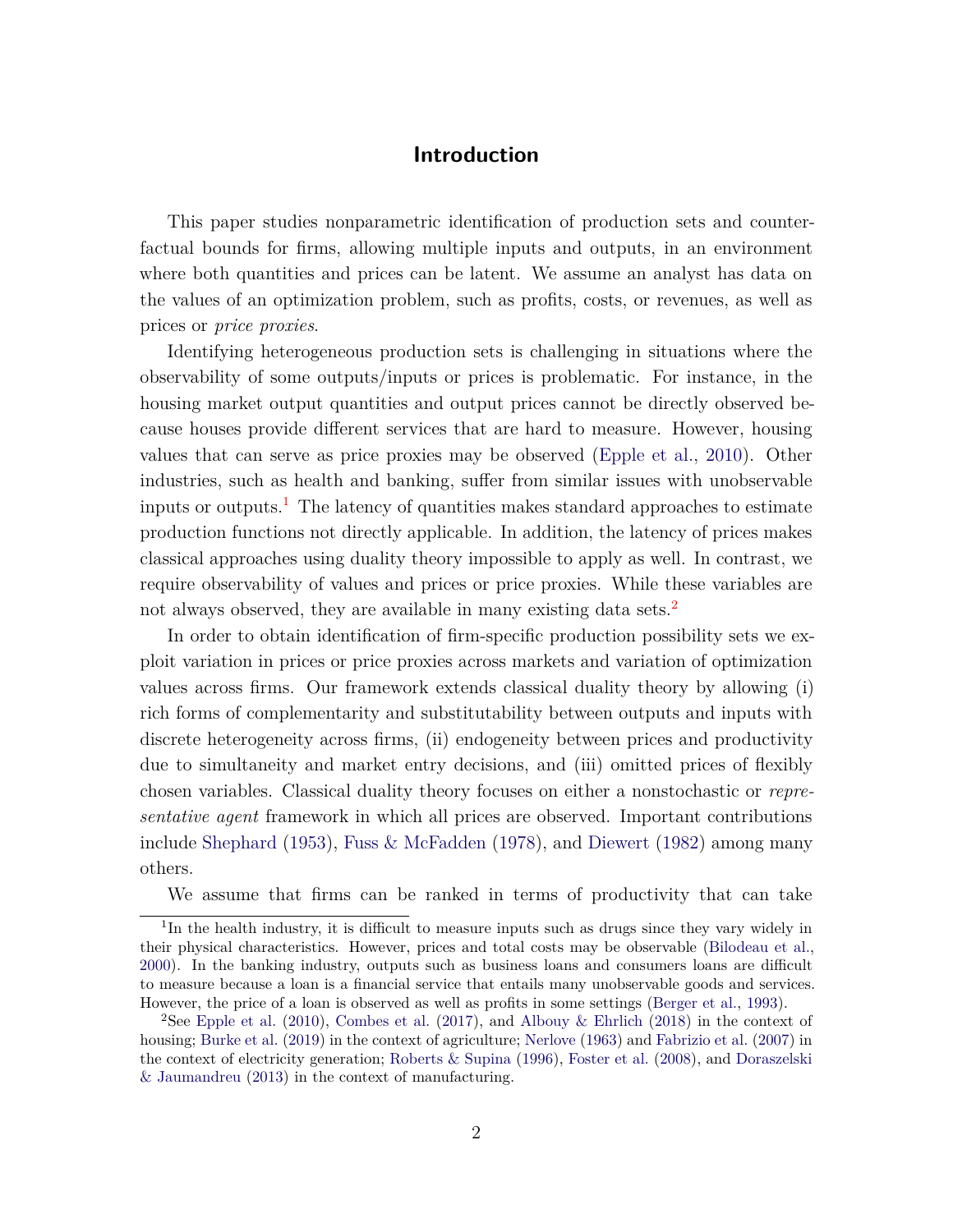finitely many values. This assumption is key to unpack heterogeneity in multiple output/input production sets across firms from data such as prices or price proxies and scalar values of an optimization problem. We formalize this by assuming that a firm with higher productivity has access to all the production possibilities of a less productive firm, and more. Our framework covers Hicks-neutral heterogeneity in productivity as a special case.

Our approach exploits the rich shape constraints in our environment for identification and counterfactual analysis. With price-taking behavior, the structural value function is a convex and homogeneous function of prices. We present a new technique for identification that leverages these properties, together with the assumption that firms can be ranked according to productivity, to identify the structural value function (e.g. profit function). This technique relies on discrete heterogeneity, but allows flexible forms of selection into market. We require a monotone presence assumption, so that if a firm is present in some market with certain observables, then each more productive firm must be present in some market with the same observables. This handles certain monotone selection rules, e.g. only firms that can make nonnegative profits enter, but is much more general.

We next tackle the important possibility that not all prices are observed. Instead, we use *price proxies*, which are unknown functions of the missing prices. As one example, we show that aggregate market-level quantities can serve as price proxies. We leverage homogeneity of the value function to recover these unknown functions. This technique is new and is applicable to other settings with homogeneity of a structural function, and is therefore of independent interest.

Once the structural value function is identified, we turn to recoverability of the production sets. Here we leverage the classic insight that the value function serves as the support function of the production set. This allows us to characterize the most that can be said about heterogeneous production sets, even when price variation is limited. Building on this, we present a general framework for counterfactual questions such as sharp bounds on quantities or profits at a new price. Importantly, these bounds hold for each level of productivity, and thus characterize features of the distribution of firm behavior.

As mentioned previously, relative to classic work on duality we make several contributions by incorporating heterogeneity, endogeneity due to selection, and potential lack of prices.<sup>[3](#page-4-0)</sup> Even when prices are observed but contain limited variation, we con-

<span id="page-4-0"></span><sup>3</sup>Outside of the firm problem, duality has been used in the presence of heterogeneity in discrete choice [\(McFadden](#page-38-3), [1981](#page-38-3)[\), matching models](#page-35-3) [\(Galichon & Salanié](#page-37-2)[,](#page-35-3) [2015](#page-37-2)), hedonic models (Chernozhukov et al., [2017\)](#page-35-3), dynamic discrete choice [\(Chiong et al.](#page-36-5), [2016\)](#page-36-5), and the additively separable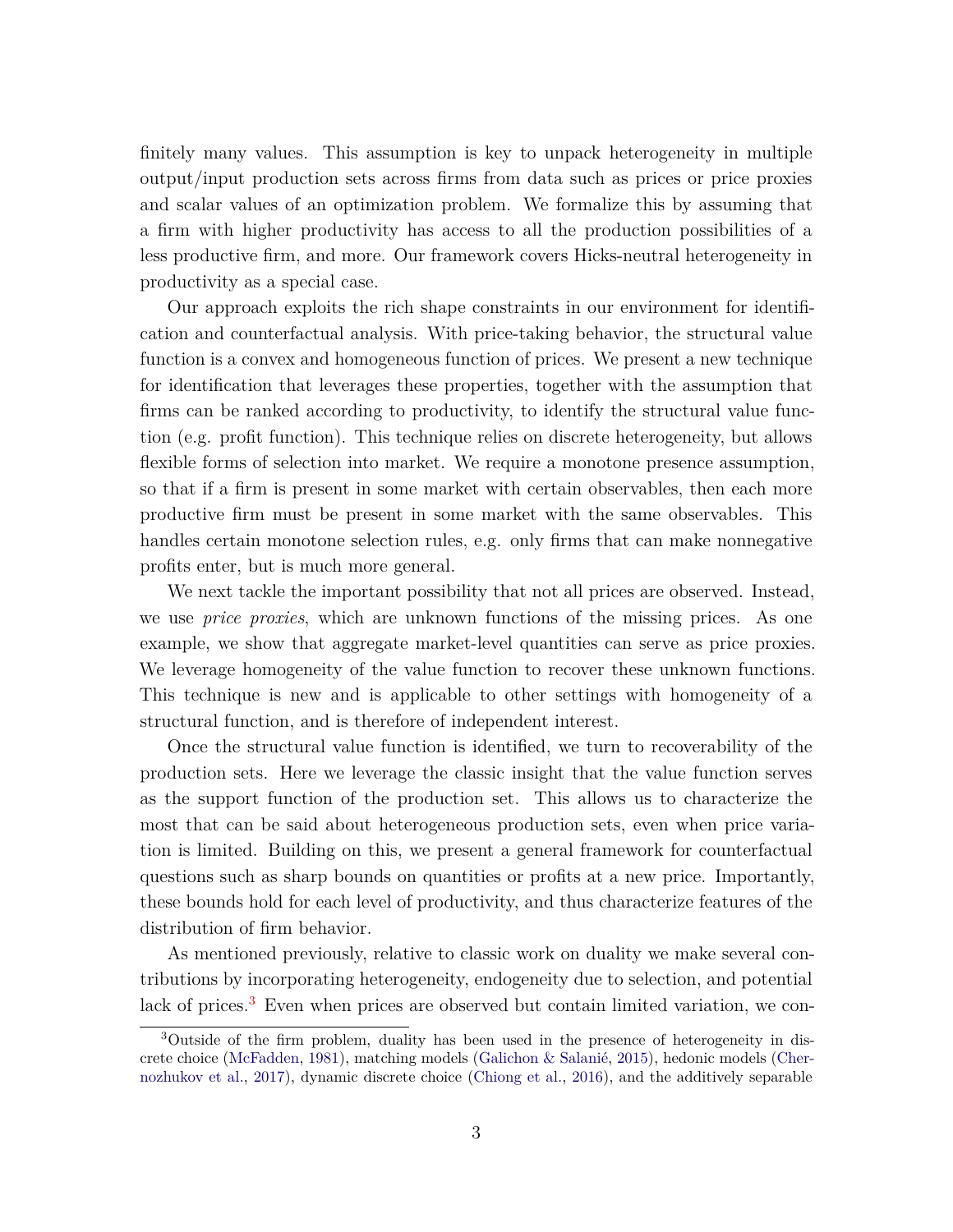tribute by providing new results using structural value functions to recover sets and conduct counterfactual analysis. There is little existing work concerning identification with limited variation in prices. One such paper is [Hanoch & Rothschild](#page-37-3) [\(1972\)](#page-37-3), which focuses on finite deterministic datasets of individual firms' profits or costs, and prices. [Hanoch & Rothschild](#page-37-3) [\(1972\)](#page-37-3) does not study identification of the production set or the profit function, but focuses on providing necessary and sufficient conditions under which an observed production function is consistent with profit maximization or  $\cot$  minimization.<sup>[4](#page-5-0)</sup> Another paper studying limited price variation is [Varian](#page-39-0) [\(1984\)](#page-39-0), which works with quantities and prices and does not study unobservable heterogeneity.[5](#page-5-1) While observation of prices and quantities implies observation of profits, the reverse is not true.

This paper contributes to the recent literature on identification and estimation of multi-output production with unobservable heterogeneity (e.g., [Cunha et al.,](#page-36-6) [2010](#page-36-6), [De Loecker et al.](#page-36-7), [2016,](#page-36-7) and [Grieco & McDevitt,](#page-37-4) [2016\)](#page-37-4). We differ since we do not observe quantities and we do not impose separability or parametric restrictions on the shape of production sets. Because we allow production of multiple outputs in flexible ways, use cross sectional variation, and do not observe quantities, we also differ from an important recent literature studying single output production in dynamic panel settings using quantities data, including [Griliches & Mairesse](#page-37-5) [\(1995\)](#page-37-5), [Olley & Pakes](#page-38-4) [\(1996\)](#page-38-4), [Levinsohn & Petrin](#page-38-5) [\(2003\)](#page-38-5), [Ackerberg et al.](#page-34-1) [\(2015](#page-34-1)), and [Gandhi et al.](#page-37-6) [\(2017\)](#page-37-6).<sup>[6](#page-5-2)</sup>

We also contribute to the literature studying recoverability of sets. We build on the tight relationship between the structural value function and the production possibility sets of firms, by providing an equality relating estimation error of value functions and estimation error of production possibility sets. This result allows one to adapt consistency results for any nonparametric estimators of the value function for the purpose of set estimation. The result is related to a classical result in convex analysis linking the distance of support functions with the distance of the corresponding sets, which has been exploited previously in the literature on partial identification.<sup>[7](#page-5-3)</sup> We cannot apply the classical result since it would require seeing negative prices, which

framework of [Allen & Rehbeck](#page-34-2) [\(2018\)](#page-34-2).

<span id="page-5-0"></span><sup>4</sup>[Cherchye et al.](#page-35-4) [\(2016](#page-35-4)) studies the identification of profits and production sets with a finite deterministic dataset on prices and quantities.

<span id="page-5-1"></span> $5$ See also [Cherchye et al.](#page-35-6) [\(2014](#page-35-5)) and Cherchye et al. [\(2018](#page-35-6)). Cherchye et al. (2018) differs from us because they assume observed input quantities in the context of cost minimization.

<span id="page-5-2"></span> $6$ As noted in [Ackerberg et al.](#page-34-1) [\(2015\)](#page-34-1), some output and input data often come in the form of sales and expenditures that need to be transformed into quantities. We work directly with total values (e.g. profits, total costs, or revenues).

<span id="page-5-3"></span><sup>&</sup>lt;sup>7</sup>See, for instance, [Beresteanu & Molinari](#page-35-7) [\(2008\)](#page-35-7), [Beresteanu et al.](#page-34-3) [\(2011\)](#page-34-3), [Kaido & Santos](#page-37-7) [\(2014\)](#page-37-7), [Kaido](#page-37-8) [\(2016](#page-37-8)), and [Kaido et al.](#page-37-9) [\(2019](#page-37-9)).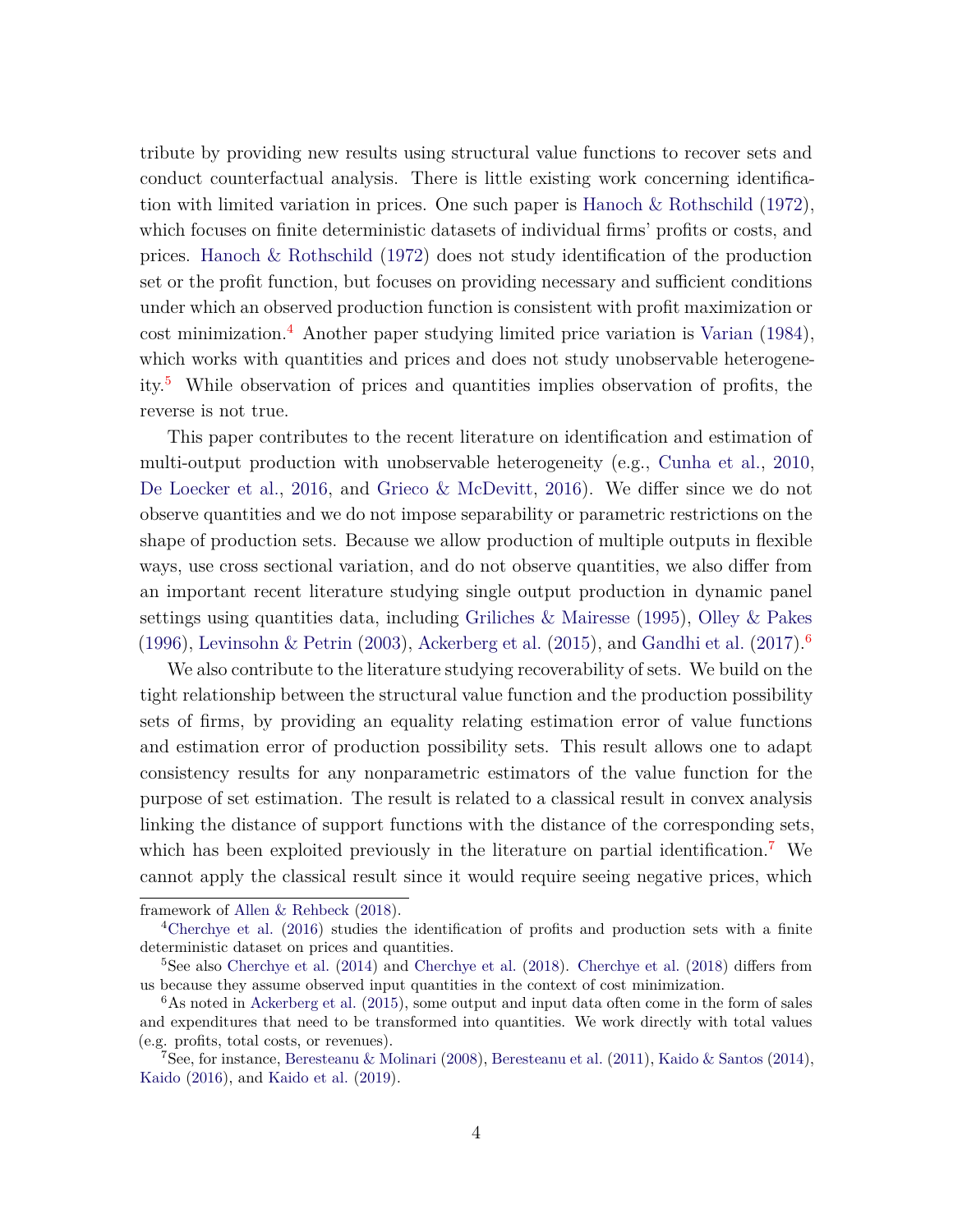requires a generalization.

The rest of this paper proceeds as follows. In Section [1](#page-6-0) we present a model of heterogeneous production in which firms are rankable in terms of productivity. Section [2](#page-9-0) shows how to identify the structural value function. In Section [3](#page-15-0) we extend our methodology to environments where one observes proxies that determine unobservable prices. Our main identification result for production possibility sets is in Section [4.](#page-24-0) Section [5](#page-28-0) provides a general framework to conduct sharp counterfactual analysis in production environments. In Section [6](#page-31-0) we show duality between estimation error in value functions and production sets. We conclude in Section [7.](#page-34-4) All proofs can be found in Appendix [A.](#page-39-1) Appendix [B](#page-49-0) contains extensions and additional results.

## **1. Setup**

<span id="page-6-0"></span>This paper studies recoverability of the technology of heterogeneous firms given data on the value function of their maximization problems, as well as data on prices or price proxies that alter the maximization problems.

The technology of heterogeneous firms is described by a correspondence  $Y : E \rightrightarrows$  $\mathbb{R}^{d_y}$ . Each set  $Y(e)$  describes the possible input/output (or "netput") vectors that are feasible for a firm of type *e*. The variable *e* captures unobservable heterogeneity in productivity. Negative components of  $Y(e)$  correspond to net demands by the firm and positive components correspond to net supply. This formulation allows us to treat single output and multi-output firms in a common framework.<sup>[8](#page-6-1)</sup> We require the following conditions.

<span id="page-6-2"></span>**Definition 1.** A correspondence  $Y: E \rightrightarrows \mathbb{R}^{d_y}$  is a production correspondence if, for every  $e \in E$ ,

- (i)  $Y(e)$  is closed and convex;
- (ii) *Y*(*e*) satisfies *free disposal*: if *y* in *Y*(*e*), then any *y*<sup>\*</sup> such that  $y_j^* \leq y_j$  for all  $j \in \{1, \dots, d_v\}$  is also in  $Y(e)$ ;

<span id="page-6-1"></span> $8\text{An alternative approach is to use transformation functions. See Grieco & McDevitt (2016) for }$  $8\text{An alternative approach is to use transformation functions. See Grieco & McDevitt (2016) for }$  $8\text{An alternative approach is to use transformation functions. See Grieco & McDevitt (2016) for }$  $8\text{An alternative approach is to use transformation functions. See Grieco & McDevitt (2016) for }$  $8\text{An alternative approach is to use transformation functions. See Grieco & McDevitt (2016) for }$ a recent application.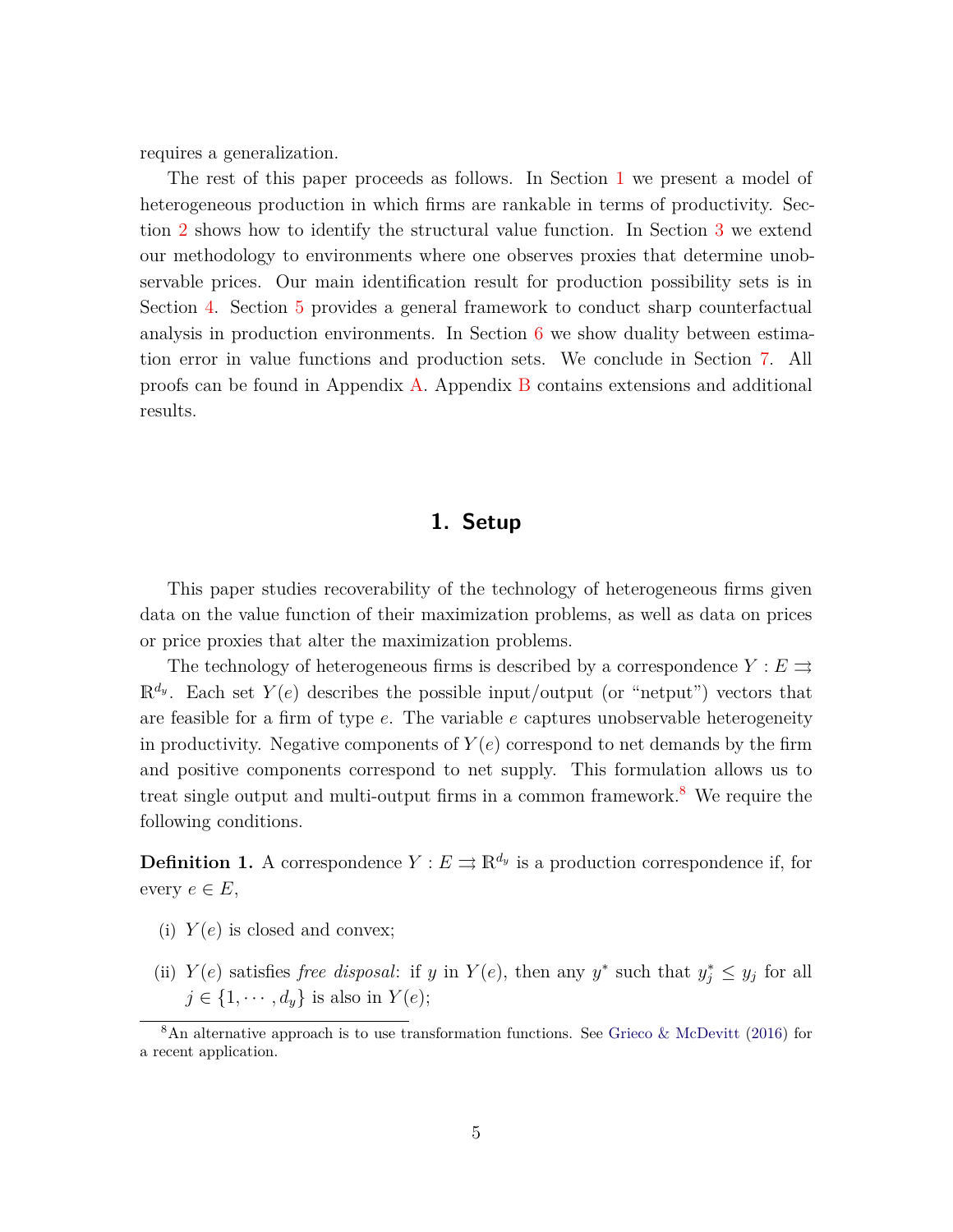(iii)  $Y(e)$  satisfies *the recession cone property*: if  $\{y^m\}$  is a sequence of points in *Y*(*e*) satisfying  $||y^m|| \to \infty$  as  $m \to \infty$ , then accumulation points of the set  $\{y^m / ||y^m||\}_{m=1}^{\infty}$  lie in the negative orthant of  $\mathbb{R}^{d_y}$ .

These conditions rule out infinite profits and ensure that the maximization prob-lems we consider have a solution.<sup>[9](#page-7-0)</sup>

We study the general *restricted profit maximization problem*

$$
\pi_r(y_{-z}, p_z, e) = \max_{y_z:(y_{-z}, y_z) \in Y(e)} p'_z y_z,
$$

where *y*−*<sup>z</sup>* is a vector of restricted or fixed variables, *y<sup>z</sup>* denotes the variables of choice, and  $p_z$  is a vector of prices of  $y_z$ . The variable of choice  $y_z$  is constrained to belong to the convex set  $Y_r(y_{-z}, e)$  defined as

$$
Y_r(y_{-z}, e) = \{y_z \in \mathbb{R}^{d_{yz}} : (y_{-z}, y_z) \in Y(e)\}.
$$

We refer to  $Y_r(y_{-z}, \cdot)$  as the restricted production correspondence.<sup>[10](#page-7-1)</sup>

The behavioral restriction of this model is that given  $y_{-z}$ , the firm chooses  $y_z$ to maximize restricted profits, taking prices  $p_z$  as given. In the special case where *y*−*z* is not present, this is the usual profit maximization setup. When  $y_{-z}$  consists of inputs, this covers revenue maximization. When *y*−*<sup>z</sup>* consists of outputs, this is cost minimization once we interpret negative *y<sup>z</sup>* as inputs and write

$$
\max_{y_z:(y_{-z},y_z)\in Y(e)}p'_zy_z=-\min_{y_z:(y_{-z},y_z)\in Y(e)}p'_z(-y_z).
$$

We emphasize that throughout, *y*−*<sup>z</sup>* can be a vector, and so we cover cost minimization with multiple inputs, and revenue maximization with multiple outputs.

Overall, we consider firms that are price-taking in the variables of choice *yz*, and study a static problem without uncertainty. We note though that in principle the production set  $Y(e)$  is general enough to describe paths of production possibilities throughout time, as would arise if there is investment.

<span id="page-7-0"></span> ${}^{9}$ See [Kreps](#page-38-6) [\(2012](#page-38-6)), p. 199 for more details.

<span id="page-7-2"></span><span id="page-7-1"></span><sup>&</sup>lt;sup>10</sup>More formally, it is only a multi-valued mapping because it can be empty for certain combinations of *y*−*<sup>z</sup>* and *e*.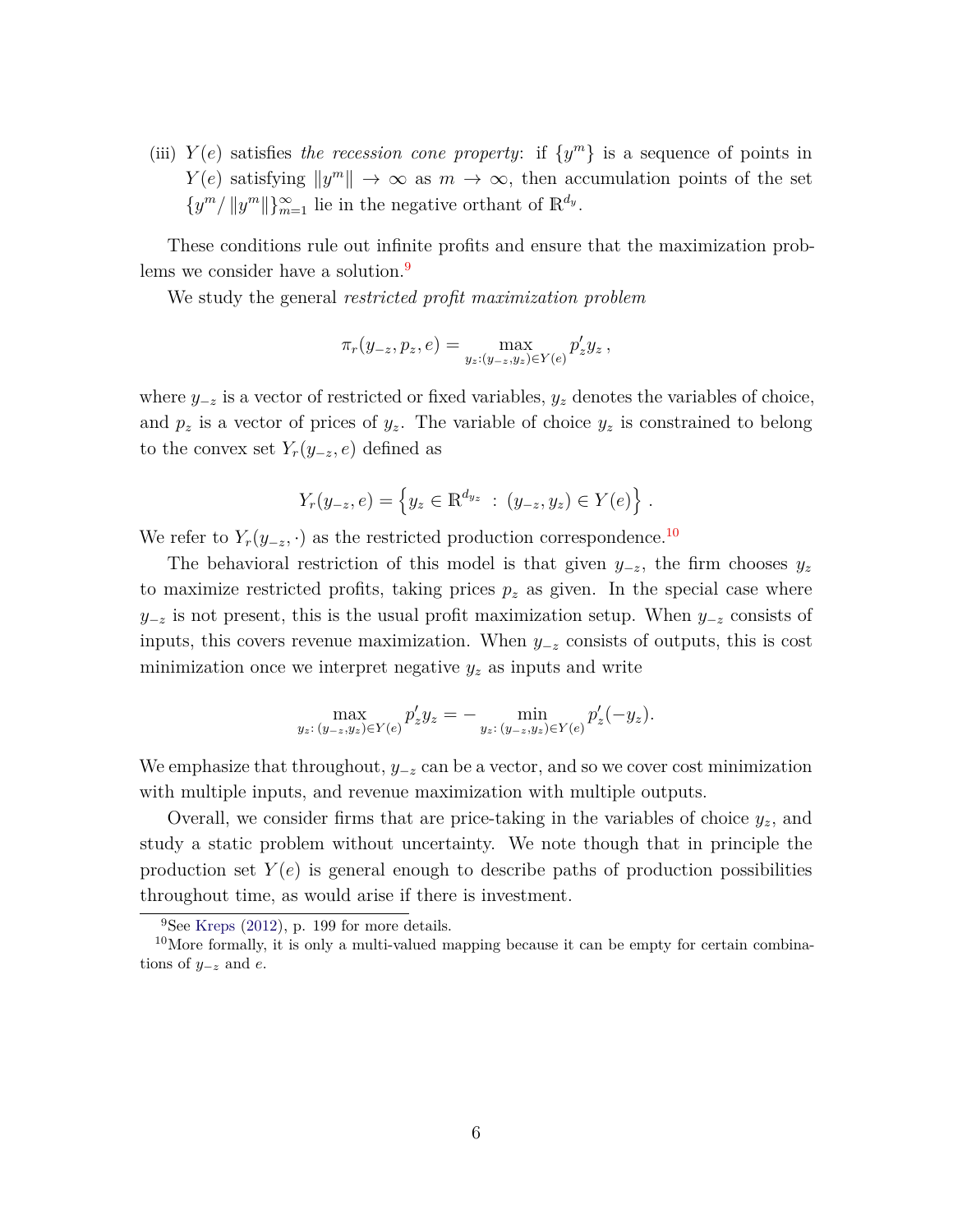## **1.1. Setting and Data**

We study identification in settings in which an analyst observes many realizations of certain values of the restricted profit maximization problem as prices vary. In the most general version, we observe noisy measurements of restricted profits, which are the values of the restricted problem. Specifically, we consider the setup

$$
\boldsymbol{\pi}_r = \pi_r(\mathbf{y}_{-z}, \mathbf{p}_z, \mathbf{e}) + \boldsymbol{\eta} \text{ a.s.},
$$

where  $y_{-z}$  is observed,<sup>[11](#page-8-0)</sup>  $\eta$  is unobserved measurement error, and **e** is unobservable productivity level. For each component of  $\mathbf{p}_z$ , the analyst either observes the corresponding price, or more generally observes a price proxy  $x_j$  that is linked to the unobserved price by the relationship  $\mathbf{p}_{z,j} = g_j(\mathbf{x}_j, \tilde{\mathbf{x}})$ , where  $\tilde{\mathbf{x}}$  consists of some control variables. We provide further examples and discussion of such proxies in Section [3.](#page-15-0)

As an example of observables for cost minimization of hospitals [\(Bilodeau et al.](#page-35-0), [2000](#page-35-0)), the analyst observes total cost (possibly measured with error) on variable inputs *y<sup>z</sup>* (labor, supplies, food for patients, drugs, and energy), input prices or inputprice proxies, fixed outputs (inpatient car and outpatient visits), and the fixed inputs (number of physicians and capital). We emphasize that we do not need to observe the quantities  $y_z$  of the flexibly chosen variables.<sup>[12](#page-8-1)</sup>

Now we turn to the description of the sources of variation in our setup. Although we do not fully flesh out an equilibrium model incorporating selection we provide an informal discussion of these forces. First, prices vary because of variation across markets. Our results apply when an analyst observes a single firm from each market, and has observations from many markets. Our results also apply when an analyst observes multiple firms in each market. We focus on the former case to simplify presentation, so that we can avoid market-level subscripts.

To further describe why prices can vary, suppose in each market a consumer facing prices *p*, income *m*, and with preferences  $\xi$  has net demand  $y_j^d(p, m, \xi)$  for each of the *j* flexibly chosen goods. Given a restricted variable *y*−*z*, let *y<sup>j</sup>* (*y*−*z, pz, e*) denote the net supply of the flexibly chosen variable *j* for a firm of type *e* and facing prices *pz*. In each market, market clearing for the *j*-th good is then written

$$
\int y_j^d(p,m,\xi)dF_{\mathbf{m},\xi}(m,\xi) = \int y_j(y_{-z},p_z,e)dF_{\mathbf{y}_{-z},\mathbf{e}}(y_{-z},e) + \omega_j,
$$

<span id="page-8-0"></span><sup>11</sup>We use bold font for random variables and vectors and regular font for their realizations.

<span id="page-8-1"></span><sup>&</sup>lt;sup>12</sup>As discussed in the introduction, for additional data sets, see [Nerlove](#page-38-1) [\(1963](#page-38-1)), [Roberts & Supina](#page-38-2) [\(1996\)](#page-38-2), [Fabrizio et al.](#page-36-3) [\(2007](#page-36-3)), [Foster et al.](#page-37-1) [\(2008\)](#page-37-1), [Epple et al.](#page-36-0) [\(2010](#page-36-0)), [Doraszelski & Jaumandreu](#page-36-4) [\(2013\)](#page-36-4), [Combes et al.](#page-36-2) [\(2017\)](#page-36-2), [Albouy & Ehrlich](#page-34-0) [\(2018](#page-34-0)), and [Burke et al.](#page-35-2) [\(2019](#page-35-2)).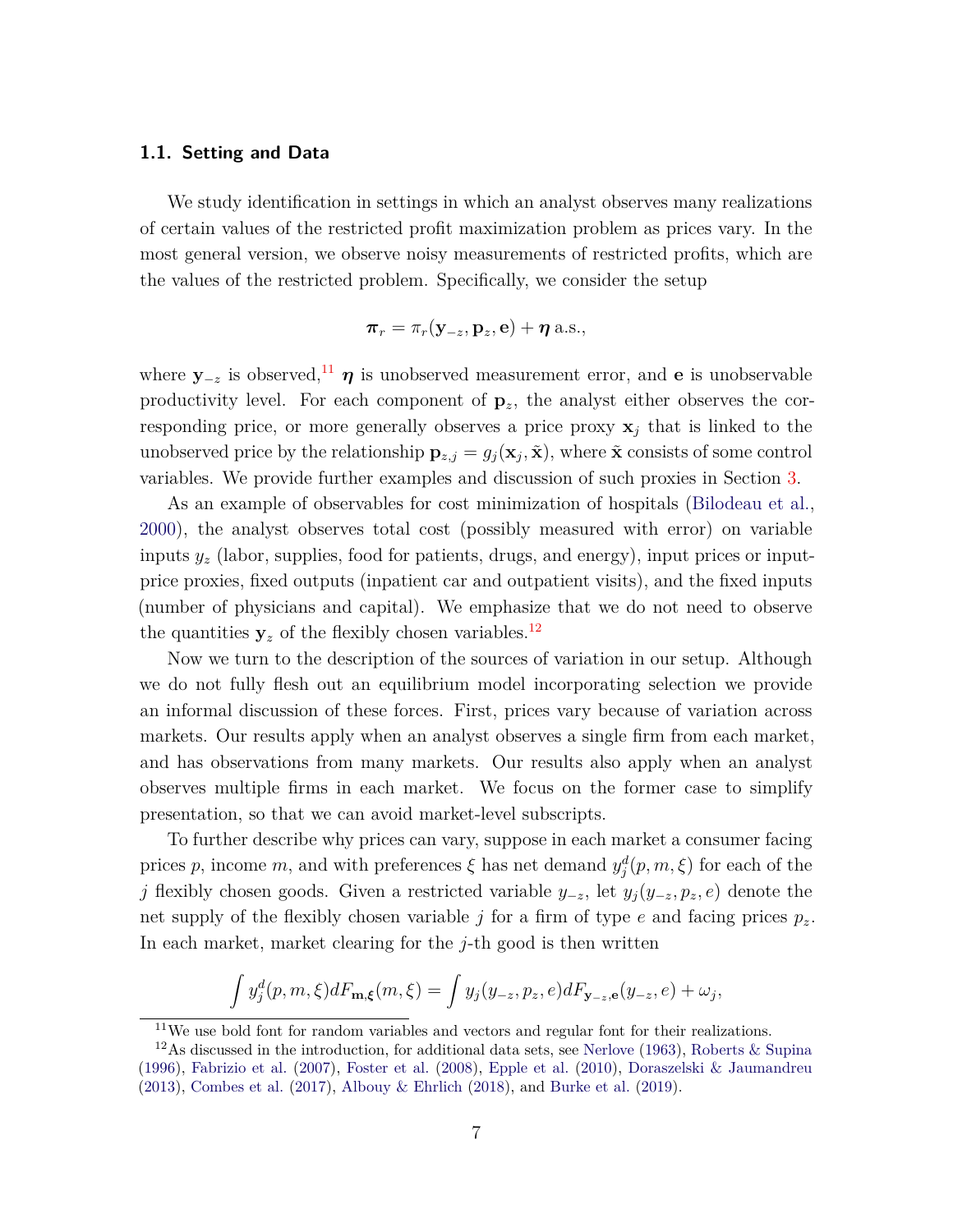where  $F_{m,\xi}$  is the joint distribution over income and preferences of consumers, and *F*<sub>**y**−*z*,**e** is the joint distributions of restricted variables and productivity. Here, the</sub> endowment of good *j* is denoted  $\omega_j$ .

In our most general analysis, equilibrium prices can vary across markets due to variation in endowments  $(\omega_j)$ , income and tastes of consumers  $(F_{m,\xi})$ , or variation in productivity or determination of the restricted variables (*F***<sup>y</sup>**−**z***,***e**). In particular, the determination of restricted variables can vary across markets due to different forms of competition in the restricted variables.

## <span id="page-9-0"></span>**2. Recoverability of Restricted Profit Function**

Our ultimate goal is to learn about the production correspondence. We proceed in three steps. In this section, we first identify the restricted profit function (or value function) for heterogeneous firms assuming that the prices are perfectly observed. In Section [3](#page-15-0) we show how to apply our analysis to the general case with unobserved prices. In subsequent sections we show how to use information on the restricted profit function to recover features of the production correspondence and describe the most that can be learned concerning counterfactual questions.

Identifying the restricted profit function for heterogeneous firms is challenging. The value function is nonseparable in latent productivity. Both the restricted variables **y**−*<sup>z</sup>* and prices **p***<sup>z</sup>* may be endogenous. This leads to simultaneity and selection biases. We consider a setting without panel data or instruments. We present a new technique to identify the restricted profit function that addresses these challenges. The key restrictions of the technique are that (i) heterogeneity is one dimensional and allows us to rank firms, and (ii) there are finitely many types of firms.

#### **2.1. Production Monotonicity**

It is well-known that the firm problem admits a representative agent, and in principle this observation can be used to recover a *representative agent* restricted profit function. Even a representative agent analysis here is nontrivial because of challenging selection/simultaneity issues discussed previously. Here, we wish to recover not only a representative agent restricted profit function, but also recover the heterogeneous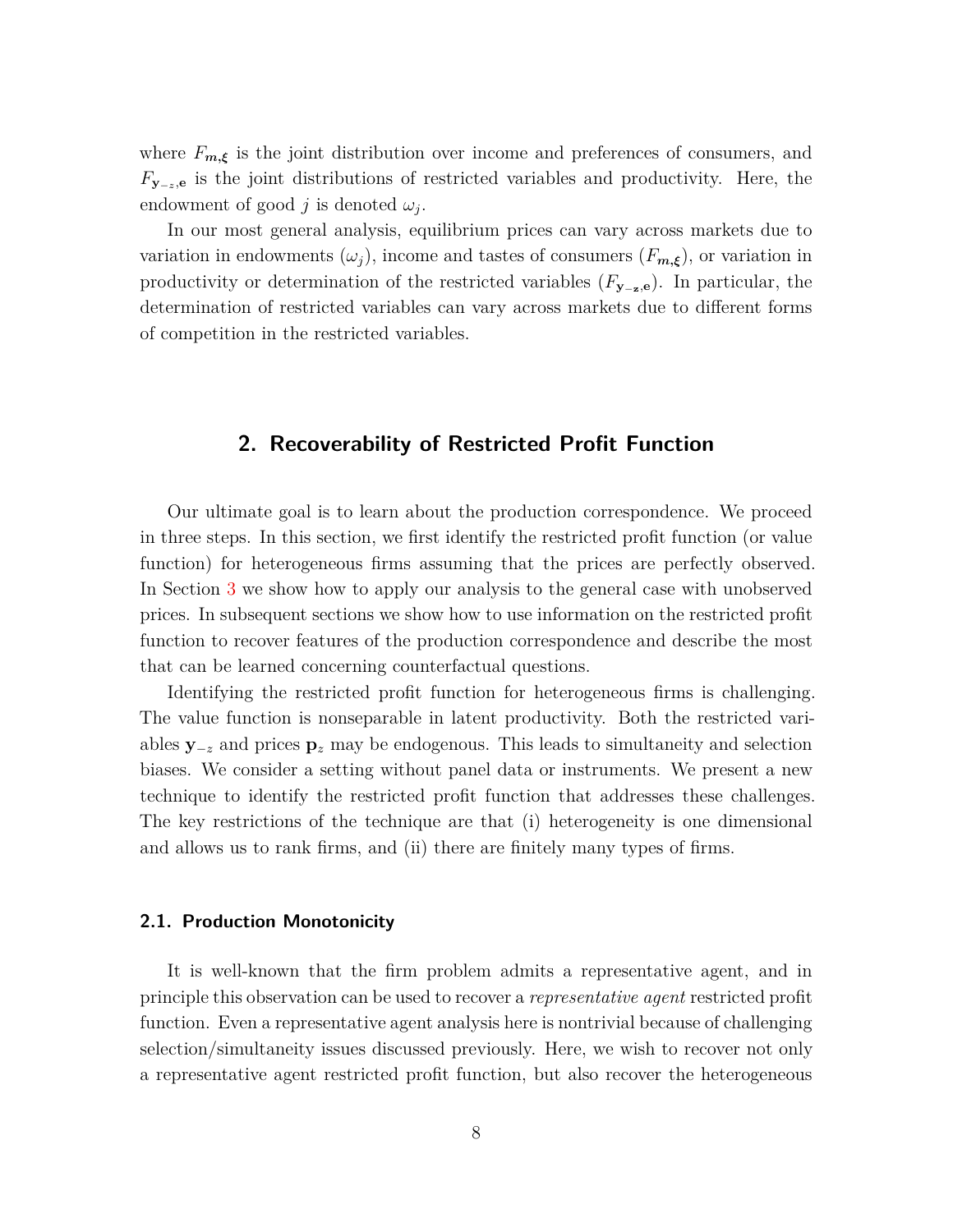<span id="page-10-0"></span>

**Figure 1** – Nested Production Sets.  $\tilde{e} > e$ .

structural restricted profit functions. Recovering heterogeneous structural functions allows us to a conduct rich counterfactual analysis concerning how different types of firms are differentially affected by a policy.

To get traction on this problem, we assume firms are rankable in terms of productivity. We think of heterogeneous productivity as an ability to produce more with a given level of inputs (or produce the same output using lower levels of inputs). In other words, the production set of a firm with lower value of *e* is a subset of the production set with a higher value of *e* (see Figure [1\)](#page-10-0). Note that  $Y_r(y_{-z}, e) \subseteq Y_r(y_{-z}, e)$  if and only if  $\pi_r(y_{-z}, p_z, e) \leq \pi_r(y_{-z}, p_z, \tilde{e})$  for all  $p_z$ . This means that more productive firms have access to a bigger set of production possibilities, and will make more profits or pay lower costs given prices. We formalize this monotonicity by the following ranking assumption on the restricted profit function.

<span id="page-10-1"></span>**Assumption 1** (Strict Monotonicity). For every  $y_{-z}$ ,  $p_z$ ,  $e$ , and  $\tilde{e}$  in the support, if  $e < \tilde{e}$ *, then*  $\pi_r(y_{-z}, p_z, e) < \pi_r(y_{-z}, p_z, \tilde{e})$ *.* 

Assumption [1](#page-10-1) is satisfied in many settings. For instance, it is satisfied in a standard single output production function setting with Hicks-neutral productivity. To be more specific, let the single output be *y<sup>o</sup>* and let inputs be *l* and *k*, interpreted as labor and capital. Then the set  $Y(e)$  is described by tuples  $(y_o, -l, -k)$  that satisfy  $y_o \leq f(l, k, e)$ , where *f* is the production function. If  $f(l, k, e) = A(e)\overline{f}(l, k)$  for some nonnegative, strictly increasing function  $A$ , and  $f$  is always nonnegative strictly convex function, then  $f(l, k, e)$  is strictly increasing in *e*. In this case,  $\pi(p, \cdot)$  satisfies Assumption [1.](#page-10-1)

More generally, the function  $f(l, k, e) = A_o(e) \bar{f}(A_l(e)l, A_k(e)k)$  for strictly increasing functions  $A_o$ ,  $A_l$ , and  $A_k$  fits into our setup.<sup>[13](#page-10-2)</sup> A more general setup would allow

<span id="page-10-2"></span> $13$ [Li & Sasaki](#page-38-7) [\(2017\)](#page-38-7) study a related setup with random coefficients Cobb-Douglas technology,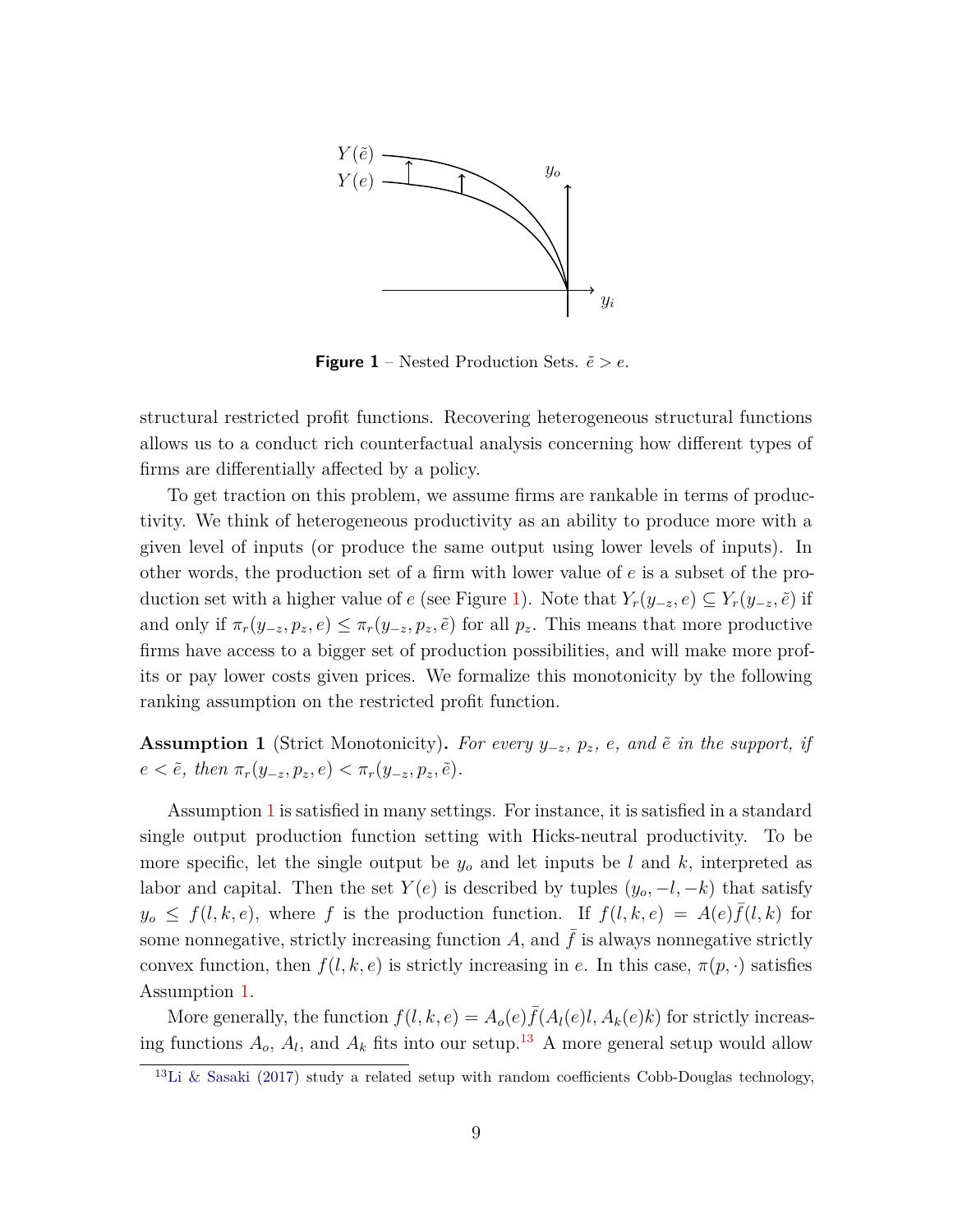<span id="page-11-0"></span>

**Figure 2** – Nonmonotonic supply.

a different shock to enter *Ao, A<sup>l</sup>* , and *A<sup>k</sup>* (e.g. [Doraszelski & Jaumandreu](#page-36-8), [2018\)](#page-36-8) and would be outside of our framework. Overall, while Hicks-neutral heterogeneity is a special case of our framework when there is a *single* output, it is considerably more restrictive than needed for the monotonicity assumption to hold.

The assumption that production sets are nested in *e* is equivalent to the profit function being weakly increasing in *e*. Thus, value functions are the "right" structural function in which to impose monotonicity if we think of higher productivity as leading to more production possibilities. One may draw the intuition that in general other structural functions are monotone in unobservable heterogeneity. This intuition is false without more structure.

**Example 1** (Nonmonotonicity of Inputs/Outputs )**.** Consider the production sets depicted in Figure [2.](#page-11-0) Each production set is given by  $Y(e_i) = \{(y_o, l)' \in \mathbb{R} \times \mathbb{R}_+ : y_o \leq$  $f(l, e_i)$ }, where  $f(l, e_1) < f(l, e_2) < f(l, e_3)$  for all  $l > 0$ . Here,  $\pi(p, e_1) < \pi(p, e_2)$  $\pi(p, e_3)$  for all positive *p* and Assumption [1](#page-10-1) is satisfied. Given the price vector  $p =$  $(p_o, p_k)'$  in Figure [2,](#page-11-0) the optimal levels of inputs and outputs are nonmonotone in productivity since  $l^*(p, e_1) < l^*(p, e_3) < l^*(p, e_2)$  and  $y_o^*(p, e_1) < y_o^*(p, e_3) < y_o^*(p, e_2)$ . For a numerical example see Appendix [B.2.](#page-51-0)

Failures of monotonicity in the optimal choice of input or output have been discussed as well in [Pakes](#page-38-8) [\(1996](#page-38-8), Section 4). Thus, rather than focus on the structural functions describing optimal input/output choices, this paper focuses instead on the restricted profit function, which *is* monotone in a scalar unobservable under the assumption that production sets are nested in *e*.

imposing that the ratio of random coefficients is a monotone function of a single latent scalar random variable.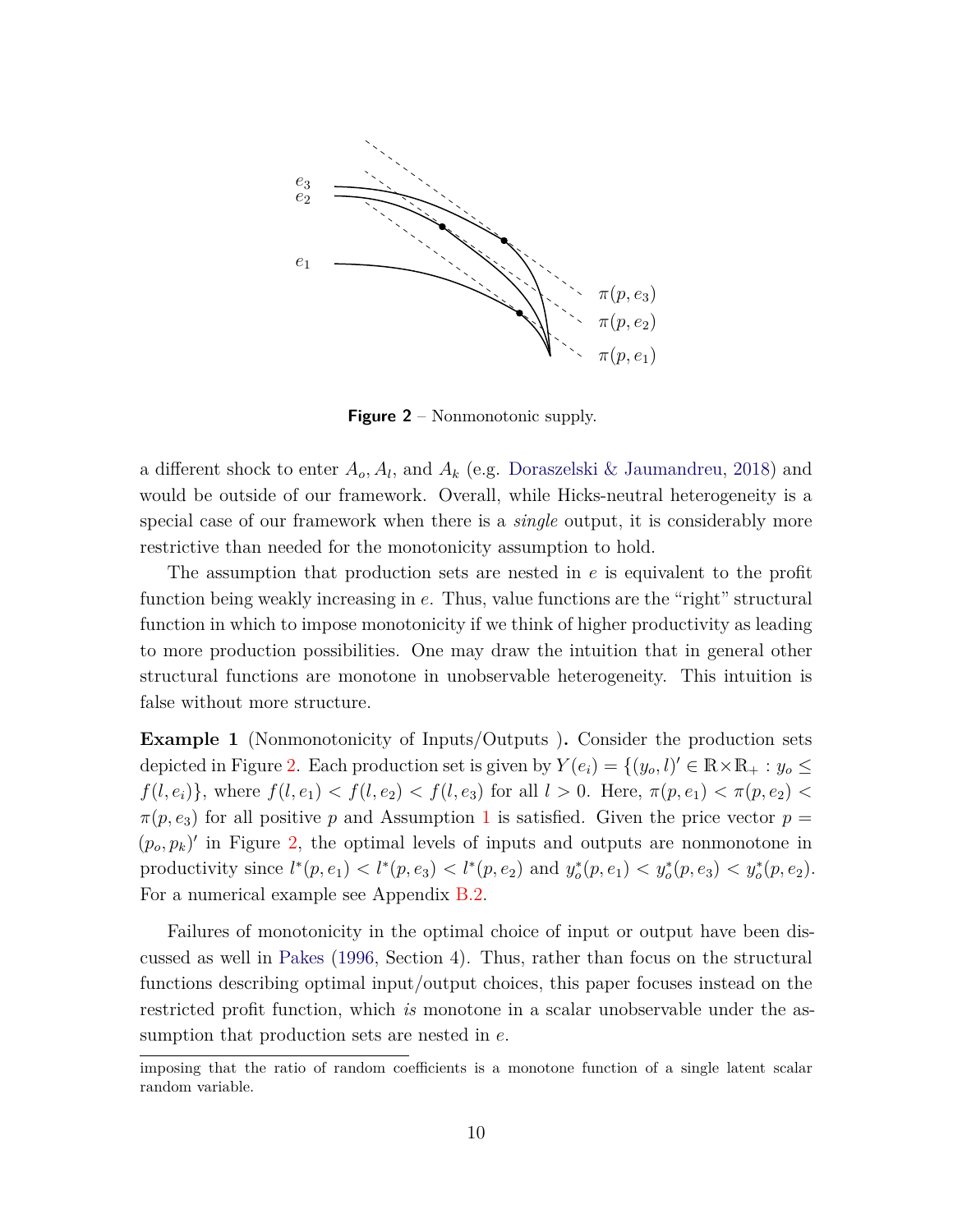#### **2.2. Discrete Heterogeneity and Monotone Selection**

With this setup, we consider a new technique to identify the restricted profit function allowing endogeneity. The reason endogeneity is a central concern in such problems is that constraints may be endogenous. For example, in the cost minimization problem, output (**y**−*<sup>z</sup>* = **y***o*) is typically a choice variable for the firm. Endogeneity in prices **p***<sup>z</sup>* is also a potential concern if firms with different productivity can choose in which markets to operate (selection into markets). As discussed in Section [1.1](#page-7-2) price variation in our setting arises because firms operate in different markets, which have difference endowments or consumer tastes.

The key restriction we impose is that there are finitely many types of firms. We formalize this as follows.

**Assumption 2** (Finite Heterogeneity).  $E = \{1, 2, \ldots, d_e\}$  with  $d_e$  finite and unknown *to the researcher.*

This assumption allows us to identify structural functions without instruments. If instruments are available, continuous heterogeneity can be tackled by existing techniques *provided* there is no measurement error; see for example Appendix [B.1.](#page-49-1) We emphasize that heterogeneity here is in terms of the production types, but due to measurement error in the data we may see continuous distributions of the restricted values, even when we condition on all other observables. In this modeling decision we are close to structural dynamic discrete choice literature that often assumes unobserved discrete heterogeneity that is smoothed out by some continuous idiosyncratic noise (e.[g. extreme value distributed preference shock\). See,](#page-34-5) for instance, Arcidiacono & Miller  $(2011).<sup>14</sup>$  $(2011).<sup>14</sup>$  $(2011).<sup>14</sup>$  $(2011).<sup>14</sup>$  We are not aware of any identification results that allow for both measurement error and continuous nonseparable structural unobserved heterogeneity in cross sectional data.

We allow rich selection into markets, but impose a monotonicity restriction relating the types of firms that can be present, conditional on certain observables.

<span id="page-12-1"></span>**Assumption 3** (Monotone Presence)**.**

$$
\mathbb{P}\left(\mathbf{e}=e|\mathbf{y}_{-z}=y_{-z},\mathbf{p}_z=p_z\right) > 0 \implies \mathbb{P}\left(\mathbf{e}=\tilde{e}|\mathbf{y}_{-z}=y_{-z},\mathbf{p}_z=p_z\right) > 0
$$

*for all*  $y_{-z}$ *,*  $p_z$ *, e, and*  $\tilde{e}$  *in the support such that*  $e < \tilde{e}$ *.* 

<span id="page-12-0"></span><sup>&</sup>lt;sup>14</sup>For applications of discrete unobserved heterogeneity in multinomial choice models with random coefficients and panel data estimators see Fox  $\&$  Gandhi [\(2016\)](#page-37-10) and Bonhomme  $\&$  Manresa [\(2015\)](#page-35-8), respectively.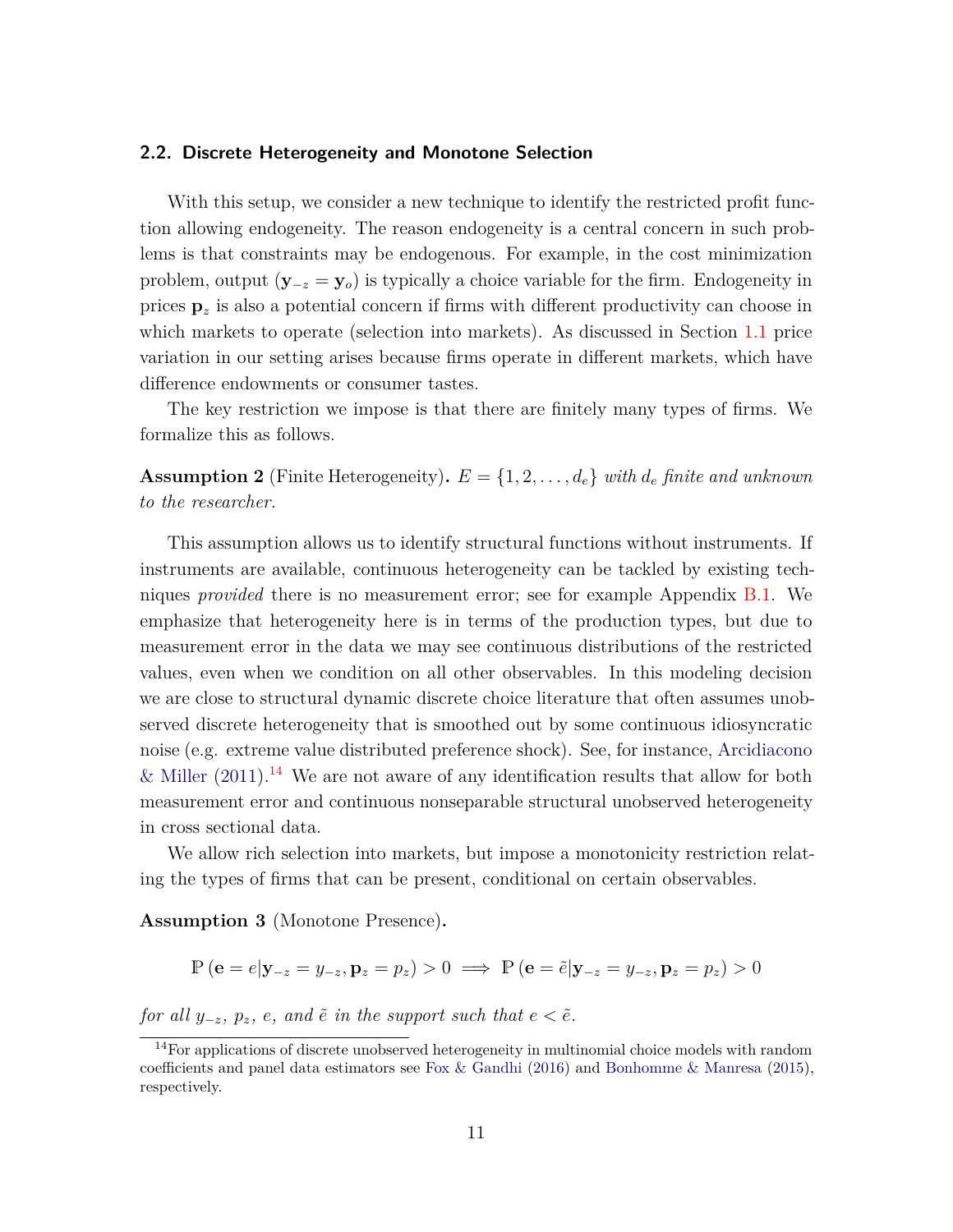This means that if we see a firm of type *e* active in *some* market and producing  $y_{-z}$ , then there has to be some market with the same conditioning variables such that any higher type  $\tilde{e}$  is present. In principle, this other "market" could be the same market in which *e* is present. The key restriction is that since we also condition on quantities, we need the higher type to *also* produce the same quantities.

As an example, consider the (unrestricted) profit function, if entry depends on whether a firm obtains nonnegative profits. Specifically,

$$
e \text{ enters } \iff \pi(p, e) \ge 0,
$$

where there are no restricted variables. Since we assume monotonicity of *π* in *e*, this is a monotone threshold rule, and satisfies Assumption [3.](#page-12-1)

Assumption [3](#page-12-1) is considerably more general than a one-sided selection rule. Importantly, it is only about the *support* of *e* conditional on some other variables. The reason we require this is that while reasonable selection rules into *markets* may result in a one-sided threshold rule, here we also need to allow selection into the quantities of the restricted variables **y**−*z*. For example, as *e* increases the optimal quantity of the restricted variables may change. Assumption [3](#page-12-1) allows this and is satisfied if, for example, there are other unobserved variables that shift the optimal choice of restricted variables *y*−*<sup>z</sup>* (e.g. unobserved prices of the restricted variables).

#### **2.3. Identification**

We now turn to identification of the restricted profit function. First, recall that we observe potentially mismeasured restricted profits:

$$
\boldsymbol{\pi}_r = \pi_r(\mathbf{y}_{-r},\mathbf{p}_{-z},\mathbf{e}) + \boldsymbol{\eta}.
$$

Let  $\Delta \pi_r(y_{-z}, p_z, e) = \pi_r(y_{-z}, p_z, e) - \pi_r(y_{-z}, p_z, e-1)$  denote the restricted profit difference between firms with adjacent productivity. We impose the following assumption on the measurement error *η*.

**Assumption 4.** *(i)*  $\eta$  *is independent of*  $y_{-z}$ *,*  $p_z$ *, and* **e***, mean zero, and satisfies*  $\mathbb{P}(|\eta| \leq K/2) = 1$  *for some*  $K < \infty$ *;*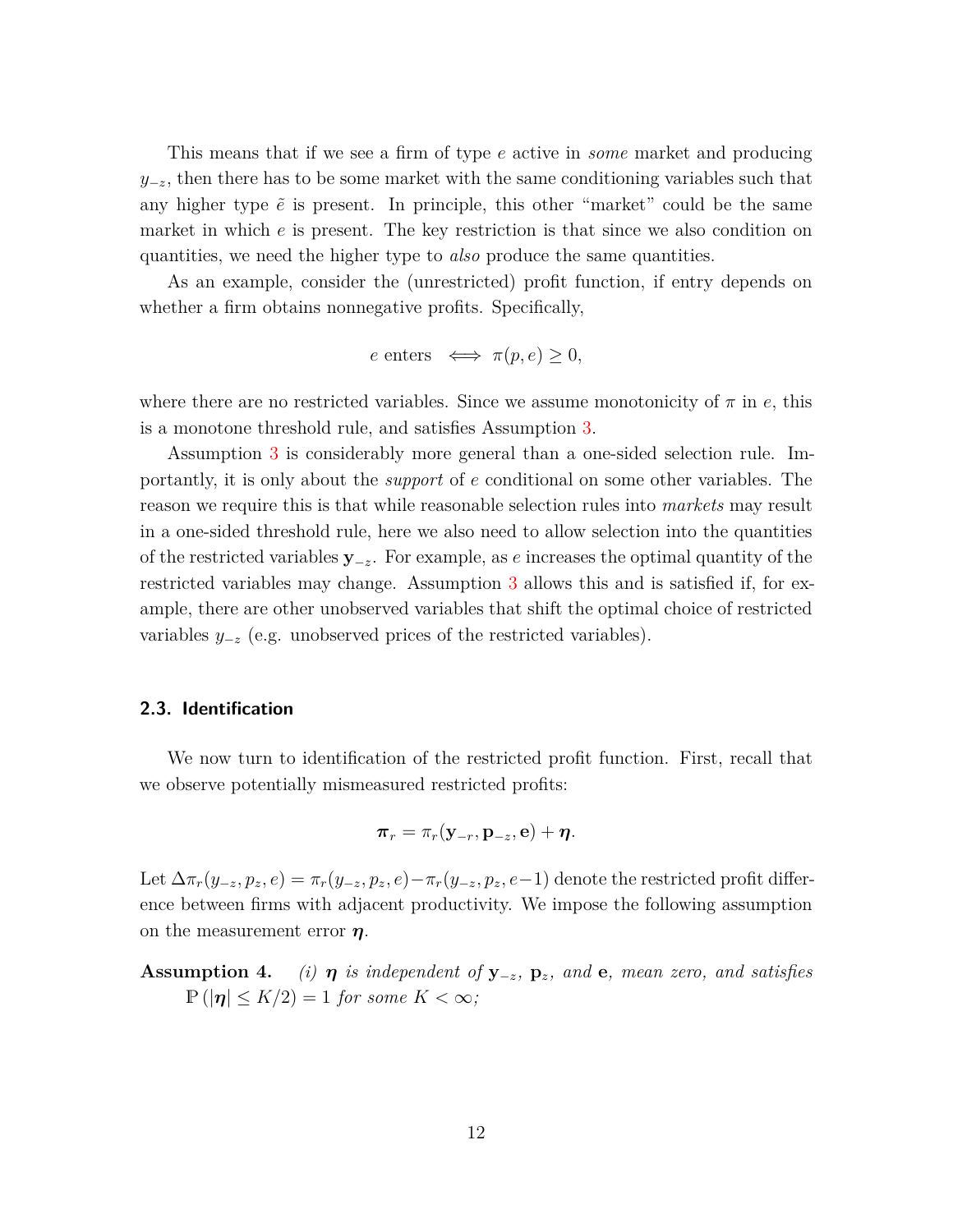*(ii) (Separatedness)* There exists a known  $(y^*_{-z}, p^*_z, e^*)$  in their support such that

$$
K < \begin{cases} \Delta \pi_r(y_{-z}^*, p_z^*, e^* + 1), & \text{if } e^* = 1, \\ \Delta \pi_r(y_{-z}^*, p_z^*, e^*), & \text{if } e^* = d_e, \\ \min \left\{ \Delta \pi_r(y_{-z}^*, p_z^*, e^* + 1), \Delta \pi_r(y_{-z}^*, p_z^*, e^*) \right\}, & \text{otherwise.} \end{cases}
$$

We note that multiplicative measurement error can be handled by similar independence and separatedness assumptions.[15](#page-14-0)

Assumption 4(i) means that the measurement error is classical. It also imposes a location normalization on the boundedly-supported measurement error. Assumption 4(ii) is more substantial. It assumes that we can find a firm with a particular productivity such that after conditioning on observables the measurement error does not break the ranking imposed by Assumption [1.](#page-10-1) Note that Assumption 4(ii) has to be imposed on one triplet  $(y^*_{-z}, p^*_z, e^*)$  only. Thus, in general the measurement error may completely change the ranking of restricted profits. A simple sufficient condition for Assumption  $4(ii)$  that uses shape restrictions of the restricted profit function is stated in the following result.

<span id="page-14-1"></span>**Lemma [1](#page-10-1)** (Rich Support). If Assumption 1 holds and there exist  $y_{-z}^*$  and  $p_z^*$  such that  $\cup$ <sub>λ>0</sub>{ $\lambda p_z^*$ } *is in the support of*  $\mathbf{p}_z$  *conditional on*  $\mathbf{y}_{-z} = y_{-z}^*$ *, then Assumption* 4(*ii*) *is satisfied.*

This exploits homogeneity in prices, i.e.  $\pi_r(y_{-z}^*, \lambda p_z^*, e) = \lambda \pi_r(y_{-z}^*, p_z^*, e)$  for all *e* and  $\lambda > 0$ . The idea behind Lemma [1](#page-14-1) is that although the difference between profits evaluated at a particular price may not be big enough to offset the effect of the measurement error (e.g.  $\Delta \pi_r(y^*_{-z}, p^*_z, e^* + 1) \leq K$ ) by exploiting homogeneity we always can find  $\lambda^*$  big enough such that

$$
\Delta \pi_r(y_{-z}^*, \lambda^* p_z^*, e^* + 1) = \lambda^* \Delta \pi_r(y_{-z}^*, p_z^*, e^* + 1) > K.
$$

The conditions of Lemma [1](#page-14-1) guarantee that an extreme price  $\lambda^* p^*_{z}$  can be found in the support for every finite *K*. Thus, the support of of prices does not have to be unbounded, just sufficiently large relative to the initial difference.

Now we can state our main identification result for the restricted profit function.

<span id="page-14-2"></span>**Theorem 1.** *Suppose Assumptions* [1-](#page-10-1)*4 hold.* Then  $\pi_r$  *is identified from*  $F_{\pi_r|y-z,\mathbf{p}_z}$ *over the joint support of*  $y_{-z}$ *,*  $p_z$ *, and* **e***.* 

<span id="page-14-0"></span><sup>&</sup>lt;sup>15</sup>The bounded support and separatedness conditions in Assumption  $4$  can be relaxed using results in [Schennach](#page-38-9) [\(2016](#page-38-9)) if one has access to repeated cross sections.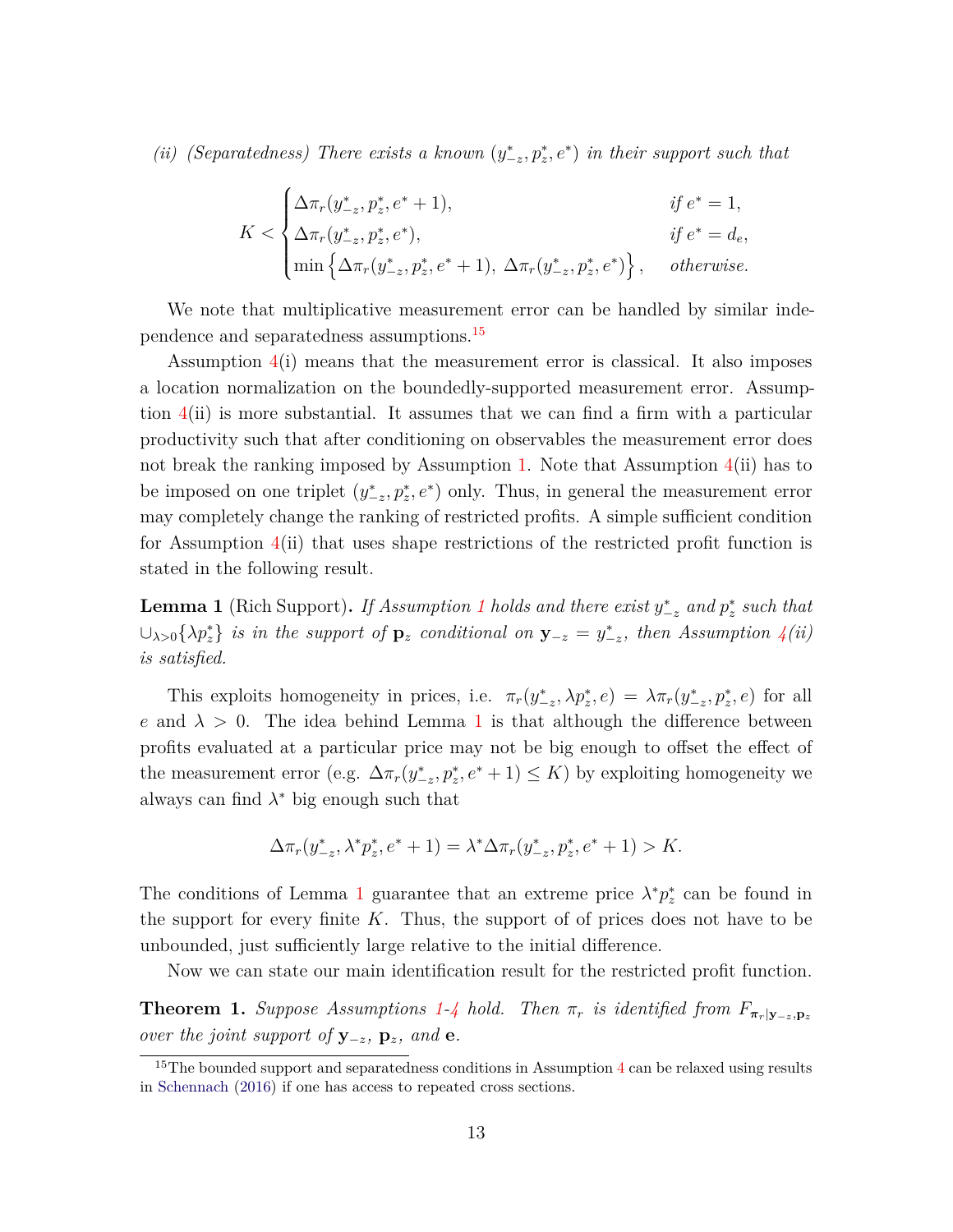Here, we may not be able to identify the structural restricted profit function for certain arguments outside of the support. This is particularly relevant for low types; there many be many combinations of prices and quantities such that low types do not produce either because it is infeasible for them or unprofitable.

Importantly, Theorem [1](#page-14-2) only imposes a mild restriction on the stochastic dependence between unobservable heterogeneity **e** and observed **y**−*<sup>z</sup>* and **p***z*. In particular, in cost minimization settings, the output level and input prices can be related to the distribution of productivity in flexible ways. What is key is the monotonicity restriction on selection into markets described in Assumption [3.](#page-12-1)

The intuition behind Theorem [1](#page-14-2) is that without restricting the dependence structure, monotonicity in the restricted profit function implies that firms always can be ranked. The assumption of the discrete heterogeneity allows us to match firms with the same ranking across different markets, and thereby construct the restricted profit function.

Theorem [1](#page-14-2) can be used to weaken assumptions usually made in analysis of restrict[ed profit maximizing behavior. For instance, with cost minimization,](#page-35-0) Bilodeau et al. [\(2000\)](#page-35-0) focuses on a parametric setup with additively separable heterogeneity and assumes that fixed variables are exogenous. While working with the same observables, our methodology does not require parametric restrictions, and does not assume exogeneity.

## **3. Unobservable Prices and Proxies**

<span id="page-15-0"></span>In Section [2](#page-9-0) we showed how to identify the restricted profit function when the entire vector of prices of flexibly chosen variables, *pz*, is observed. In many empirical applications not all prices are observed. This may cause concern about *omitted price bias* [\(Zellner et al.](#page-39-2), [1966](#page-39-2), [Epple et al.](#page-36-0), [2010](#page-36-0)). However, the researcher may have access to some observable proxies that are informative about unobservable prices. For example, the rental rate of capital may be linked to market-specific characteristics such as short-term and long-term interest rates. Wages may be linked to the unemployment level or aggregate labor supply. [De Loecker et al.](#page-36-7) [\(2016](#page-36-7)) uses output price, market shares, product dummies, firm location, and export status as proxies for unobservable input prices. In the housing market, an analyst may use location as a price proxy for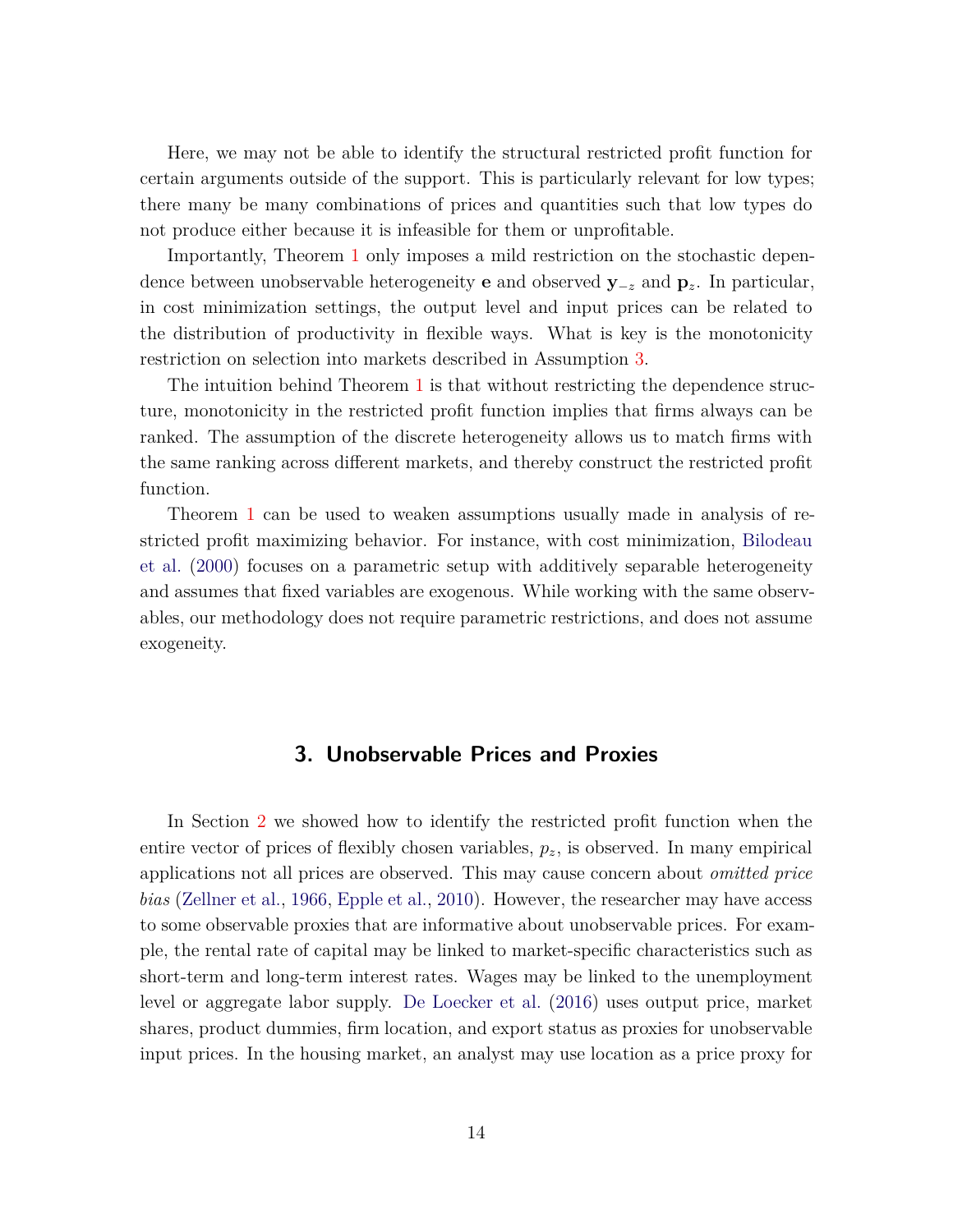a house as in [Combes et al.](#page-36-2)  $(2017).$  $(2017).$ <sup>[16](#page-16-0)</sup>

This section studies how to identify the function linking prices proxies to unobserved prices through

$$
p_j = g_j(x_j, \tilde{x}),
$$

where  $g_j$  is an unknown function and  $p_j$  is a component of  $p_z$ . We assume that every price has its own *excluded* proxy  $x_j$ , which is a proxy that affects its own price and does not affect any other prices. The vector of common proxies  $\tilde{x}$  may include common market characteristics such as size of the market or other macroeconomic characteristics. Importantly, since  $g_j$  is fully nonparametric,  $\tilde{x}$  can include categorical variables such as location (e.g. country or state) and time (e.g. month or year) identifiers. The above formulation covers the case when price is observed. In that case  $g_j(x_j, \tilde{x}) = x_j$ , where  $x_j$  is the price of  $y_j$ . To simplify the exposition we drop  $\tilde{x}$  from the notation, and analysis may be interpreted conditional on  $\tilde{x}$ . For instance, we write  $g_j(x_j)$  instead of  $g_j(x_j, \tilde{x})$ .

Note that we assume prices are not a function of *e* or any other unobservables. In our setup prices vary across markets but are constant within a given market. Pricetaking behavior implies that prices can be a function of the distribution of **e** in a market, but not the firm-specific productivity *e*. More generally, prices are determined by market clearing conditions, where preferences and productivity are integrated out, making  $g_j$  a function of market characteristics  $(x)$ . For specific examples of a structure with a function *g* mapping market characteristics to prices see Sections [3.2](#page-20-0) and [3.3.](#page-22-0)

We first present an informal outline how to identify *g* when one observes profits. We denote  $x = (x_j)_{j=1,\dots,d_{yz}} \in X$  and  $g(x) = (g_j(x_j))_{j=1,\dots,d_{yz}}$ . Profits are given by  $\pi(g(x), e)$ . If the function *g* were known, we could identify  $\pi$  directly by previous arguments. What remains is to identify *g*. Recall that the profit function  $\pi(\cdot, e)$  is homogeneous of degree 1, which from Euler's homogeneous function theorem yields the system of equations

$$
\sum_{j=1}^{d_y} \partial_{p_j} \pi(p, e) p_j = \pi(p, e) .^{17}
$$

Replacing prices with price proxies, we obtain

<span id="page-16-2"></span>
$$
\sum_{j=1}^{d_y} \partial_{p_j} \pi(g(x), e) g_j(x_j) = \pi(g(x), e).
$$
 (1)

<span id="page-16-0"></span><sup>&</sup>lt;sup>16</sup>Hedonic pricing models also exhibit similar structure. However, in that literature it is assumed that both prices and proxies are observed. See, for instance, [Ekeland et al.](#page-36-9) [\(2004](#page-36-9)).

<span id="page-16-1"></span><sup>&</sup>lt;sup>17</sup>Recall that we work with the unrestricted profit function for notational simplicity, but the restricted profit function is also homogeneous of degree 1 in prices.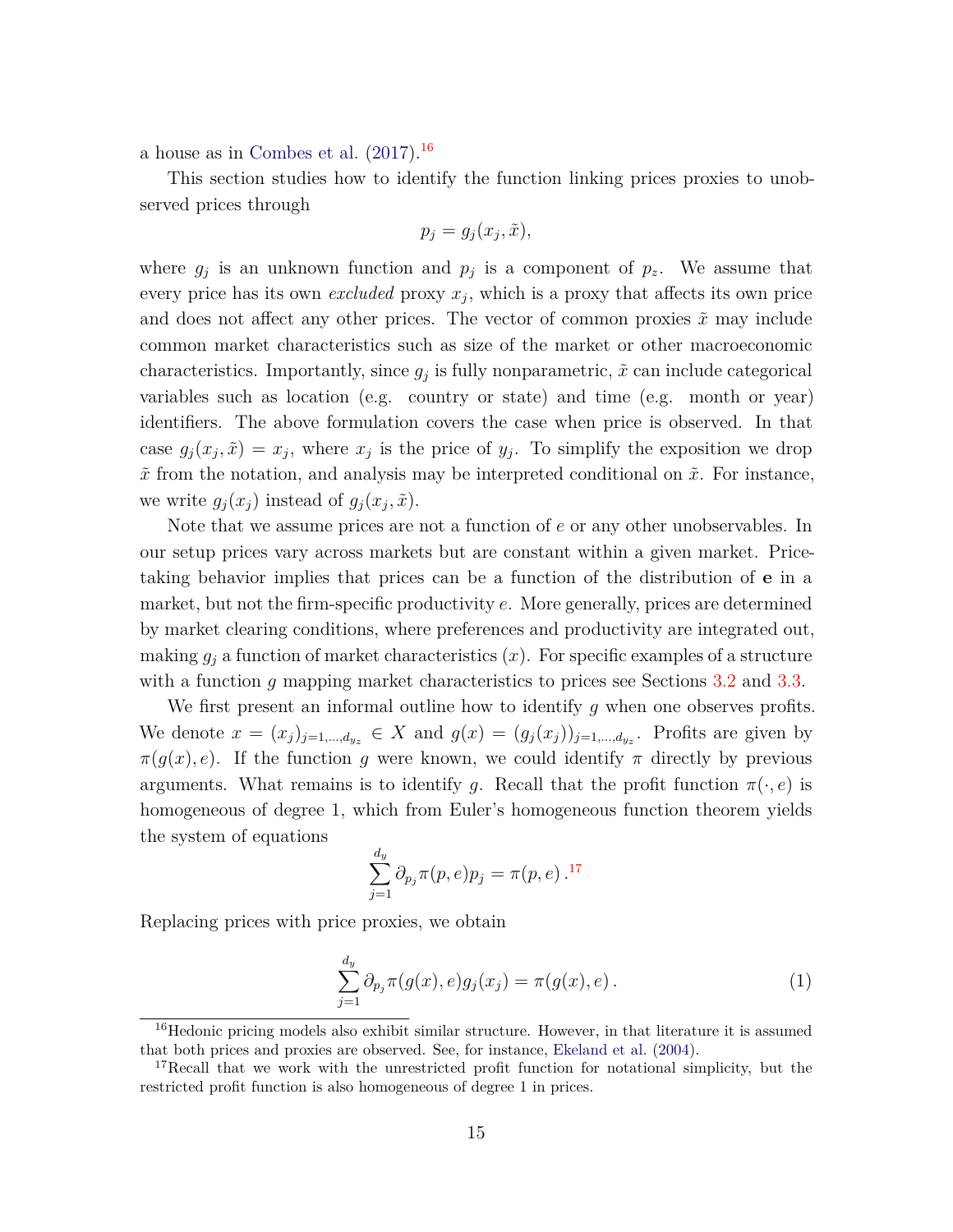Define  $\tilde{\pi}(x, e) = \pi(g(x), e)$ . We thus have

$$
\partial_{p_j} \pi(g(x), e) \partial_{x_j} g_j(x_j) = \partial_{x_j} \tilde{\pi}(x, e) .
$$

Plugging this in to [\(1\)](#page-16-2) we obtain

<span id="page-17-0"></span>
$$
\sum_{j=1}^{d_y} \partial_{x_j} \tilde{\pi}(x, e) \frac{g_j(x_j)}{\partial_{x_j} g_j(x_j)} = \tilde{\pi}(x, e).
$$
\n(2)

Assume for now that  $\tilde{\pi}(\cdot, e)$  is identified. Thus the only unknowns involve g. By varying *x*, holding everything else fixed, Equation [2](#page-17-0) can be used to generate a system of equations. We show that when a certain rank condition is satisfied, it is possible to identify the entire function *g* using an appropriate scale/location normalization. We note that if all prices are observed except one, then we may directly apply Equation [2](#page-17-0) to learn about *g<sup>j</sup>* .

To formalize this, we impose location/scale conditions and some regularity conditions on *g*.

- **Assumption 5.** *(i) g<sup>d</sup>yz*  $(x_{d_{yz}}) = x_{d_{yz}}$  for all  $x_{d_{yz}}$ , *i.e.* the price of the  $d_{y_z}$  flexibly *chosen variable is observed;*
	- *(ii)* The value of g is known at one point, i.e. there exist known  $x_0$  and  $p_0$  such that  $q(x_0) = p_0$ ;
- *(iii)*  $X = \prod_{j=1}^{d_y} X_j$  where each set  $X_j \subseteq \mathbb{R}$  is an interval with nonempty interior;
- *(iv)*  $g_j(\cdot)$  *is differentiable on the interior of*  $X_j$ *, and the set*

$$
\left\{x_j \in X_j \;:\; \partial_{x_j} g(x_j) = 0\right\}
$$

*has Lebesgue measure zero for every j.*

Assumptions 5(i)-(ii) allow us to identify the scale and the location, respectively, of the multivariate function *g*. Since we can always relabel both outputs and inputs, Assumption 5(i) is equivalent to assuming that at least one price (not necessary  $p_{d_{yz}}$ ) is observed.

We now turn to our rank condition. This condition ensures that the system of equations generated from [\(2\)](#page-17-0) has sufficient variation to recover terms such as  $g_j(x_j)/\partial_{x_j}g_j(x_j).$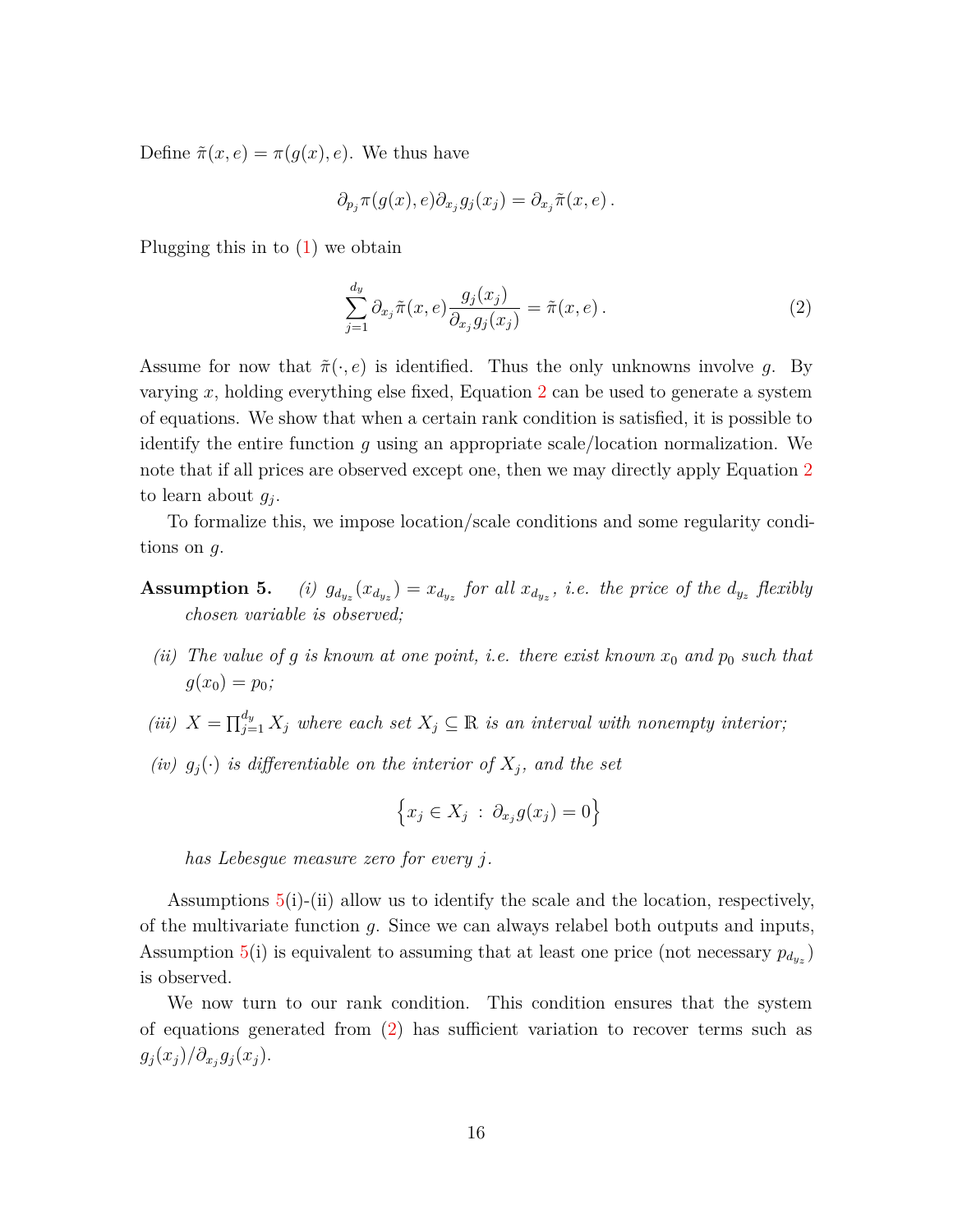**Definition 2.** We say that  $h: \prod_{j=1}^{d_{yz}} X_j \to \mathbb{R}$  satisfies the rank condition at a point  $x_{-d_{yz}} \in \mathbb{R}^{d_{yz}-1}$  if there exists a collection of  $\{x_{d_{yz},l}\}_{l=1}^{d_{yz}-1}$  such that

- (i)  $x_i^* = (x'_{-d_{yz}}, x_{d_{yz},l})' \in \prod_{j=1}^{d_{yz}} X_j;$
- (ii) The square matrix

$$
\begin{bmatrix}\n\partial_{x_1} h(x_1^*) & \dots & \partial_{x_{d_{y_z}-1}} h(x_1^*) \\
\partial_{x_1} h(x_2^*) & \dots & \partial_{x_{d_{y_z}-1}} h(x_2^*) \\
\vdots & \vdots & \ddots & \vdots \\
\partial_{x_1} h(x_{d_{y_z}-1}^*) & \dots & \partial_{x_{d_{y_z}-1}} h(x_{d_{y_z}-1}^*)\n\end{bmatrix}
$$

is nonsingular.

We will apply this rank condition to  $\tilde{\pi}$  in place of h. It is helpful to recall that by Hotelling's lemma, partial derivatives of  $\tilde{\pi}$  take the following form

$$
\partial_{x_j}\tilde{\pi}(x,e) = \partial_{p_j}\pi(p,e)|_{p=g(x)}\partial_{x_j}g_j(x_j), = y_j(g(x),e)\partial_{x_j}g_j(x_j),
$$

where  $y_j(g(x), e)$  is the supply function for good *j*. Thus, this rank condition applied to ˜*π* may equivalently be interpreted as a rank condition involving the supply function for the goods as well as certain derivatives of *g* (i.e., variation in observed prices should induce enough variation in supply of goods with unobserved prices).

The following result provides conditions under which *either* a heterogeneous restricted profit function, or the conditional mean of  $\pi_r$  given **x** is sufficient to recover the price-proxy function *g*.

<span id="page-18-0"></span>**Theorem 2.** *Suppose Assumption 5 holds. Then g is identified over the support of*  $\mathbf{x}$  *if for some*  $y^*_{-z}$  *one of the following conditions holds:* 

- $(i)$   $\tilde{\pi}(x, e) = \pi_r(y^*_{-z}, g(x), e)$  *is identified for each x and e. In addition, for every*  $x_{-d_{yz}}$ , there exists  $e^* \in [0,1]$  *such that*  $\tilde{\pi}(\cdot, e^*)$  *satisfies the rank condition at x*−*d<sup>y</sup> ;*
- (ii)  $\pi_r^* = \pi_r(\mathbf{y}_{-z}, g(\mathbf{x}), \mathbf{e}) + \eta$  a.s., where  $\pi_r^*$  is observed,  $\pi_r$  is homogeneous of *degree* 1 *in the second argument;*  $F_{\mathbf{e}|\mathbf{p}_z,\mathbf{y}_{-z}}(e|p_z,y_{-z}^*)$  *is homogeneous of degree* 0 *in*  $p_z$ ;  $\boldsymbol{\eta}$  satisfies Assumption  $4(i)$ ; and  $\mathbb{E}\left[\boldsymbol{\pi}_r^*|\mathbf{x}=\cdot,\mathbf{y}_{-z}=y^*_{-z}\right]$  satisfies the *rank condition at every*  $x_{-d_y}$ .

To interpret (i), recall that Theorem [1](#page-14-2) provides conditions under which ˜*π* is identified from the conditional distribution of  $\pi_r(\mathbf{y}_{-z}, g(\mathbf{x}), \mathbf{e})$  conditional **x** and  $\mathbf{y}_{-z}$ . To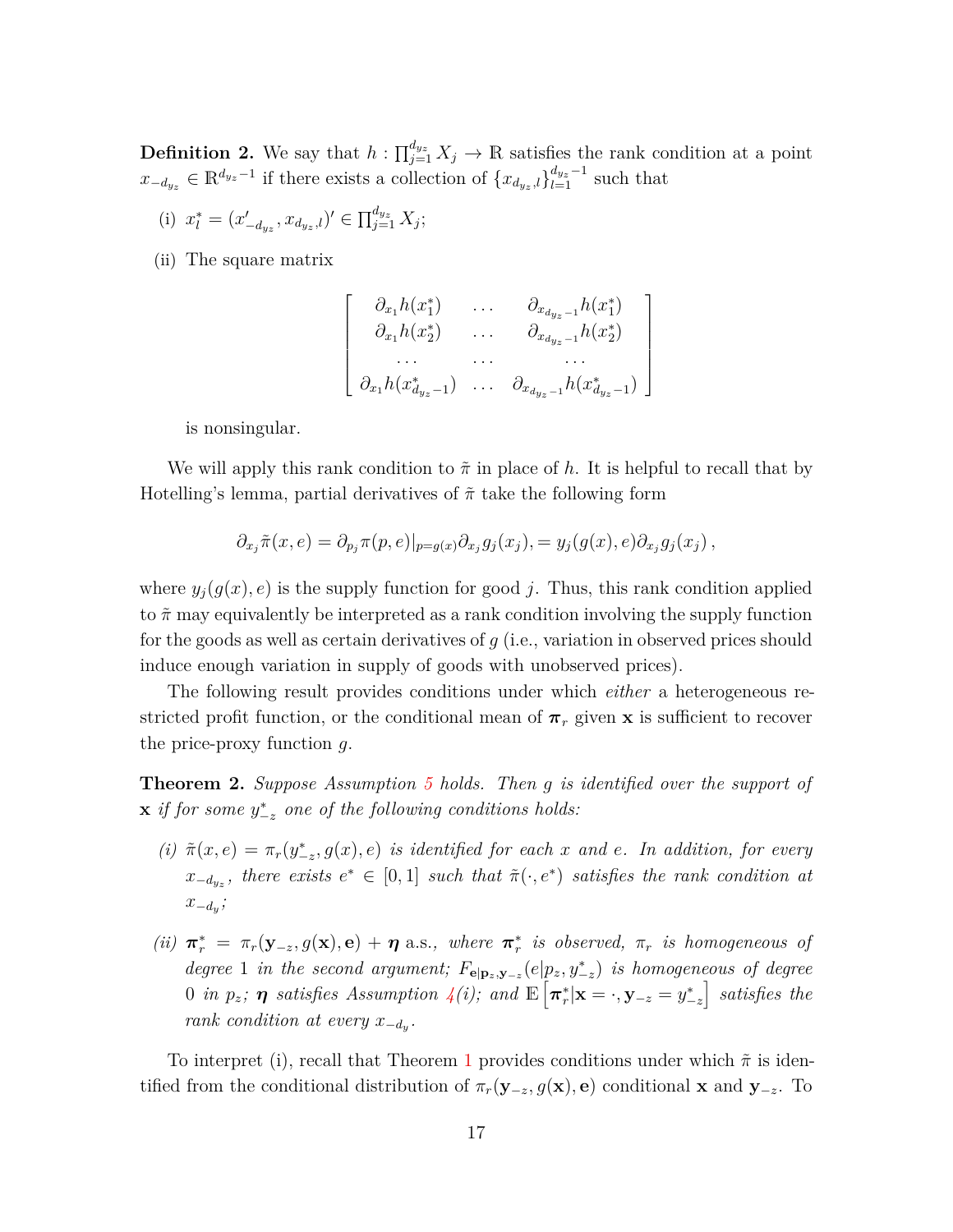apply those results one just needs to replace **p***<sup>z</sup>* by **x**. Here we clarify that given *some* way to identify a structural function of the form of ˜*π*, we can identify *g*.

Part (ii) requires different structure. We state it because our technique is new and this result may be of independent interest. In particular, it does *not* require discreteness of **e** and monotonicity of the restricted profit function in the unobservable *e*, and thus applies to more general forms of heterogeneity than we consider. However, such generality comes with the cost of assuming homogeneity of degree 0 in prices of the conditional distribution of productivity conditional on prices and quantities, which was not required by part (i). Homogeneity of the distribution function in prices means that the distribution of productivity in the market depends only on relative prices. This trivially happens if productivity is independent from flexible prices conditional on fixed quantities. It also may naturally happen in profit maximizing environments where entry decisions are driven by the threshold rule where firms with nonnegative profits enter. Since the profit function is homogeneous of degree 1 in prices, we can deduce that the entry decision is only determined by the direction of the price vector, not by its norm:  $\pi(p, e) \geq 0$  if and only if  $\pi(p/||p||, e) \geq 0$ .

To further interpret the rank condition, we study it in two parametric examples in Appendix [B.3.](#page-52-0) There we show that the rank condition can be satisfied for the [Diewert](#page-36-10) [\(1973](#page-36-10)) profit function, but can fail for every possible parameter value with Cobb-Douglas technology.

We conclude this section by noting it is straightforward to generalize our technique to a homogeneous function of any degree  $\alpha \geq 0$  (e.g. the supply function) since the main identifying equation [\(2\)](#page-17-0) can be rewritten as

$$
\sum_{j=1}^{d_y} \partial_{x_j} \tilde{\pi}(x, e) \frac{g_j(x_j)}{\partial_{x_j} g_j(x_j)} = \alpha \tilde{\pi}(x, e) .
$$

## <span id="page-19-0"></span>**3.1. Other Observables**

Theorem [1](#page-14-2) applies when (only) values of the restricted profit function, restricted variables, and price proxies are observed. When other variables are observed, it can be adapted to handle other settings.

To illustrate this suppose that  $p_1$  is not observed, does not have a proxy, and does not vary across markets. Suppose further that for each good  $j \geq 3$ ,  $x_j$  is a price proxy conditional on  $p_2$ . That is,  $p_j = g_j(x_j, p_2)$  for  $j \geq 3$ . The fact that  $p_2$  is in this function means it violates our previous exclusion restriction and so Theorem [1](#page-14-2) cannot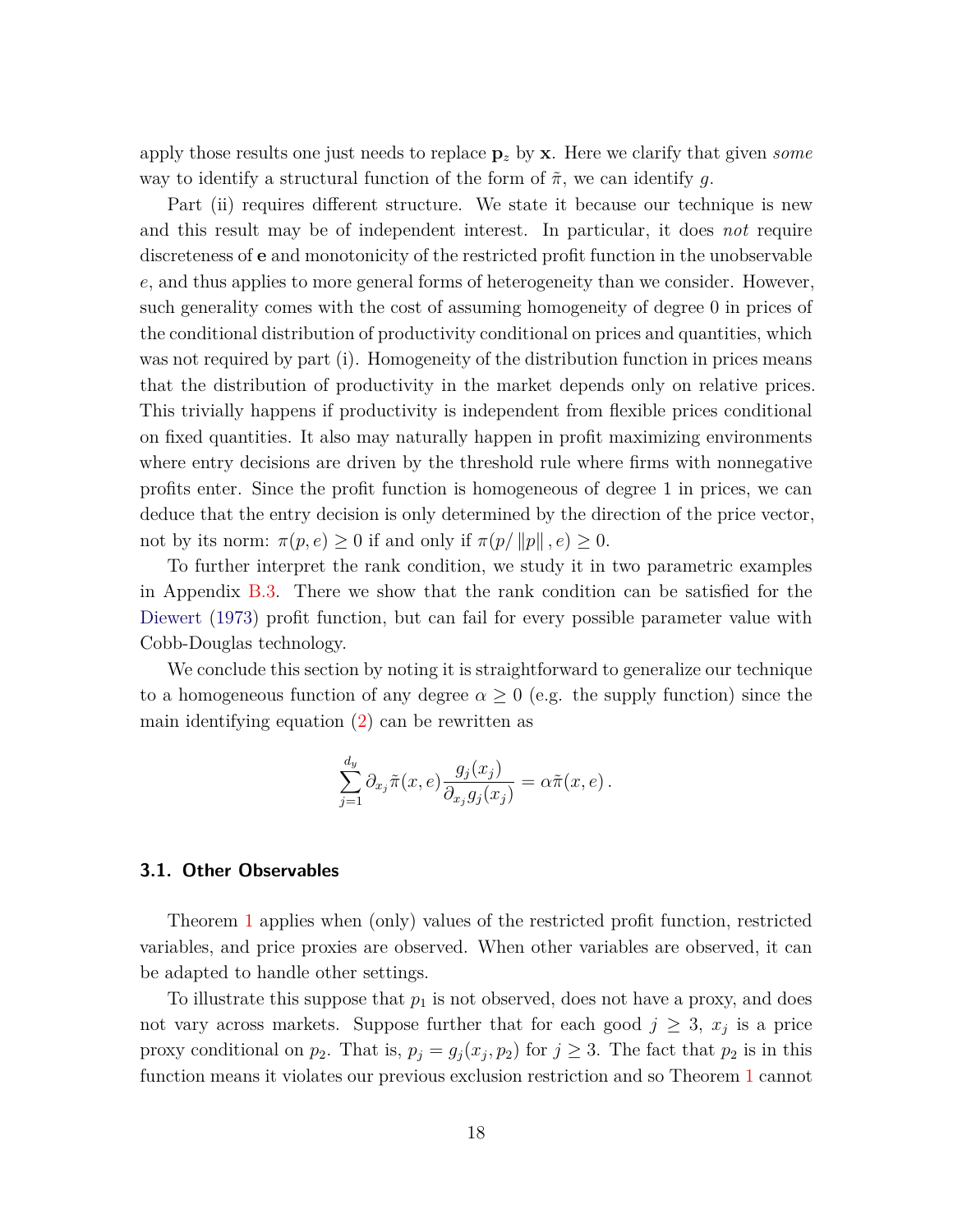directly be applied. Nonetheless, we can adapt the technique to cover this case.

To see this, recall Euler's homogeneous function theorem states

$$
\sum_{j=1}^{d_y} \partial_{p_j} \pi(p, e) p_j = \pi(p, e),
$$

while Hotelling's lemma reads

$$
y_j(p, e) = \partial_{p_j} \pi(p, e).
$$

These imply

$$
\sum_{j=3}^{d_y} \partial_{p_j} \pi(p,e) p_j = \pi(p,e) - p_1 y_1(p,e) - p_2 y_2(p,e).
$$

Moreover, for  $j \neq 2$ 

$$
\partial_{p_j}\pi(g(x,p_2),e)\partial_{x_j}g_j(x_j,p_2)=\partial_{x_j}\tilde{\pi}(x,p_2,e).
$$

Hence we obtain

$$
\sum_{j=3}^{d_y} \partial_{x_j} \tilde{\pi}(x, p_2, e) \frac{g_j(x_j, p_2)}{\partial_{x_j} g_j(x_j, p_2)} = \tilde{\pi}(x, p_2, e) - \tilde{r}(x, p_2, e) , \qquad (3)
$$

where

$$
\tilde{r}(x, p_2, e) = p_1 y_1(p_1, p_2, g(x, p_2), e) + p_2 y_2(p_1, p_2, g(x, p_2), e)
$$

is the contribution of goods 1 and 2 to profits. The difference from Equation [2](#page-17-0) is that in order to build a system of ordinary differential equations that identifies *g* we need to identify

<span id="page-20-1"></span>
$$
\tilde{\pi}(x, p_2, e) - \tilde{r}(x, p_2, e)
$$

<span id="page-20-0"></span>as well. If  $\tilde{\pi}(x, p_2, e)$  and  $\tilde{r}(x, p_2, e)$  can be identified, we are done. More generally, it is not necessary to identify the heterogeneous structural functions separately. Instead, it is enough to identify their aggregate versions, because homogeneity aggregates (recall Theorem  $1(i)$  $1(i)$  and the subsequent discussion). In sum, it is possible to identify prices that vary across markets even if there are prices that are unobserved but are fixed across markets (like  $p_1$ ) and there are observed prices that do not satisfy the exclusion restriction (like  $p_2$ ). We will use this insight about prices that are unobserved but fixed across markets in Section [3.3](#page-22-0) to show how our approach can be used to generalize [Epple et al.](#page-36-0) [\(2010](#page-36-0)).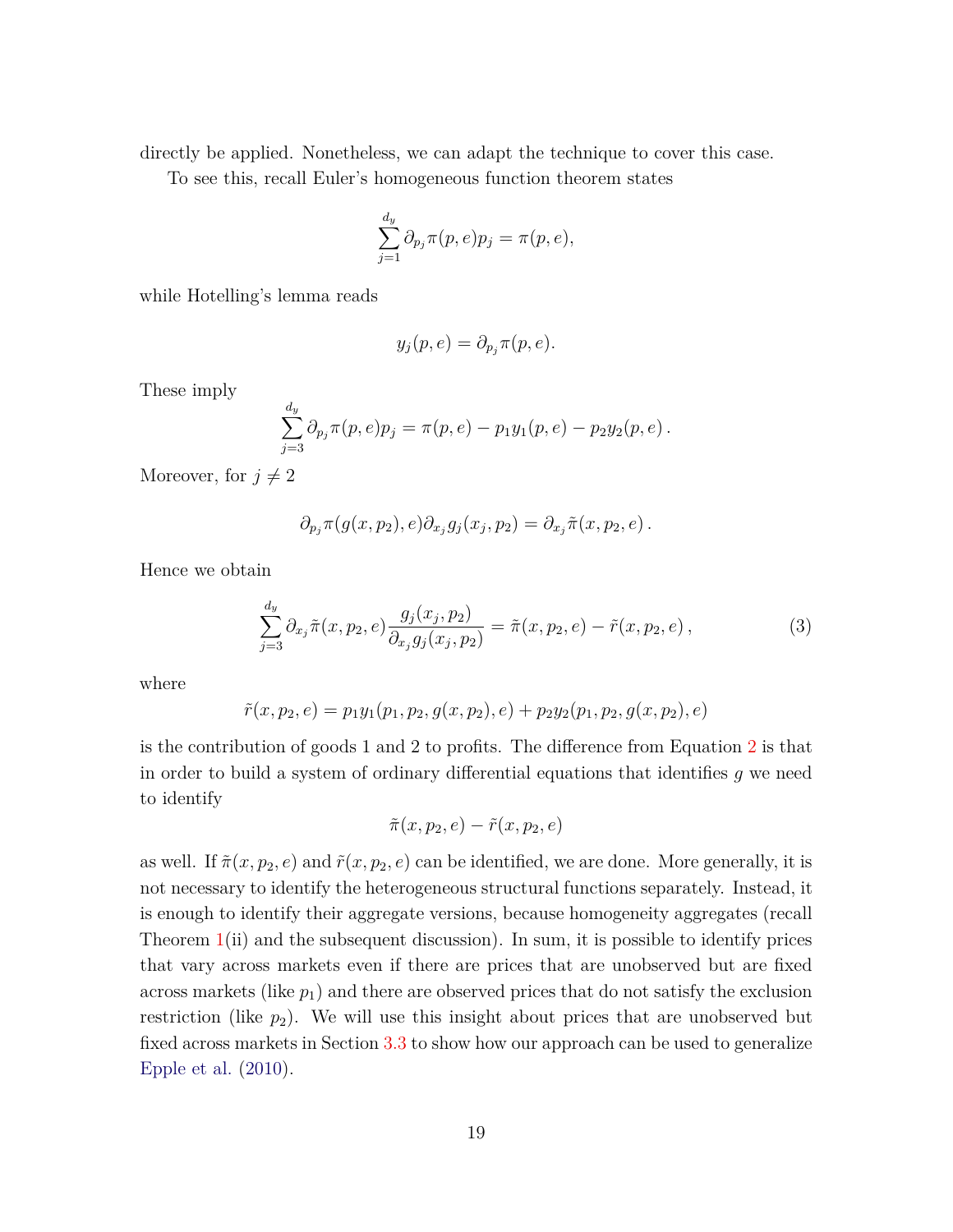### **3.2. Aggregate Quantities as Proxies**

This section provides a foundation for use of aggregate quantities in a market as price proxies. This applies even if the firm-level quantities are not observed. We show this for an equilibrium model in which variation in aggregate quantities or (possibly unobserved) prices occurs due to variation in endowments.

Consumers have preferences over quantities *y* described by the utility function  $u(y,\xi)$ , where  $\xi$  represents unobservable heterogeneity. The key assumption we make is that preferences are separable in the goods for which we require price proxies.

<span id="page-21-0"></span>**Assumption 6.** *Preferences are quasilinear and additively separable, i.e.*

$$
u(y,\xi) = \sum_{j=1}^{d_y} u_j(y_j,\xi) + y_{d_y+1}.
$$

*The budget constraint takes the form*

$$
\sum_{j=1}^{d_y} p_j y_j + y_{d_y+1} \leq m,
$$

*where m is income and the choice of*  $y_{d_y+1}$  *can be negative.* 

Allowing  $y_{d_y+1}$  to be negative (or assuming m is high enough) is standard so that the model does not have income effects.

Suppose further that the quantity demanded is unique (for almost every *ξ* given the distribution of heterogeneity  $\xi$ ), so that we can write

$$
y^d(p,\xi) = \arg \max_{y} \sum_{j=1}^{d_y} u_j(y,\xi) - \sum_{j=1}^{d_y} p_j y_j.
$$

Because of the separable preferences, the quantity demanded of good *j* can be written as  $y_j^d(p_j, \xi)$ . This is weakly decreasing in prices by standard arguments, and weak monotonicity is preserved under expectations.

Building on this, we have the following result.

**Lemma 2.** *Let Assumption [6](#page-21-0) hold. In addition, assume the distribution of preferences F<sup>ξ</sup> is the same across markets, and define the aggregate consumer demand*

$$
\overline{x}_j(p_j) = \int y_j^d(p_j, \xi) dF_{\xi}.
$$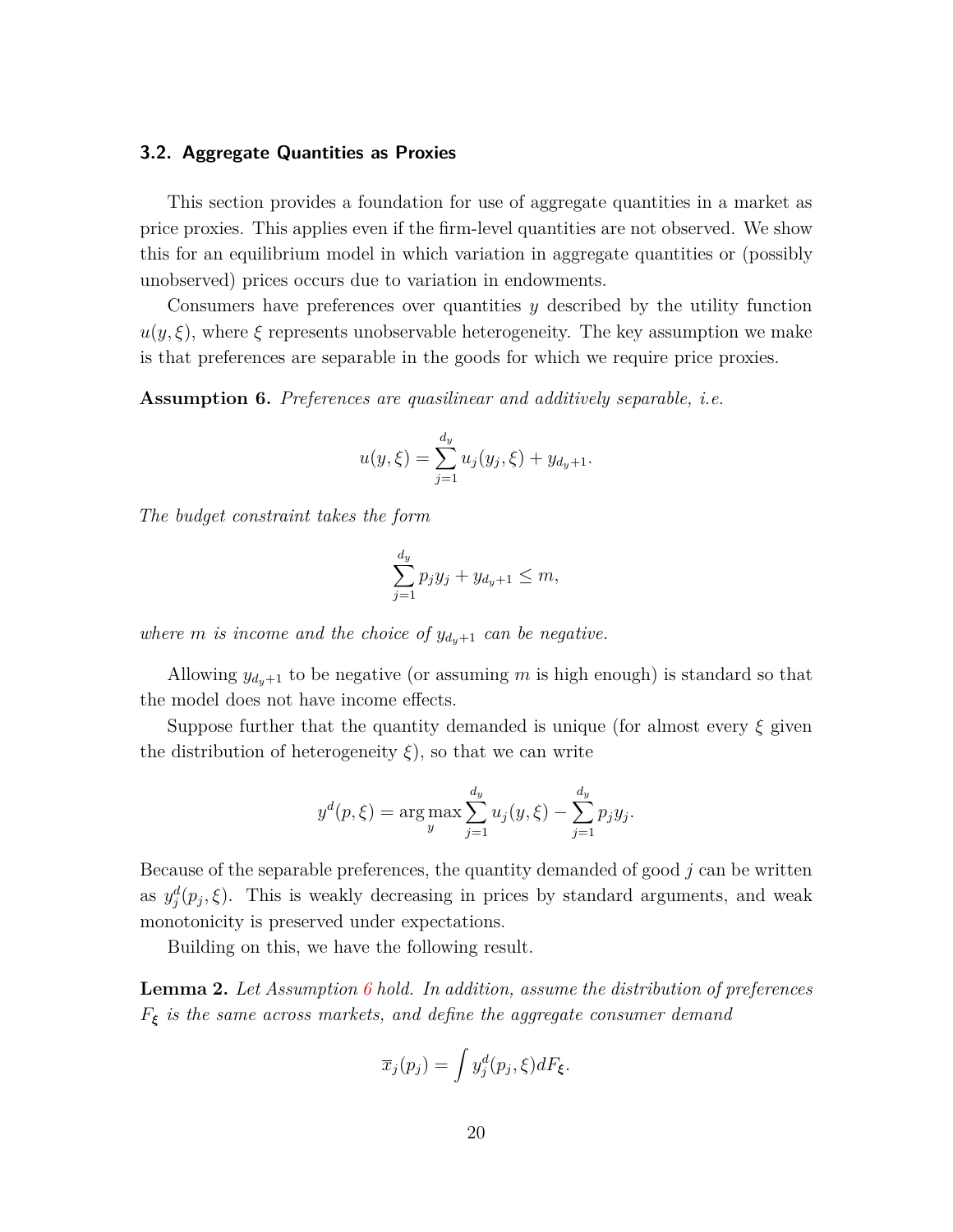*If*  $\overline{x}_i$  *is strictly increasing, then*  $\overline{x}_i$  *is a price proxy for*  $p_i$ *. That is,* 

$$
p_j = g_j(\overline{x}_j)
$$

*for some function*  $g_i$ .

In particular,  $g_j$  is the inverse demand for good  $j$ . Importantly, this argument states that market-level aggregate consumer demand of good *j* is a valid price proxy for good *j*, *provided* the aggregate quantity is constructed using the same measure across markets. Thus, the distribution of unobservable demand heterogeneity has to be the same across markets in order to apply this type of proxy. Importantly, this approach does not rule out selection of firms into markets.

### <span id="page-22-0"></span>**3.3. Value as Proxy**

While the previous subsection showed that restrictions on the *demand side* allow us to use aggregate consumer demand as price proxies, we now show an example building on [Epple et al.](#page-36-0) [\(2010\)](#page-36-0) in which restrictions on the *supply side* allow us to [use certain valu](#page-36-0)es as price proxies.

Epple et al. [\(2010](#page-36-0)) consider the production of housing in which the analyst summarizes all goods and services provided by a house per-acre (i.e., per unit of land) as a single output *yo*. The analyst does not observe housing goods and services *yo*, which is recognized as an important problem for the estimation of a production function for housing. Instead, the analyst observes total revenue of selling a house  $p_0y_0$ , where *p<sup>o</sup>* is the price of housing, and the price of land *p<sup>l</sup>* . Variation in these observables is driven by market variation.<sup>[18](#page-22-1)</sup>

In contrast to [Epple et al.](#page-36-0) [\(2010\)](#page-36-0), who worked with a representative firm, we study identification in the presence of heterogeneity. Assume that for each  $e \in E$ , production of housing satisfies constant returns to scale in inputs, so that we can write

$$
y_o = f(m, e),
$$

where *f* is the production function per-acre and *m* are materials per-acre used in construction. The production set associated with this production function is  $Y(e)$ 

<span id="page-22-1"></span> $^{18}$ [Epple et al.](#page-36-0) [\(2010\)](#page-36-0) observes the exact value of the house and the land quantity. Since they assume constant returns to scale, the problem can be reformulated relative to units of land.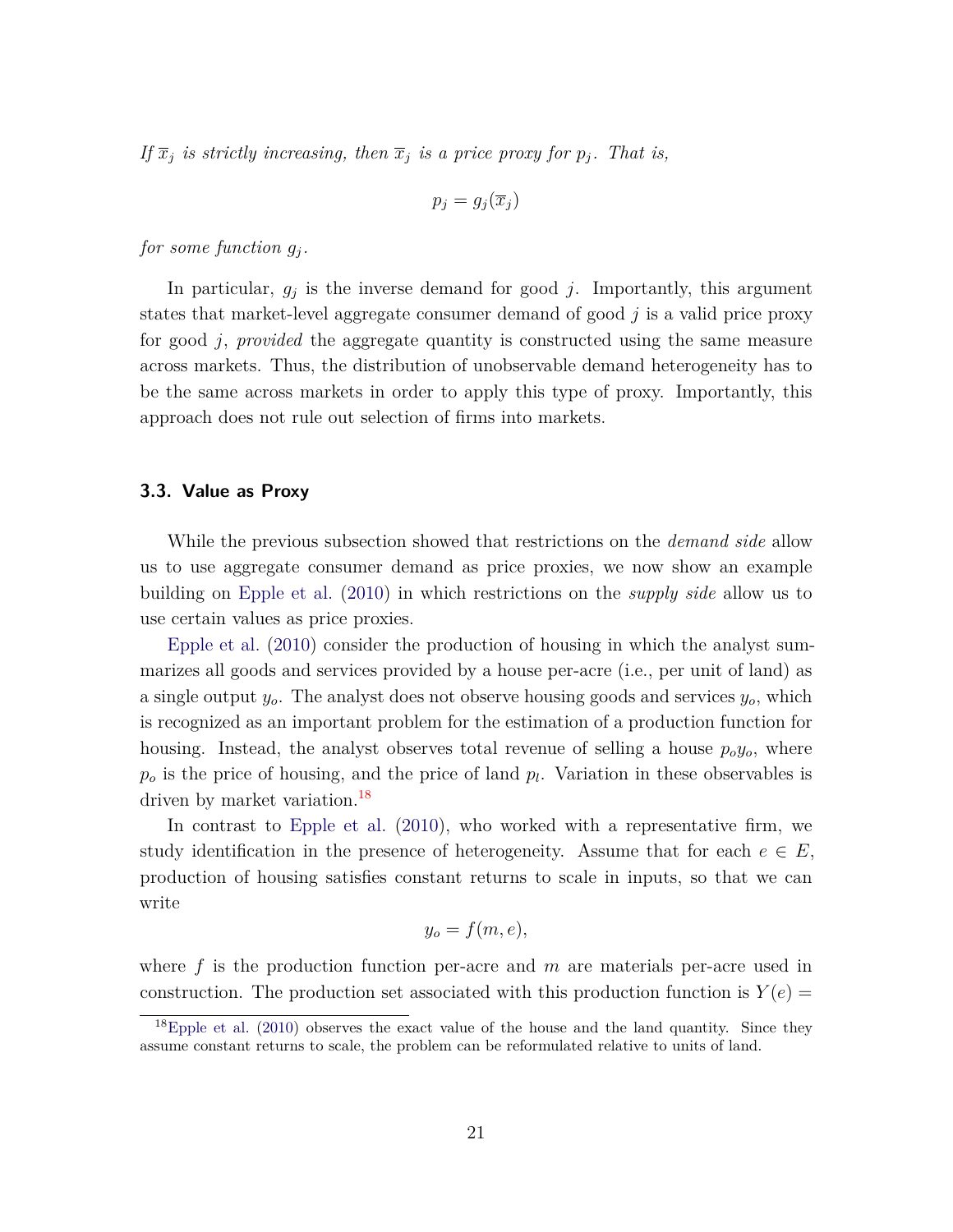$\{(y_o, -m) : y_o \le f(m, e)\}.$  Then the profit function per-acre is

$$
\pi(p_o, p_m, p_l, e) = \max_{(y_o, -m) \in Y(e)} p_o y_o - p_m m - p_l.
$$

[Epple et al.](#page-36-0) [\(2010\)](#page-36-0) assume that  $p_m$  is the same across markets and equals 1 since  $p_m$  is unobserved. We will make the same assumption and drop  $p_m$  from the notation. As a result there is no variation in *p<sup>m</sup>* and we cannot use homogeneity of the profit function in all prices. Nonetheless, as we have explained in Section [3.1,](#page-19-0) using Hotelling's lemma we can still leverage the intuition behind Theorem [2.](#page-18-0)<sup>[19](#page-23-0)</sup>

Since we consider per-acre production, the optimal  $y_o(p_o, e)$  and  $m(p_o, e)$  will not depend on  $p_l$ . Hence, the value of housing  $v(p_o, e) = p_o y_o(p_o, e)$  and the average value of housing in a market  $\overline{v}(p_o) = \int v(p_o, e) dF_e(e)$  do not depend on price of land  $p_l$ . Since  $y_o(p_o, e)$  is monotone in  $p_o$ , then  $\overline{v}(p_o)$  is also monotone in  $p_o$ . Importantly,  $\overline{v}$  is identified when we observe total revenue *poyo*.

**Lemma 3.** *Suppose the distribution of firm productivity F***<sup>e</sup>** *is the same across markets* and the other assumptions of this section hold. If  $\overline{v}(p_o)$  is strictly increasing in  $p_o$ , *then average value of housing per market*  $\overline{v}$  *is a price proxy, i.e. there exists a function g*˜ *such that*

$$
p_o = g(\overline{v}).
$$

This equation is analogous to Equation 6 in [Epple et al.](#page-36-0) [\(2010](#page-36-0)) if we interpret their results as a representative agent analysis. Moreover,  $p_l$  is an observable price that does not affect *po*.

We will use a generalization of the zero-profit assumption from [Epple et al.](#page-36-0)  $(2010)$  $(2010)$ . While they assume a single type of firm, which attains zero profits, we assume that profits are zero *on average* in a given market<sup>[20](#page-23-1)</sup>:

$$
\int \pi(p_o, p_l, e) dF_{\mathbf{e}}(e) = p_o \overline{y}_o(p_o) - \overline{m}(p_o) - p_l = 0,
$$

where  $\bar{y}_o$  and  $\bar{m}$  are the aggregate output per-acre and the aggregate demand for materials per-acre in a given market. Since  $p_l$  and  $\overline{v}$  are observed, the equilibrium assumption nonparametrically recovers a reduced form revenue function from produc-

<span id="page-23-0"></span><sup>&</sup>lt;sup>19</sup>In the notation of Section [3.1](#page-19-0) the price of land  $p_m$  is  $p_1$ .

<span id="page-23-1"></span><sup>&</sup>lt;sup>20</sup>[Melitz & Redding](#page-38-10) [\(2014\)](#page-38-10) show that free-entry and constant returns of scale imply that ex-ante expected profits are zero, net of entry cost. Here we can assume entry cost is zero. In equilibrium, firms will have zero-profits on average *just before* firms with negative profits leave the market.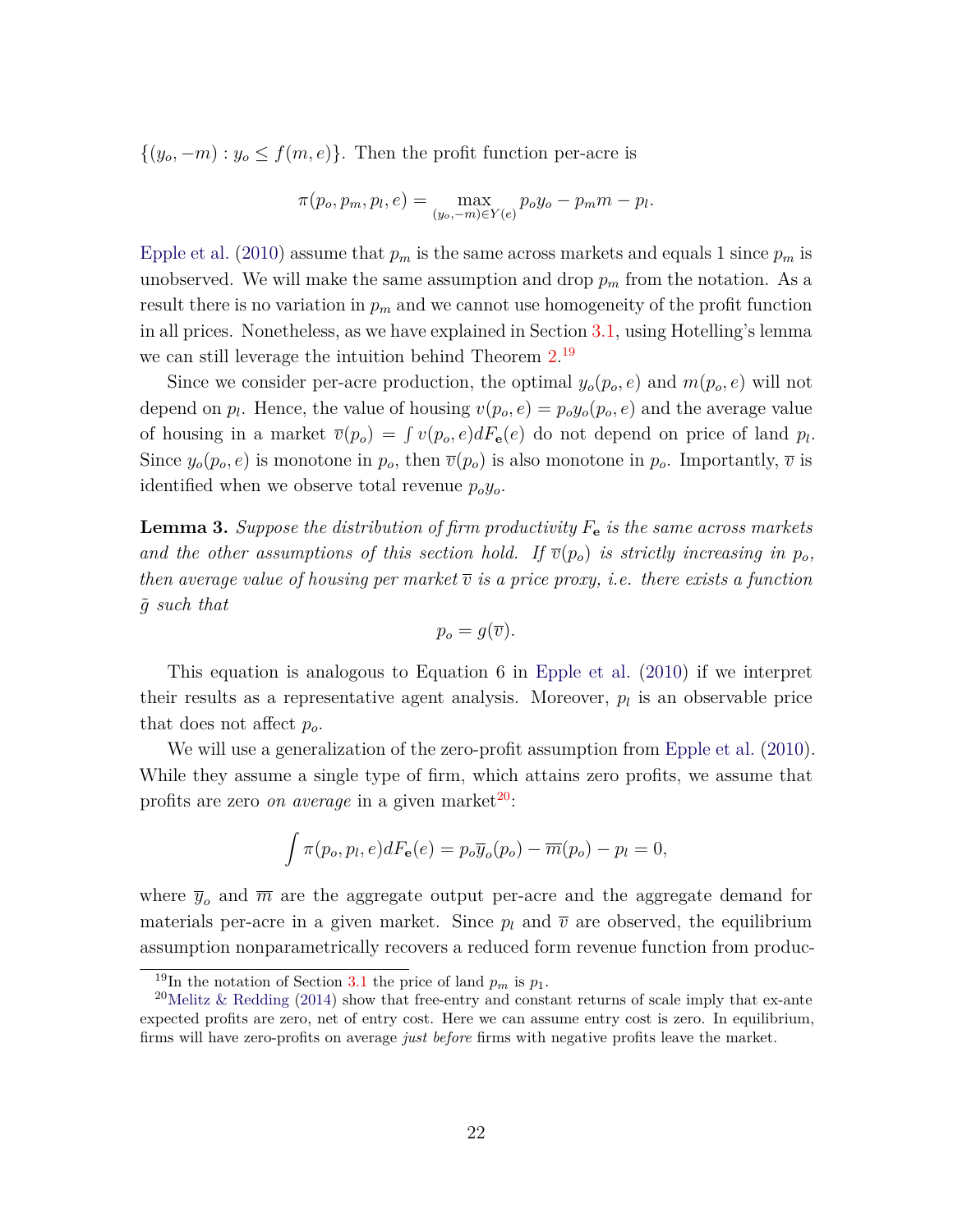tion minus materials cost (recall that  $p_m = 1$ )

$$
p_l = \tilde{\pi}(\overline{v}) := g(\overline{v})\overline{y}_o(g(\overline{v})) - \overline{m}(g(\overline{v})).
$$

Moreover, since  $g(\overline{v})\overline{y}_o(g(\overline{v})) = \overline{v}$  by definition, we also identify material costs

$$
\tilde{r}(\overline{v})=-\overline{m}(g(\overline{v})).
$$

Similar to Equation [3](#page-20-1) we identify function *g* since we identify  $\tilde{\pi}(\overline{v})$  and  $\tilde{\pi}(\overline{v}) - \tilde{r}(\overline{v})$ . In particular, *g* will solve the following differential equation, which is implied by Equation [3:](#page-20-1)

$$
\frac{\partial_{\overline{v}}g(\overline{v})}{g(\overline{v})} = \frac{\partial_{\overline{v}}\tilde{\pi}(\overline{v})}{\tilde{\pi}(\overline{v}) - \tilde{r}(\overline{v})} = \frac{\partial_{\overline{v}}\tilde{\pi}(\overline{v})}{\overline{v}}.
$$

Knowing *g* we can identify  $y_o(p_o, e)$  for different levels of heterogeneity since the observed *v* is equal to  $g(\overline{v})y_o(g(\overline{v}), e)$ . Thus, our approach generalizes [Epple et al.](#page-36-0) [\(2010\)](#page-36-0) to allow for unobserved heterogeneity in productivity.

## <span id="page-24-0"></span>**4. Identification of the Production Correspondence**

In Section [2](#page-9-0) we showed how to identify the restricted profit function allowing endogenous entry and correlation between fixed quantities and productivity, without requiring instruments. Section [3](#page-15-0) extends this result to settings when some prices are not observed but the analyst has price proxies, and provides examples of such proxies.

We now focus on how any of these identification results (or results not presented here) for the restricted profit function can be used to identify the primitive object of interest: the production correspondence. For the sake of notational simplicity from now on, we focus on the profit function though the results can be adapted to the restricted profit function by conditioning.

Recall that we can identify the profit function  $\pi(p, \cdot)$  only over the support of prices (or more generally over the support of  $g(x)$ , where x is the vector of price proxies). The support of prices may consist of all nonnegative numbers, or may be much smaller, i.e. finite. We present a sharp identification result for the production correspondence that covers both cases.

First, we note that  $\pi(\cdot, e)$  is homogeneous of degree 1 in prices. It is also convex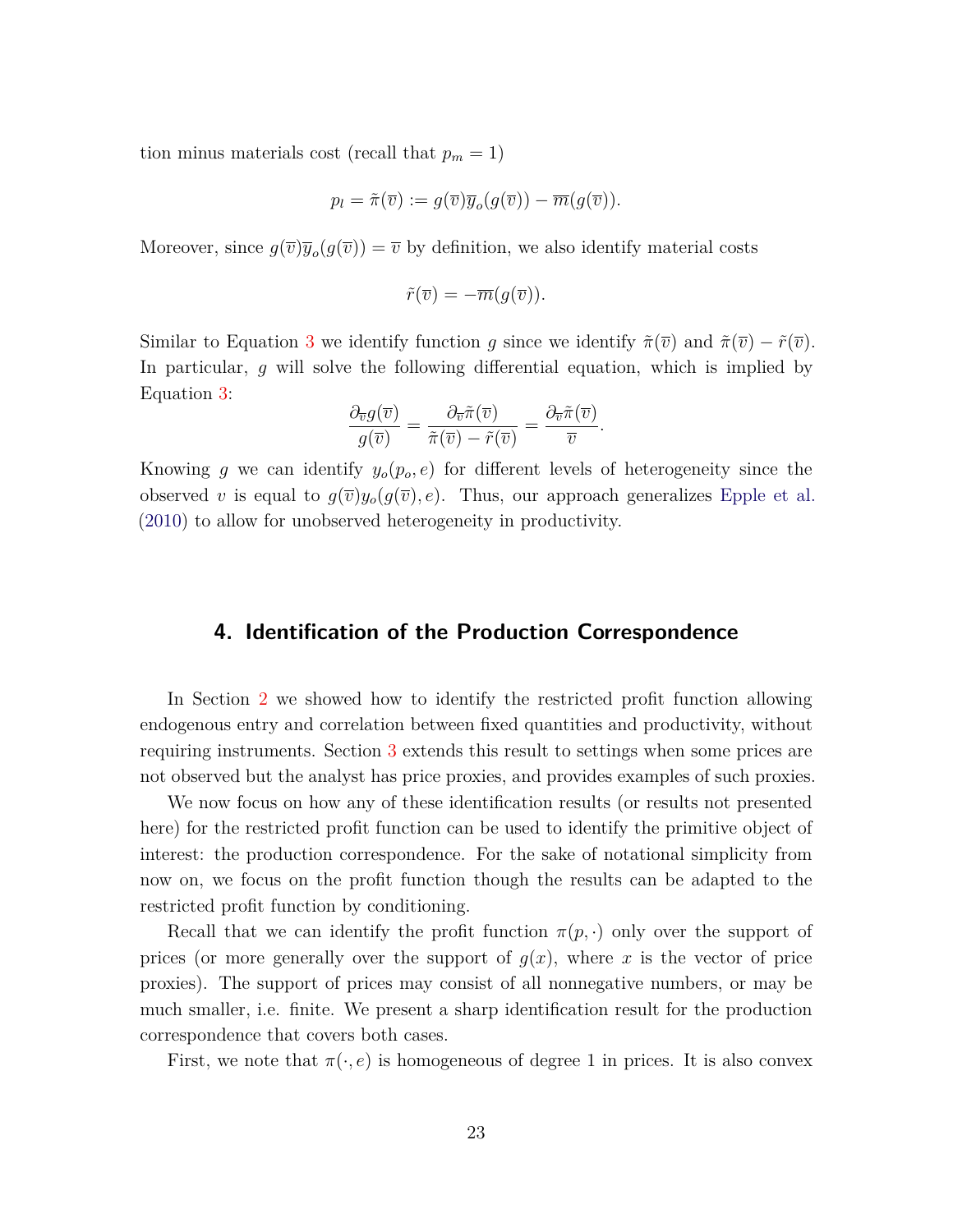<span id="page-25-2"></span>

**Figure 3** – The set  $P(e)$  (depicted by black curve) satisfies Assumption [7](#page-25-0) and has an empty interior. Dots represent "holes" in the support. Thus,  $P(e)$  is not a connected set.

in prices, hence continuous. These features lead to consideration of the following richness assumption, which ensures  $Y(\cdot)$  may be recovered uniquely. Let  $P(e)$  denote the conditional support of **p** conditional on  $e = e$  (if **p** and **e** are independent, then *P*(*e*) does not vary with *e*).

#### <span id="page-25-0"></span>**Assumption 7.**

$$
\mathrm{int}\left(\mathrm{cl}\left(\bigcup_{\lambda>0}\left\{\lambda p\ :\ p\in P(e)\right\}\right)\right)=\mathbb{R}^{d_y}_{++}
$$

*for all e, where* cl(*A*) *and* int(*A*) *are the closure and the interior of A, respectively.*

The set

$$
\bigcup_{\lambda>0} \{\lambda p \,:\, p \in P(e)\}
$$

consists of all prices where  $\pi(\cdot, e)$  is known because of homogeneity. If that set has "holes," then we can fill them by taking the closure of the set since  $\pi(\cdot, e)$  is convex, hence continuous.<sup>[21](#page-25-1)</sup> Assumption [7](#page-25-0) means that after we consider the implications of homogeneity and continuity, it is as if we have full variation in prices. Figure [3](#page-25-2) is an example of a set satisfying this assumption. Another example is the Cartesian product of all natural numbers,  $P(e) = \{1, 2, \ldots\}^{d_y}$ . Thus, Assumption [7](#page-25-0) does not impose that the support of **p** contains an open ball.

<span id="page-25-1"></span> $^{21}$ Beyond continuity, the manner in which convexity affects the data requirements that ensure point identification is subtle, and depends on the shape of  $Y(\cdot)$ . We provide an illustrative example in Appendix [B.4.](#page-53-0)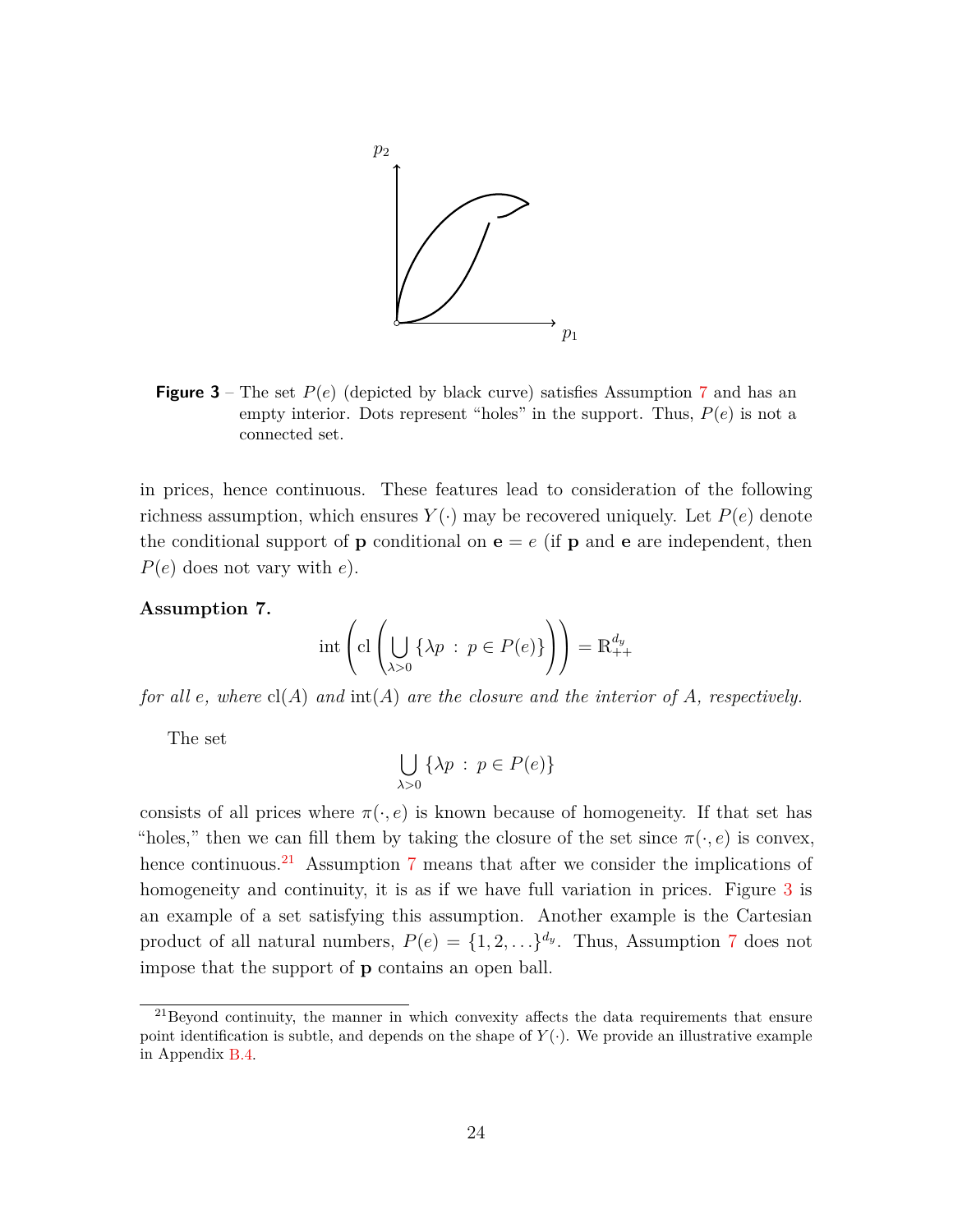<span id="page-26-3"></span>

**Figure 4** –  $\tilde{Y}(e)$  and  $Y'(e)$  for  $d_y = 2$  and  $P(e) = \{p^*, p^{**}\}. \quad \tilde{Y}(e)$  is the area under the dashed lines.  $Y'(e)$  is the area under the solid curve. Dashed lines correspond to two hyperplanes  $p^*y = \pi(p^*, e)$  and  $p^{**'}y = \pi(p^{**}, e)$ . They are tangential to the solid curve.

<span id="page-26-1"></span>**Theorem 3.** Let  $\pi(p,e)$  be identified by some previous argument, over the set  $p \in P(e)$ *for all e. Moreover, let*  $\tilde{Y}(\cdot)$  *be defined via* 

$$
\tilde{Y}(e) = \left\{ y \in \mathbb{R}^{d_y} : p'y \le \pi(p, e), \ \forall p \in P(e) \right\}
$$

*for all*  $e \in E$ *. Then* 

- *(i)*  $\tilde{Y}(\cdot)$  *can generate the data and for each*  $e \in E$ *,*  $\tilde{Y}(e)$  *is a closed, convex set that satisfies free disposal.*[22](#page-26-0)
- *(ii) A* production correspondence  $Y'(\cdot)$  can generate the data if and only if

$$
\max_{y \in Y'(e)} p'y = \max_{y \in \tilde{Y}(e)} p'y
$$

*for every*  $e \in E$  *and*  $p \in P(e)$ *. It follows that for any such*  $Y'(\cdot)$ *,*  $Y'(e) \subseteq \tilde{Y}(e)$ *, for each*  $e \in E$ *.* 

*(iii)* If Assumption  $\gamma$  holds, then  $\tilde{Y}(\cdot)$  *is the only production correspondence that can generate the data.*

Parts (i) and (ii) of Theorem [3](#page-26-1) are a sharp identification result, stating the most that can be said about the production correspondence under our assumptions. These results are related to [Varian](#page-39-0) [\(1984](#page-39-0)), Theorem  $15<sup>23</sup>$  $15<sup>23</sup>$  $15<sup>23</sup>$  However, Varian (1984) works

<sup>&</sup>lt;sup>22</sup>By generate the data we mean that the profit function induced by  $\tilde{Y}$  agrees with the identified profit function  $\pi(p, e)$  for all  $e \in E$  and  $p \in P(e)$ .

<span id="page-26-2"></span><span id="page-26-0"></span><sup>&</sup>lt;sup>23</sup>The set  $\tilde{Y}(e)$  is related to the "outer" set considered in [Varian](#page-39-0) [\(1984](#page-39-0)), Section 7. The set  $\tilde{Y}(e)$  is constructed from price and profit information, however, rather than price and quantity information as in [Varian](#page-39-0) [\(1984\)](#page-39-0).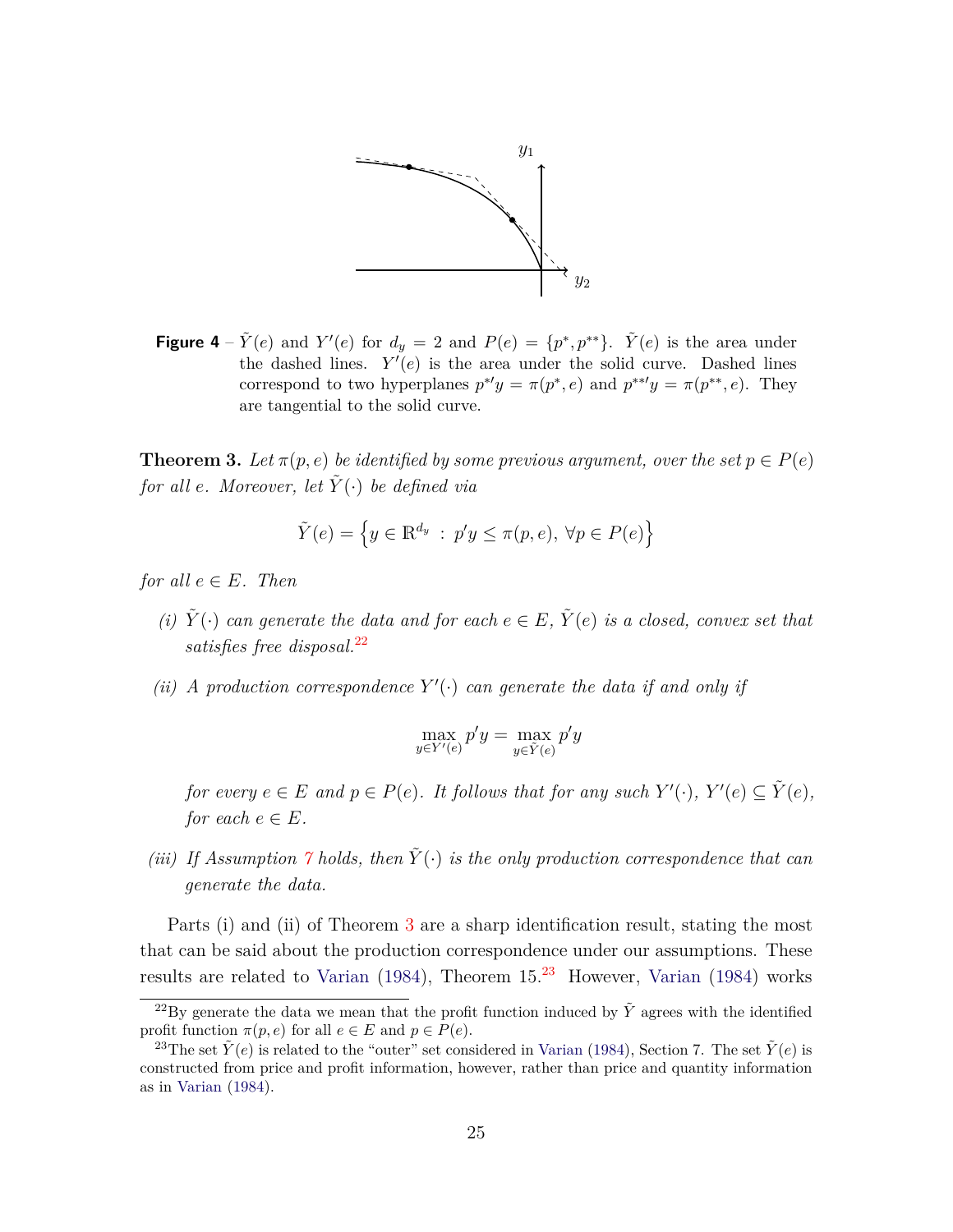only with finite datasets, which are comparable to having a finite support of prices in our setting. In addition, [Varian](#page-39-0) [\(1984](#page-39-0)) observes prices and quantities while we observe prices and profits. Recall that observing prices and quantities implies observation of profits. Finally, [Varian](#page-39-0) [\(1984\)](#page-39-0) does not consider unobservable heterogeneity.

Theorem [3\(](#page-26-1)ii) establishes that  $\tilde{Y}(\cdot)$  is the envelope of all production correspon-dences that can generate the data (see Figure [4\)](#page-26-3). We note, however, that  $\tilde{Y}(\cdot)$  may not be a production correspondence because it need not satisfy the recession cone property (recall Definition  $1(iii)$  $1(iii)$ ).<sup>[24](#page-27-0)</sup>

Theorem  $3(iii)$  $3(iii)$  is related to classic work on the identification of a deterministic production set from a deterministic profit function.<sup>[25](#page-27-1)</sup> In this paper, however, we begin with the distribution of profits and prices. Part (iii) shows that with this distribution, it is possible to identify the distribution of features of  $Y(\cdot)$ , such as the distribution of possible profit-maximizing quantities. We emphasize that this is true even if quantities are unobservable. An additional manner in which (iii) differs from textbook analysis is that, in econometric settings, it is not always natural to assume that all prices are observed  $(P(e) = \mathbb{R}_{++}^{d_y})$ . Theorem [3](#page-26-1) clarifies the variation in prices sufficient for nonparametric identification of production sets. We note that while Assumption [7](#page-25-0) is sufficient for point identification of Y, it is not necessary as illustrated in Appendix [B.4.](#page-53-0)

<span id="page-27-2"></span>*Remark* 1*.* Our identification analysis does not impose any *a priori* restrictions that certain dimensions of  $Y(e)$  correspond to inputs, i.e. weakly negative numbers. This additional restriction can be imposed by modifying the set constructed in Theorem [3.](#page-26-1) Specifically, the set  $Y(e)$  constructed in this theorem may be intersected with an appropriate half-space that encodes that certain dimensions (corresponding to inputs) must be nonpositive. We note that an analogous restriction for outputs is not informative because of the assumption of free disposal.

<span id="page-27-0"></span><sup>&</sup>lt;sup>24</sup>To see this, suppose that a firm of type  $e \in E$  has 2-dimensional output/input set, prices are a constant vector  $P(e) = \{(1, 1)'\}$ , and profits at that price are given by  $\pi((1, 1)', e) = 0$ . Then the set  $\tilde{Y}(e)$  is  $\{y \in \mathbb{R}^2 : y_1 + y_2 \le 0\}$ . This set induces infinite profits for a price-taking firm whenever  $p_1 \neq p_2$ . Hence, this set violates the recession cone property, which is necessary for the firm problem to have a maximizer since  $Y(e)$  is closed and nonempty, e.g. [Kreps](#page-38-6) [\(2012](#page-38-6)), Proposition 9.7. Note from part (iii), when Assumption [7](#page-25-0) holds it follows that *Y*˜ is a production correspondence, and thus satisfies the recession cone property.

<span id="page-27-1"></span> $25$ See e.g. [Kreps](#page-38-6) [\(2012\)](#page-38-6), Corollary 9.18 for a textbook result.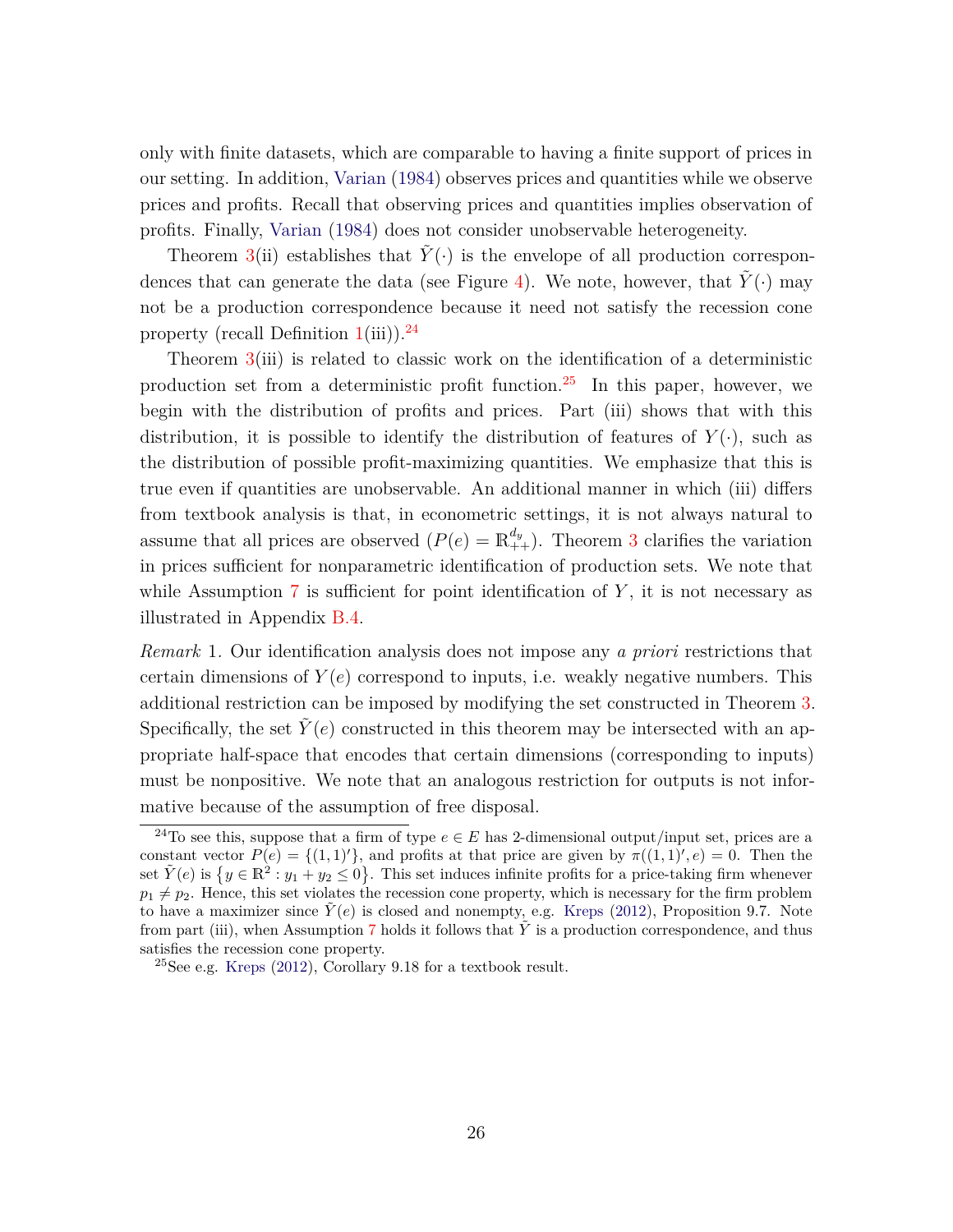## **5. Sharp Counterfactual Bounds**

<span id="page-28-0"></span>Theorem [3](#page-26-1) makes use of a shape restriction to characterize the identified set of the production correspondence for profit-maximizing, price-taking firms. This shape restriction may be used for a dual purpose of providing sharp counterfactual bounds. In this section we provide several such bounds including bounds on profits or quantities for new prices outside of the support of the data.

Since homogeneity and convexity of the heterogeneous profit function allow us to identify it over  $cl(U_{\lambda>0} \{\lambda p : p \in P(e)\})$ , we can associate the conditional support *P*(*e*) (of prices condition on *e*) with the set where  $\pi(\cdot, e)$  is identified. That is why, for notational simplicity and in this section only, we assume that  $P(e)$  is a closed subset of the unit sphere S *dy*−1 for all *e*, and we consider counterfactual prices with norm normalized to 1.

We first present a result characterizing quantities consistent with profit maximization. Theorem [3\(](#page-26-1)ii) is the basis for the following proposition.

<span id="page-28-1"></span>**Proposition 1.** Let  $P(e)$  be a finite subset of the unit sphere  $\mathbb{S}^{d_y-1}$ . Given  $P(e)$  and  ${\{\pi(p, \cdot)\}_{p \in P(\cdot)}$ , the set of output/input functions  ${\{y_p(\cdot)\}_{p \in P(\cdot)}$  can generate  ${\{\pi(p, \cdot)\}_{p \in P(\cdot)}$ *if and only if*

$$
p'y_p(e) = \pi(p, e), \quad \forall p \in P(e), e \in E,
$$
  

$$
p^{*'}y_{p^*}(e) \ge p^{*'}y_p(e), \quad \forall p, p^* \in P(e), e \in E.
$$

The vector  $y_p(e)$  is interpreted as a candidate supply vector given price p and productivity *e*; it need not be unique and thus may not be equivalent to the supply function. Recall that as discussed in Remark [1,](#page-27-2) we do not impose *a priori* restrictions that certain components of  $Y(e)$  are inputs; this would correspond to imposing additional sign restrictions on the functions  $y_p(\cdot)$  described in the proposition.

Proposition [1](#page-28-1) essentially states that for each *e* there must exist output/input vectors such that the weak axiom of profit maximization holds [\(Varian](#page-39-0), [1984\)](#page-39-0). We note, however, that the primitive observables of our paper are the *distribution* of profits and prices.

We can adapt Proposition [1](#page-28-1) to answer counterfactual questions by considering a hypothetical tuple  $(p^c, y_{p^c})$  of prices and quantities. If Proposition [1](#page-28-1) applies with these additional counterfactual values, then they are feasible given the theory.<sup>[26](#page-28-2)</sup> In more

<span id="page-28-2"></span> $26$ [Varian](#page-38-11) [\(1982](#page-38-11), [1984](#page-39-0)) has exploited the close connections between empirical content, recoverability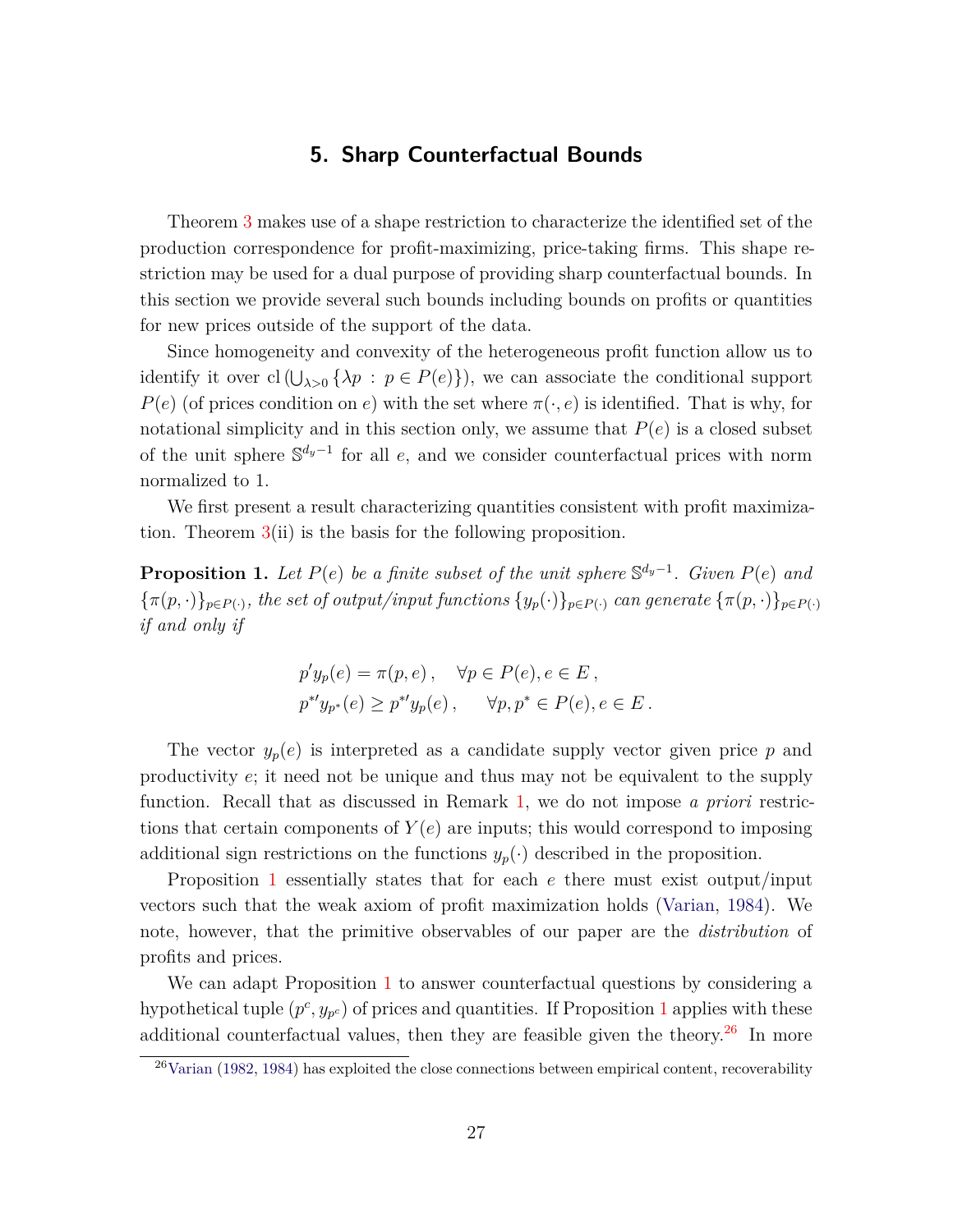detail, we present bounds on counterfactual objects, potentially with additional restrictions. The upper bound on a functional *C* given a restriction *s* and heterogeneity level *e* is given by

$$
\overline{C}(e) = \sup_{p^c, y_{p^c}, \{y_p\}_{p \in P(e)}} C(p^c, y_{p^c}),
$$
  
s.t.  $s(p^c, y_{p^c}) = 0$ ,  
 $p'y_p = \pi(p, e)$ ,  $\forall p \in P(e)$ ,  
 $p^{*'}y_{p^*} \ge p^{*'}y_p$ ,  $\forall p, p^* \in P(e) \cup \{p^c\}$ .

The lower bound is given by

$$
\underline{C}(e) = \inf_{p^c, y_{p^c}, \{y_p\}_{p \in P(e)}} C(p^c, y_{p^c}),
$$
  
s.t.  $s(p^c, y_{p^c}) = 0$ ,  
 $p'y_p = \pi(p, e)$ ,  $\forall p \in P(e)$ ,  
 $p^{*'}y_{p^*} \geq p^{*'}y_p$ ,  $\forall p, p^* \in P(e) \cup \{p^c\}$ .

We provide some examples covered by this general setup. Note that these bounds hold for each *e*, and thus one may also bound the distribution of  $\overline{C}_s(\mathbf{e})$  and  $\underline{C}_s(\mathbf{e})$ . We reiterate that these upper and lower bounds apply to prices on the unit sphere, though they may be adapted for prices off the unit sphere as illustrated in the following examples.

**Example 2** (Profit bounds for a counterfactual price)**.** Suppose that we are interested in upper and lower bounds for profits at a given counterfactual price  $\bar{p}^c$ . When prices  $p^c$  are on the unit sphere, we may specify  $C(p^c, y_{p^c}) = p^{c'}y_{p^c}$  and  $s(p^c, y_{p^c}) = p^c - \overline{p}^c$ . Then the problem can be simplified to get

$$
\overline{C}_s(e) = \sup_{y \in \tilde{Y}(e)} \overline{p}^{c'} y ,
$$
  

$$
\underline{C}_s(e) = \max_{p \in P(e)} \inf_{y \in \tilde{Y}(e) : p'y = \pi(p,e)} \overline{p}^{c'} y ,
$$

where  $\tilde{Y}(e)$  is the envelope of all production possibility sets consistent with the data defined in Theorem [3.](#page-26-1) The above bounds are sharp in the following sense: if  $\overline{C}_s(e)$ 

of structural functions, and counterfactuals. Recent work in demand analysis building on these connections includes [Blundell et al.](#page-35-9) [\(2003](#page-35-9)), [Blundell et al.](#page-35-10) [\(2017](#page-35-10)), [Allen & Rehbeck](#page-34-2) [\(2018\)](#page-34-2), and [Aguiar & Kashaev](#page-34-6) [\(2018\)](#page-34-6).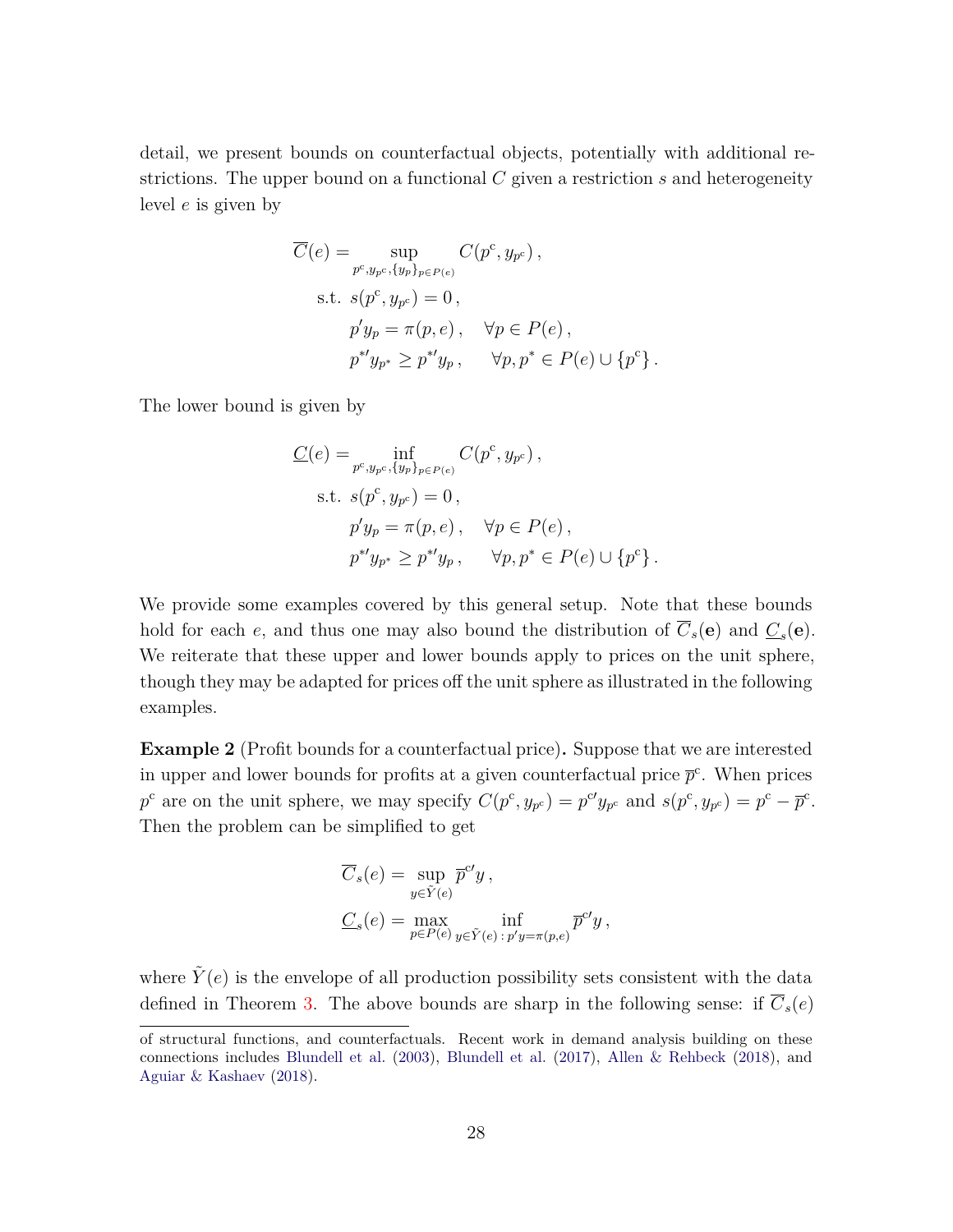is finite, then it is feasible, i.e. there exists a production set that can generate  $\overline{C}_s(e)$ . If  $\overline{C}_s(e)$  is not finite, then for any finite level K there exists a production set that can generate  $C(p^c, y_{p^c}) > K$ . Analogous statements hold for the lower bounds  $C_s(e)$ . Recall that we assume the support of prices  $P(e)$  is a subset of the unit sphere. This may be imposed in empirical settings by replacing prices with normalized prices  $p/||p||$ . For counterfactual questions involving a price off the unit sphere  $\bar{p}^c$ , one can bound counterfactual profits at price  $\bar{p}^c / ||\bar{p}^c||$  and then multiply the upper and lower bounds by  $\|\overline{p}^c\|.$ 

**Example 3** (Quantity bounds for a counterfactual price)**.** Suppose that we are interested in the upper and lower bounds for  $u'y_{p^c}$  for a given counterfactual price  $\bar{p}^c$ , where *u* is a vector. For example, with  $u = (1, 0, \ldots, 0)'$  we are interested in bounds on the first component of *y*. Then  $C(p^c, y_{p^c}) = u'y_{p^c}$  and  $r(p^c, y_{p^c}) = p^c - \overline{p}^c$ .

**Example 4** (Profit bounds for a counterfactual quantity)**.** Suppose a regulator is considering imposing a new regulation that the first component of the output/input vector is fixed at  $\bar{y}_1^c$ . For example, in analysis of health care [\(Bilodeau et al.,](#page-35-0) [2000\)](#page-35-0) a hospital may be required to treat a certain number of patients. To bound profits we may write the objective function as  $C(p^c, y_{p^c}) = p^{c'}y_{p^c}$ . The constraint is given by  $s(p^c, y_{p^c}) = y_{1,p^c} - \overline{y}_1^c$ . Bounds on profits with this quantity may be useful for a regulator wondering whether a hospital of type *e* would be profitable with the hypothetical regulation. If the upper bound on profits is negative, the answer is definitively no. If the lower bound on profits is positive, the answer is definitively yes.[28](#page-30-1) An additional question a regulator might ask is which types of firms could still be profitable. This can be addressed by studying functions  $C_s(\cdot)$  and  $\underline{C}_s(\cdot)$  as *e* varies. Note that the constraints *s* are general, and inequality constraints may be incorporated as well by using indicator functions.

Since  $P(e)$  is finite, computing bounds in the first two examples is straightforward since they are the values of linear programs. In the last example the problem is quadratic since some constraints are quadratic (e.g.  $r(p^c, y_{p^c}) = p^{c'}y_{p^c} - \overline{\pi}^c = 0$ ).

<span id="page-30-0"></span> $27$ Note that the problem may not have a solution since the set of parameters that satisfy restrictions may be empty.

<span id="page-30-1"></span><sup>&</sup>lt;sup>28</sup>This maintains the assumptions of price-taking, profit-maximizing behavior with a technology that is described by a production correspondence.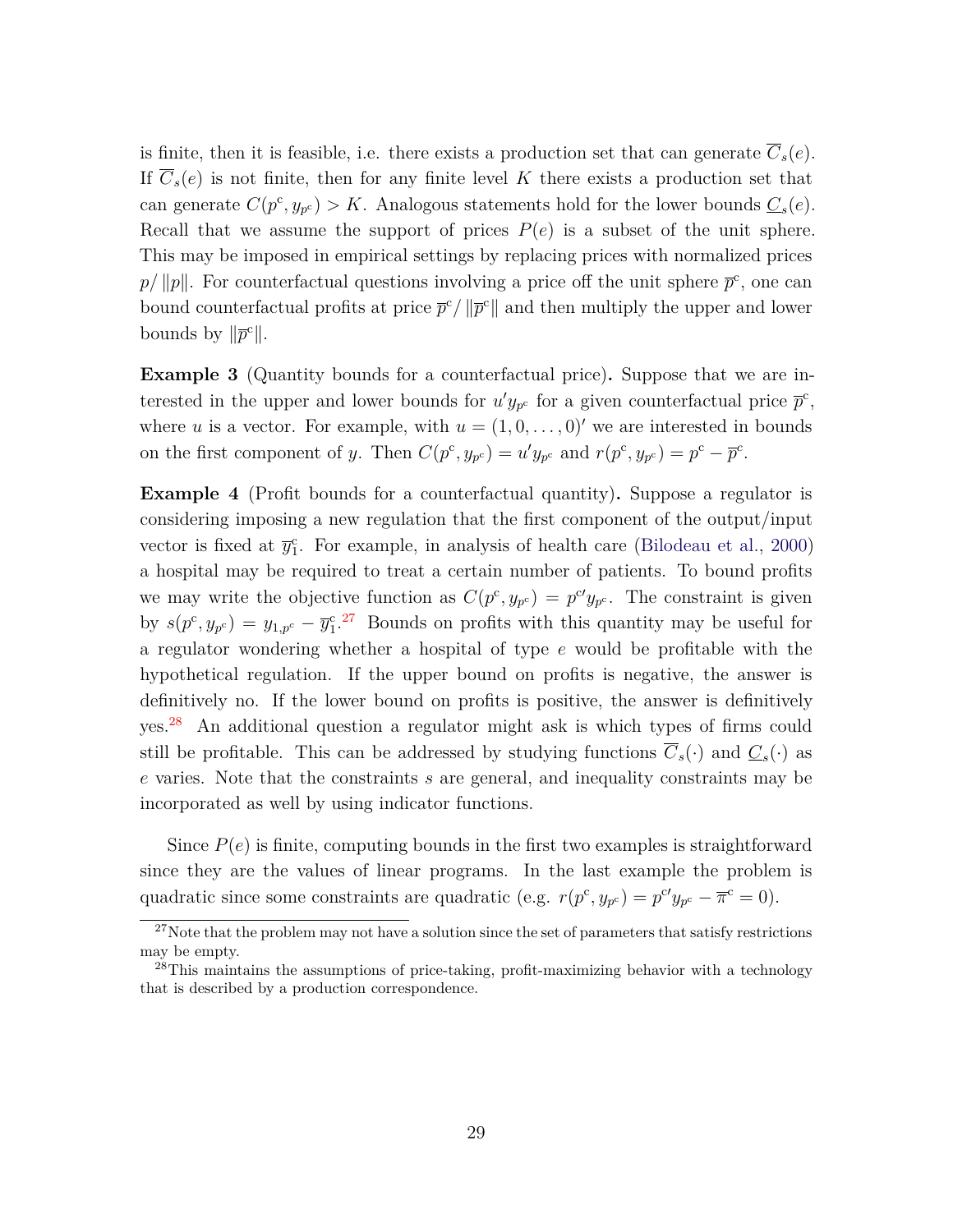## **6. Estimation and Consistency**

<span id="page-31-0"></span>While the previous identification results describe how to identify the profit or restricted profit function, this paper does not study estimation of the restricted profit function. Instead, we present a result that links *any* estimator of the restricted profit function to an induced estimator of the corresponding set. As in previous section, for notational convenience we work with the profit function, though the analysis applies to the restricted profit function by conditioning.

We now describe how an estimator  $\hat{\pi}(\cdot, e)$  of the profit function may be used to construct an estimator  $\hat{Y}(e)$  of the production possibility set for a firm with productivity level *e*. The main result in this section relates the estimation error of *π*ˆ (for  $\pi$ ) and that of the constructed set  $\hat{Y}$  (for *Y*). Consistency and rates of convergence results for  $\hat{\pi}$  thus have analogous statements for  $\hat{Y}$ .

As setup, we now formalize our notions of distance both for functions and sets. We present our result for a fixed  $e \in E$ . We assume that  $\pi(\cdot, e)$  is identified over  $P(e) = P = \mathbb{R}_{++}^{d_y}$  (we assume Assumption [7\)](#page-25-0). Given a fixed  $e \in E$  and  $\hat{\pi}(\cdot, e)$ , a natural estimator for  $Y(e)$  is the following random convex set:

$$
\hat{Y}(e) = \left\{ y \in \mathbb{R}^{d_y} : p'y \leq \hat{\pi}(p, e), \forall p \in P \right\}.
$$

This set is a plug-in estimator motivated by Theorem [3.](#page-26-1) A commonly used notion of distance between convex sets is the Hausdorff distance. The Hausdorff distance between two convex sets  $A, B \subseteq \mathbb{R}^{d_y}$  is given by

$$
d_H(A, B) = \max \left\{ \sup_{a \in A} \inf_{b \in B} ||a - b||, \sup_{b \in B} \inf_{a \in A} ||a - b|| \right\}.
$$

Unfortunately, the Hausdorff distance between  $Y(e)$  and  $\hat{Y}(e)$  can be infinite. For this reason we will consider the Hausdorff distance between certain extensions of these sets. The following example illustrates why the original distance may be infinite.

<span id="page-31-1"></span>**Example 5.** Suppose that  $d_y = 2$  and for some  $e \in E$ ,

$$
Y(e) = \{ y \in \mathbb{R} \times \mathbb{R}_{-} : y_1 \le \sqrt{-y_2} \},\
$$
  

$$
\hat{Y}^m(e) = \{ y \in \mathbb{R} \times \mathbb{R}_{-} : y_1 \le (1 - 1/m)\sqrt{-y_2} \}, \quad m \in \mathbb{N}.
$$

Note that although  $\lim_{m\to\infty}(1-1/m)\sqrt{-y_2} = \sqrt{-y_2}$  for every finite  $y_2 \leq 0$ , the Hausdorff distance between these sets is infinite for every finite  $m \in \mathbb{N}$ .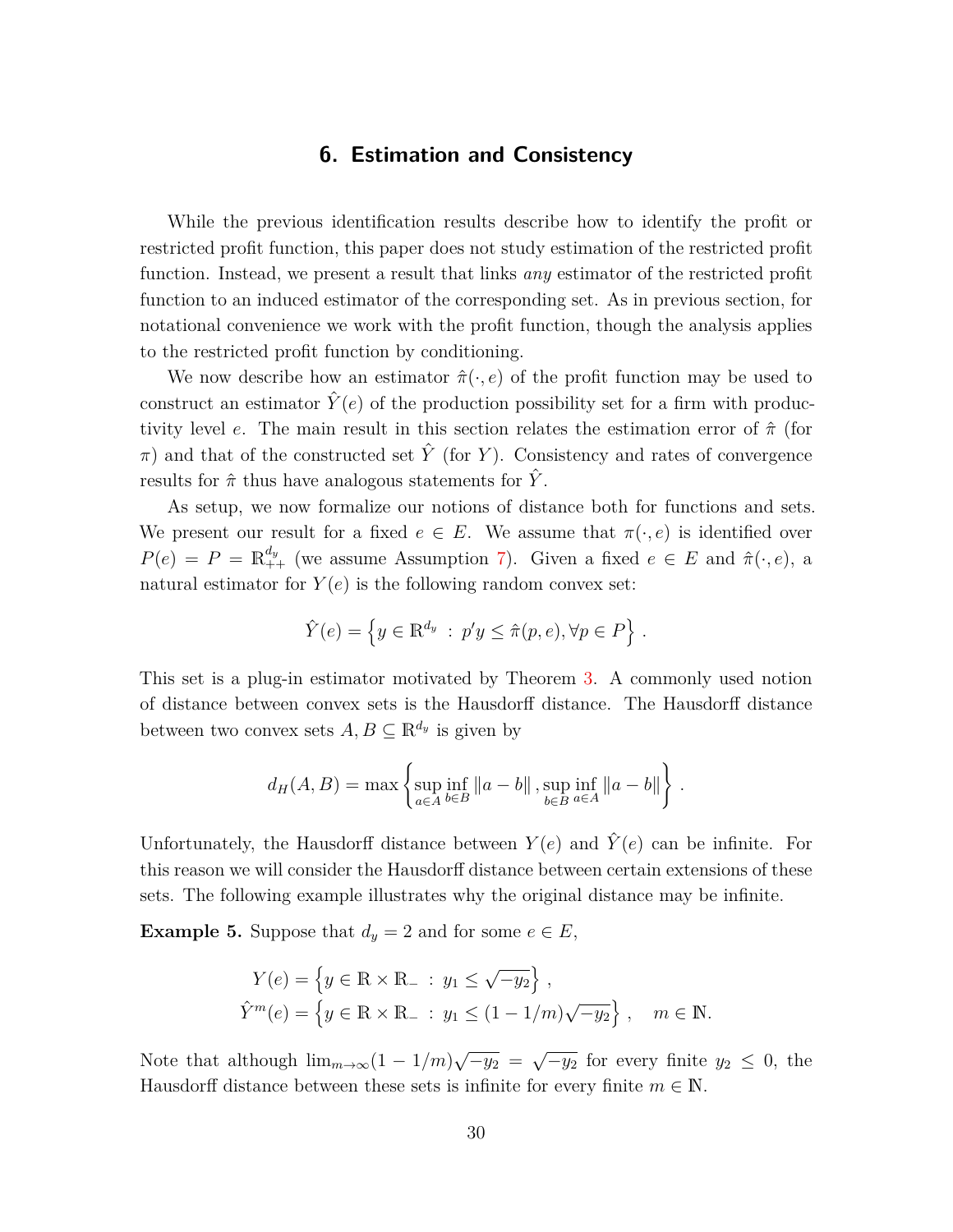

<span id="page-32-0"></span>**Figure 5** – *Y*(*e*) and *Y*<sub>*P*</sub>(*e*) for  $d_y = 2$  and  $\bar{P} = \{p \in P : \delta \leq p_2/p_1 \leq 1/\delta, ||p|| \leq 1\},\$  $0 < \delta < 1$ . *Y*(*e*) is the area under the solid curve. *Y*<sub>*P*</sub>(*e*) is the area under the dashed lines. Dashed lines correspond to two hyperplanes  $p^*′y = \pi (p^*, e)$ and  $p^{**'}y = \pi(p^{**}, e)$ . They are tangential to the solid curve.  $p^*$  is such that  $p_2^*/p_1^* = \delta$  and  $p^{**}$  is such that  $p_2^{**}/p_1^{**} = 1/\delta$ .

Example [5](#page-31-1) illustrates a technical concern with the Hausdorff distance that arises because of the unboundedness of production possibility sets. However, in empirical applications one may be interested in production possibility sets in regions that correspond to prices that are bounded away from zero. Thus, instead of working with all possible prices we will work only with certain empirically relevant compact convex subsets of  $\mathbb{R}^{d_y}_{++}$ . We consider the Hausdorff distance between extensions such as

$$
Y_{\bar{P}}(e) = \left\{ y \in \mathbb{R}^{d_y} : p'y \le \pi(p, e), \forall p \in \bar{P} \right\}
$$
  

$$
\hat{Y}_{\bar{P}}(e) = \left\{ y \in \mathbb{R}^{d_y} : p'y \le \hat{\pi}(p, e), \forall p \in \bar{P} \right\},\
$$

where  $\bar{P} \subseteq P$  is convex and compact. These sets nest the original sets (e.g. *Y*(*e*) ⊆ *Y*<sub>*P*</sub></sub> $(e)$ ) because the inequalities hold only for  $p \in \overline{P}$ , not for every  $p \in P$ . Moreover, the parts of the production possibility frontiers of the sets  $Y(e)$  and  $Y_{\bar{P}}(e)$  coincide at points that are tangential to price vectors from  $\overline{P}$  (see Figure [5\)](#page-32-0).

We now turn to the main result in this section, which establishes an equality relating the distance between  $\hat{\pi}$  and  $\pi$ , and the distance between extensions of  $\hat{Y}$  and *Y* . Our distance for these profit functions is given by

$$
\eta_{\bar{P}}(e) = \sup_{p \in \bar{P}} \left\| \frac{\hat{\pi}(p, e) - \pi(p, e)}{\|p\|} \right\|.
$$

To state the following result, let  $\overline{P}$  be a collection of all compact, convex, and nonempty subsets of *P*.

<span id="page-32-1"></span>**Theorem 4.** *Maintain the assumption that*  $\pi(\cdot, e)$  *is homogeneous of degree 1 and*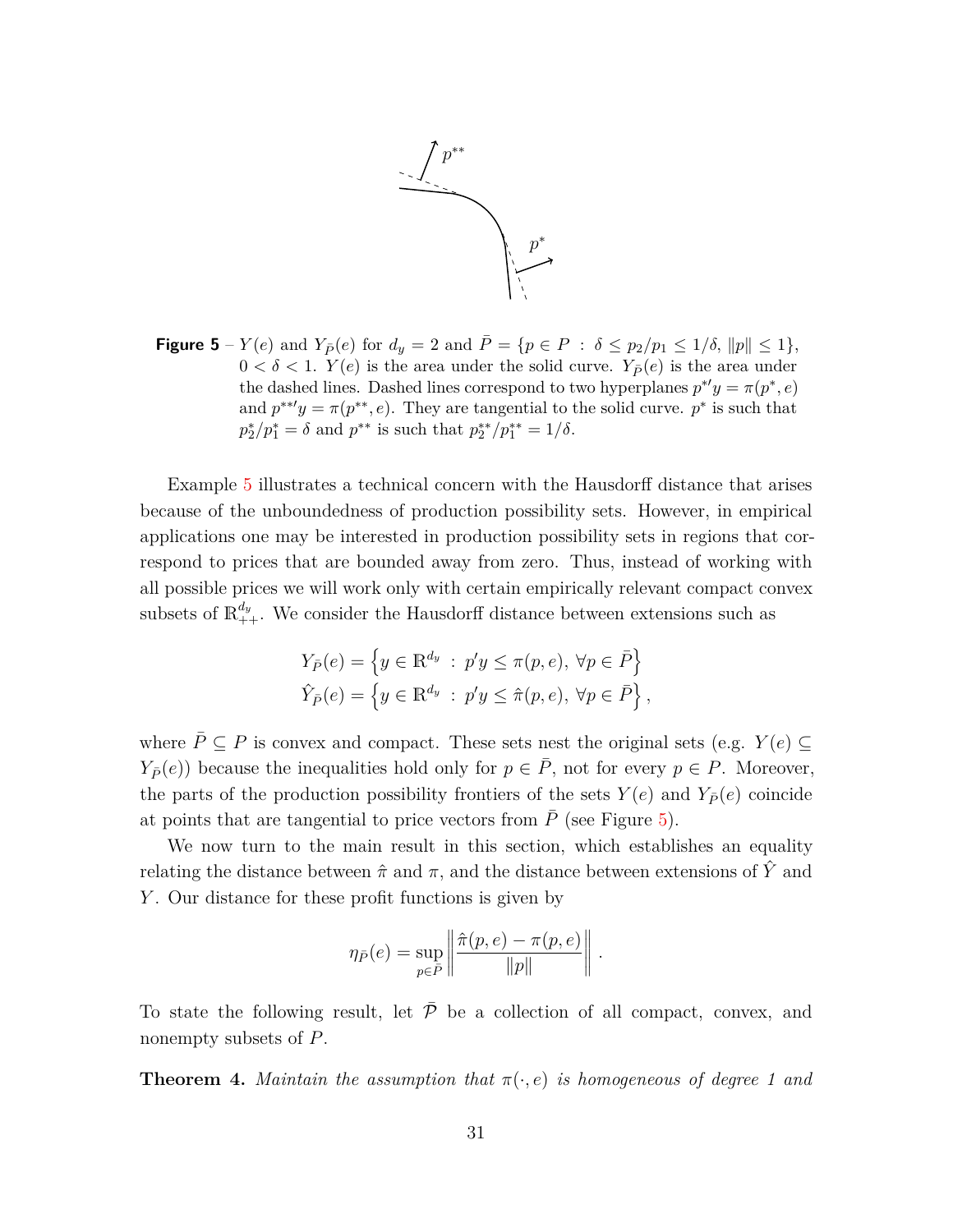*convex.*<sup>[29](#page-33-0)</sup> *Suppose, moreover, that for every*  $e \in E$ *,*  $\hat{\pi}(\cdot, e)$  *is an estimator of*  $\pi(\cdot, e)$ *that is homogeneous of degree* 1 *and continuous. If*  $\hat{\pi}(\cdot, e)$  *is convex, then* 

$$
d_H(Y_{\bar{P}}(e), \hat{Y}_{\bar{P}}(e)) = \eta_{\bar{P}}(e) \quad \text{a.s.}
$$

*for every*  $\overline{P} \in \overline{\mathcal{P}}$ *.* 

Theorem [4](#page-32-1) is a nontrivial extension of a well-known relation between the Hausdorff distance and the support functions of convex *compact* sets to convex, closed, and *unbounded* sets.[30](#page-33-1) Homogeneity of an estimator can be imposed by rescaling the data by dividing by one of the prices. Unfortunately, convexity can be more challenging to impose and so we turn to a related result that covers cases in which  $\hat{\pi}$  is not convex. To formalize our result, we introduce two additional parameters:

$$
R_{\bar{P}}(e) = \sup_{p \in \bar{P}} \frac{\pi(p, e)}{\|p\|}, \quad r_{\bar{P}}(e) = \inf_{p \in \bar{P}} \frac{\pi(p, e)}{\|p\|}.
$$

<span id="page-33-2"></span>**Proposition 2.** *Maintain the assumption that*  $\pi(\cdot, e)$  *is homogeneous and convex. Suppose, moreover, that for every*  $e \in E$ ,  $\hat{\pi}(\cdot, e)$  *is an estimator of*  $\pi(\cdot, e)$  *that is homogeneous of degree* 1 *and continuous. If*  $\eta_{\bar{P}}(e) = o_p(1)$  *and*  $0 < r_{\bar{P}}(e) < R_{\bar{P}}(e)$ ∞*, then*

$$
d_H(Y_{\bar{P}}(e), \hat{Y}_{\bar{P}}(e)) \le \eta_{\bar{P}}(e) \frac{R_{\bar{P}}(e)}{r_{\bar{P}}(e)} \frac{1 + \eta_{\bar{P}}(e)/R_{\bar{P}}(e)}{1 - \eta_{\bar{P}}(e)/r_{\bar{P}}(e)}
$$

*with probability approaching* 1*, for every*  $\overline{P} \in \overline{P}$ *. In particular,* 

$$
d_H(Y_{\bar{P}}(e), \hat{Y}_{\bar{P}}(e)) = o_p(1) .
$$

Convexity of an estimator is difficult to impose in general, in which case Proposition [2](#page-33-2) is relevant. It is computationally feasible to impose convexity for certain functional forms of  $\pi$ , which allows one to invoke the stronger Theorem [4.](#page-32-1) See Appendix [B.5](#page-54-0) for an example with the flexible functional form of [Diewert](#page-36-10) [\(1973](#page-36-10)).

 $^{29}$ Recall that this is equivalent to price-taking, profit-maximizing behavior with technology described by a production correspondence.

<span id="page-33-1"></span><span id="page-33-0"></span> $30$ See [Kaido & Santos](#page-37-7) [\(2014\)](#page-37-7) for a recent application of this result for convex compact sets.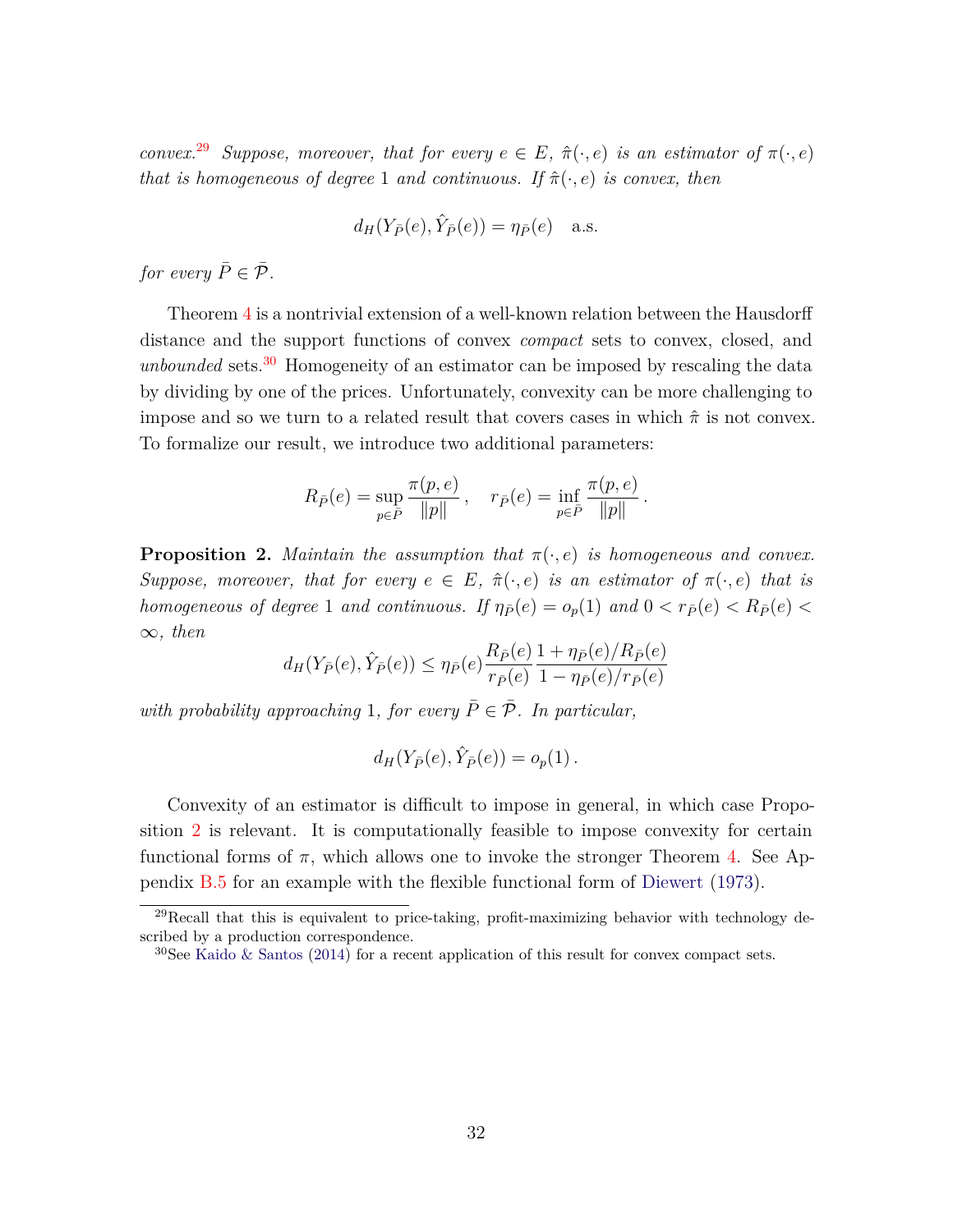## **7. Conclusion**

<span id="page-34-4"></span>In this paper we have provided an update to classical duality theory in order to identify heterogeneous production sets in the presence of endogeneity, measurement error, omitted prices, and unobservable quantities. Our framework's main strength is to unpack rich heterogeneity as well as rich substitution/complementarity patterns with market level variation, using values of optimization problems. We achieve this by exploiting all shape constraints imposed by the economic environment we consider. This includes a key restriction that firms can be ranked in terms of productivity, and there are finitely many types of firms. Our identification results are constructive and can be applied in many available data sets.

## **References**

- <span id="page-34-1"></span>Ackerberg, D. A., Caves, K., & Frazer, G. (2015). Identification properties of recent production function estimators. *Econometrica*, 83(6), 2411–2451.
- <span id="page-34-6"></span>Aguiar, V. & Kashaev, N. (2018). Stochastic revealed preferences with measurement error. *arXiv preprint arXiv:1810.05287*.
- <span id="page-34-0"></span>Albouy, D. & Ehrlich, G. (2018). Housing productivity and the social cost of land-use restrictions. *Journal of Urban Economics*.
- <span id="page-34-2"></span>Allen, R. & Rehbeck, J. (2018). Identification with additively separable heterogeneity. *Working Paper*.
- <span id="page-34-7"></span>Andrews, D. W. (2011). Examples of l2-complete and boundedly-complete distributions. *Mimeo*.
- <span id="page-34-5"></span>Arcidiacono, P. & Miller, R. A. (2011). Conditional choice probability estimation of dynamic discrete choice models with unobserved heterogeneity. *Econometrica*, 79(6), 1823–1867.
- <span id="page-34-3"></span>Beresteanu, A., Molchanov, I., & Molinari, F. (2011). Sharp identification regions in models with convex moment predictions. *Econometrica*, 79(6), 1785–1821.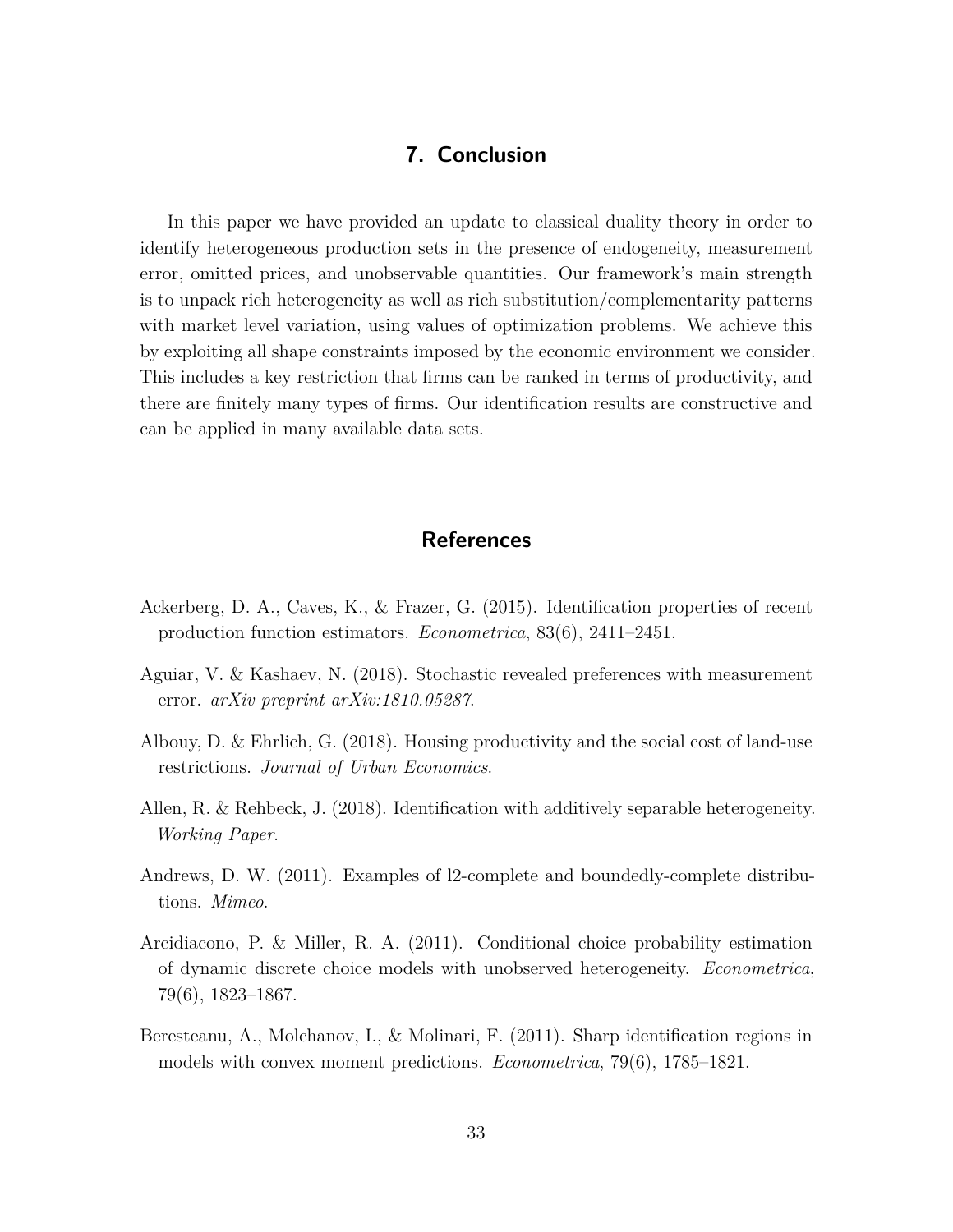- <span id="page-35-7"></span>Beresteanu, A. & Molinari, F. (2008). Asymptotic properties for a class of partially identified models. *Econometrica*, 76(4), 763–814.
- <span id="page-35-1"></span>Berger, A. N., Hancock, D., & Humphrey, D. B. (1993). Bank efficiency derived from the profit function. *Journal of Banking & Finance*, 17(2-3), 317–347.
- <span id="page-35-0"></span>Bilodeau, D., Cremieux, P.-Y., & Ouellette, P. (2000). Hospital cost function in a non-market health care system. *Review of Economics and Statistics*, 82(3), 489– 498.
- <span id="page-35-9"></span>Blundell, R. W., Browning, M., & Crawford, I. A. (2003). Nonparametric engel curves and revealed preference. *Econometrica*, 71(1), 205–240.
- <span id="page-35-10"></span>Blundell, R. W., Kristensen, D., & Matzkin, R. L. (2017). *Individual counterfactuals with multidimensional unobserved heterogeneity*. Technical report, cemmap working paper.
- <span id="page-35-8"></span>Bonhomme, S. & Manresa, E. (2015). Grouped patterns of heterogeneity in panel data. *Econometrica*, 83(3), 1147–1184.
- <span id="page-35-11"></span>Brunel, V.-E. (2016). Concentration of the empirical level sets of Tukey's halfspace depth. *Probability Theory and Related Fields*, (pp. 1–32).
- <span id="page-35-2"></span>Burke, M., Bergquist, L. F., & Miguel, E. (2019). Sell low and buy high: arbitrage and local price effects in kenyan markets. *The Quarterly Journal of Economics*, 134(2), 785–842.
- <span id="page-35-5"></span>Cherchye, L., Demuynck, T., De Rock, B., & De Witte, K. (2014). Non-parametric analysis of multi-output production with joint inputs. *The Economic Journal*, 124(577), 735–775.
- <span id="page-35-6"></span>Cherchye, L., Demuynck, T., De Rock, B., & Verschelde, M. (2018). *Nonparametric identification of unobserved technological heterogeneity in production*. Working Paper Research 335, National Bank of Belgium.
- <span id="page-35-4"></span>Cherchye, L., Rock, B. D., & Walheer, B. (2016). Multi-output profit efficiency and directional distance functions. *Omega*, 61, 100 – 109.
- <span id="page-35-3"></span>Chernozhukov, V., Galichon, A., Henry, M., & Pass, B. (2017). Single market nonparametric identification of multi-attribute hedonic equilibrium models. *arXiv preprint arXiv:1709.09570*.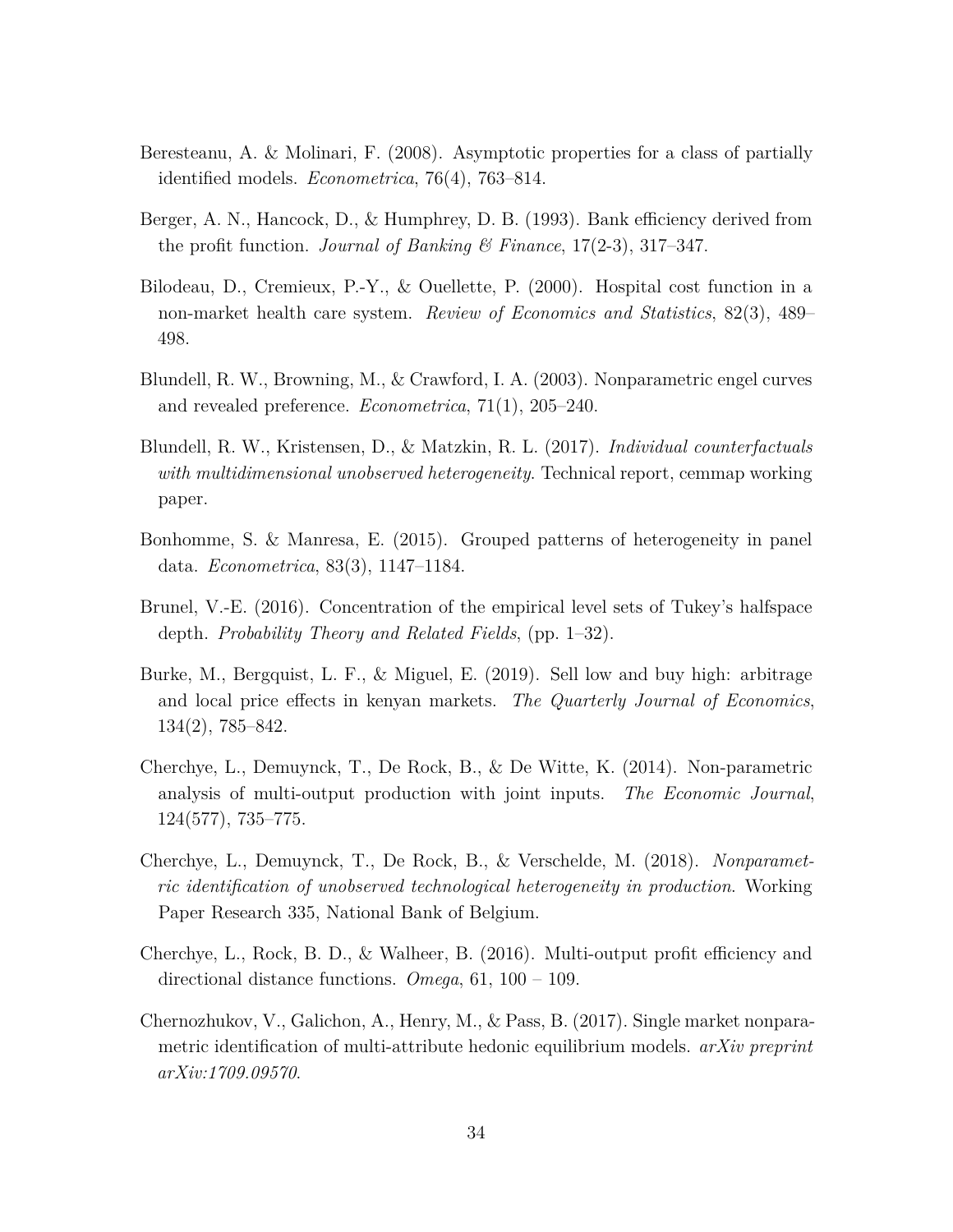- <span id="page-36-11"></span>Chernozhukov, V. & Hansen, C. (2005). An iv model of quantile treatment effects. *Econometrica*, 73(1), 245–261.
- <span id="page-36-5"></span>Chiong, K. X., Galichon, A., & Shum, M. (2016). Duality in dynamic discrete-choice models. *Quantitative Economics*, 7(1), 83–115.
- <span id="page-36-2"></span>Combes, P.-P., Duranton, G., & Gobillon, L. (2017). The production function for housing: Evidence from france.
- <span id="page-36-6"></span>Cunha, F., Heckman, J. J., & Schennach, S. M. (2010). Estimating the technology of cognitive and noncognitive skill formation. *Econometrica*, 78(3), 883–931.
- <span id="page-36-7"></span>De Loecker, J., Goldberg, P. K., Khandelwal, A. K., & Pavcnik, N. (2016). Prices, markups, and trade reform. *Econometrica*, 84(2), 445–510.
- <span id="page-36-13"></span>DHaultfoeuille, X.  $(2011)$ . On the completeness condition in nonparametric instrumental problems. *Econometric Theory*, 27(3), 460–471.
- <span id="page-36-12"></span>DHaultfoeuille,  $X_{\cdot}$ , Février, P., et al.  $(2010)$ . Identification of mixture models using support variations. *Manuscript, ENSAE*.
- <span id="page-36-10"></span>Diewert, W. (1973). Functional forms for profit and transformation functions. *Journal of Economic Theory*, 6(3), 284 – 316.
- <span id="page-36-1"></span>Diewert, W. E. (1982). Duality approaches to microeconomic theory. *Handbook of mathematical economics*, 2, 535–599.
- <span id="page-36-4"></span>Doraszelski, U. & Jaumandreu, J. (2013). R&d and productivity: Estimating endogenous productivity. *Review of Economic Studies*, 80(4), 1338–1383.
- <span id="page-36-8"></span>Doraszelski, U. & Jaumandreu, J. (2018). Measuring the bias of technological change. *Journal of Political Economy*, 126(3), 1027–1084.
- <span id="page-36-9"></span>Ekeland, I., Heckman, J. J., & Nesheim, L. (2004). Identification and estimation of hedonic models. *Journal of political economy*, 112(S1), S60–S109.
- <span id="page-36-0"></span>Epple, D., Gordon, B., & Sieg, H.  $(2010)$ . A new approach to estimating the production function for housing. *American Economic Review*, 100(3), 905–24.
- <span id="page-36-3"></span>Fabrizio, K. R., Rose, N. L., & Wolfram, C. D. (2007). Do markets reduce costs? assessing the impact of regulatory restructuring on us electric generation efficiency. *American Economic Review*, 97(4), 1250–1277.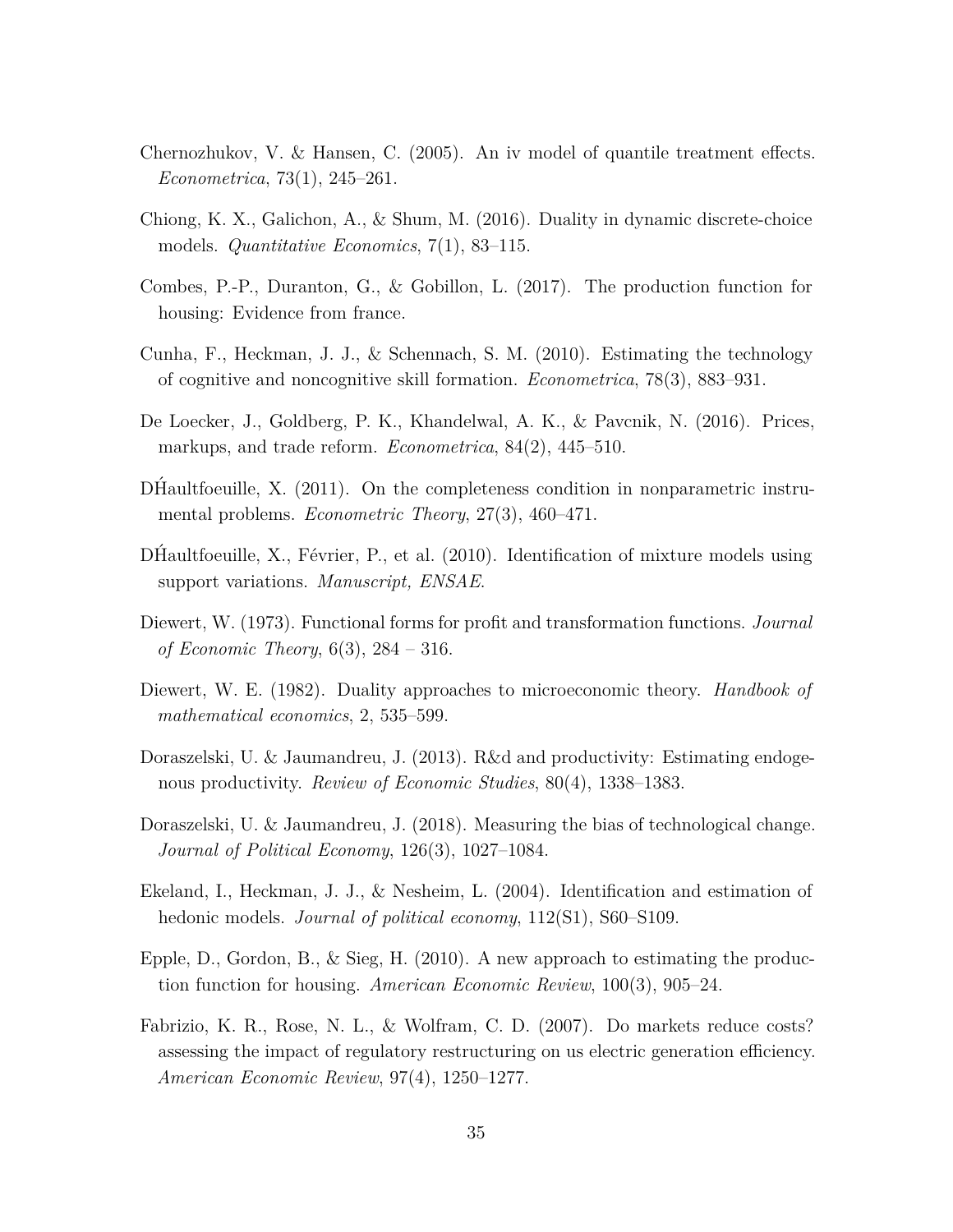- <span id="page-37-1"></span>Foster, L., Haltiwanger, J., & Syverson, C. (2008). Reallocation, firm turnover, and efficiency: selection on productivity or profitability? *American Economic Review*, 98(1), 394–425.
- <span id="page-37-10"></span>Fox, J. T. & Gandhi, A. (2016). Nonparametric identification and estimation of random coefficients in multinomial choice models. *The RAND Journal of Economics*, 47(1), 118–139.
- <span id="page-37-0"></span>Fuss, M. & McFadden, D., Eds. (1978). *Production Economics: A Dual Approach to Theory and Applications: Applications of the Theory of Production*. Elsevier.
- <span id="page-37-2"></span>Galichon, A. & Salanié, B. (2015). Cupid's invisible hand: Social surplus and identification in matching models.
- <span id="page-37-6"></span>Gandhi, A., Navarro, S., & Rivers, D. (2017). On the identification of gross output production functions. *Mimeo*.
- <span id="page-37-4"></span>Grieco, P. L. & McDevitt, R. C. (2016). Productivity and quality in health care: Evidence from the dialysis industry. *The Review of Economic Studies*, 84(3), 1071– 1105.
- <span id="page-37-5"></span>Griliches, Z. & Mairesse, J. (1995). *Production functions: the search for identification*. Technical report, National Bureau of Economic Research.
- <span id="page-37-3"></span>Hanoch, G. & Rothschild, M. (1972). Testing the assumptions of production theory: a nonparametric approach. *Journal of Political Economy*, 80(2), 256–275.
- <span id="page-37-11"></span>Hu, Y., Schennach, S. M., & Shiu, J.-L. (2017). Injectivity of a class of integral operators with compactly supported kernels. *Journal of Econometrics*, 200(1), 48– 58.
- <span id="page-37-8"></span>Kaido, H. (2016). A dual approach to inference for partially identified econometric models. *Journal of econometrics*, 192(1), 269–290.
- <span id="page-37-9"></span>Kaido, H., Molinari, F., & Stoye, J. (2019). Confidence intervals for projections of partially identified parameters. *Econometrica*, 87(4), 1397–1432.
- <span id="page-37-7"></span>Kaido, H. & Santos, A. (2014). Asymptotically efficient estimation of models defined by convex moment inequalities. *Econometrica*, 82(1), 387–413.
- <span id="page-37-12"></span>Koenker, R. & Ng, P. (2005). Inequality constrained quantile regression. *Sankhyā*: *The Indian Journal of Statistics*, (pp. 418–440).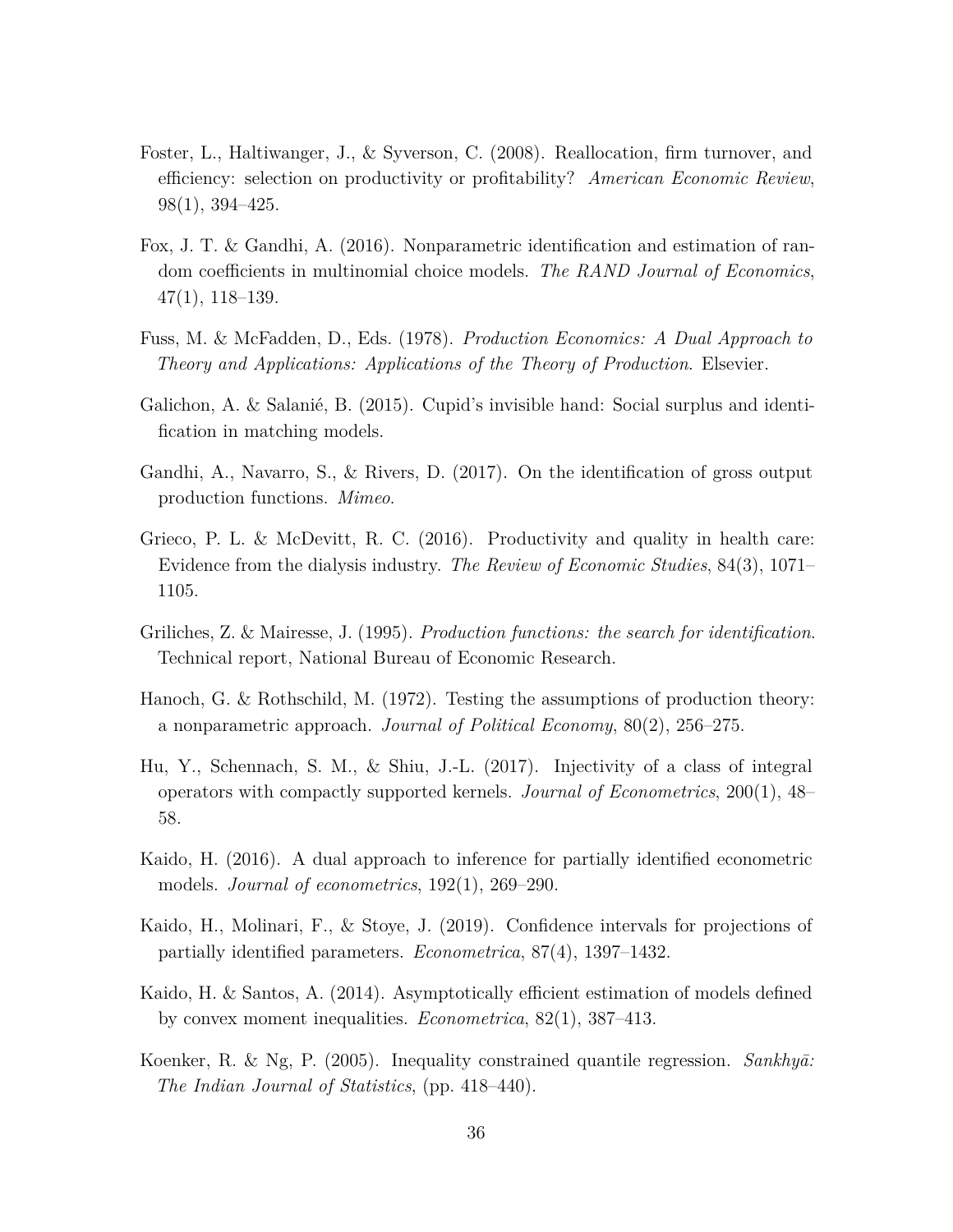- <span id="page-38-6"></span>Kreps, D. M. (2012). *Microeconomic foundations I: choice and competitive markets*, volume 1. Princeton university press.
- <span id="page-38-5"></span>Levinsohn, J. & Petrin, A. (2003). Estimating production functions using inputs to control for unobservables. *The Review of Economic Studies*, 70(2), 317–341.
- <span id="page-38-7"></span>Li, T. & Sasaki, Y. (2017). Constructive identification of heterogeneous elasticities in the cobb-douglas production function. *arXiv preprint arXiv:1711.10031*.
- <span id="page-38-13"></span>López, M. & Still, G. (2007). Semi-infinite programming. *European Journal of Operational Research*, 180(2), 491–518.
- <span id="page-38-3"></span>McFadden, D. (1981). Econometric models of probabilistic choice. *Structural analysis of discrete data with econometric applications*, 198272.
- <span id="page-38-10"></span>Melitz, M. J. & Redding, S. J. (2014). Heterogeneous firms and trade. In *Handbook of international economics*, volume 4 (pp. 1–54). Elsevier.
- <span id="page-38-1"></span>Nerlove, M. (1963). Returns to scale in electricity supply. *Measurement in Economics*.
- <span id="page-38-14"></span>Newey, W. K. & Powell, J. L. (2003). Instrumental variable estimation of nonparametric models. *Econometrica*, 71(5), 1565–1578.
- <span id="page-38-4"></span>Olley, G. S. & Pakes, A. (1996). The dynamics of productivity in the telecommunications equipment industry. *Econometrica*, 64(6), 1263–1297.
- <span id="page-38-8"></span>Pakes, A. (1996). Dynamic structural models, problems and prospects: mixed continuous discrete controls and market interaction. In *Advances in Econometrics, Sixth World Congress*, volume 2 (pp. 171–259).: by C. Sims.
- <span id="page-38-2"></span>Roberts, M. J. & Supina, D. (1996). Output price, markups, and producer size. *European Economic Review*, 40(3-5), 909–921.
- <span id="page-38-12"></span>Rockafellar, R. T. (1970). *Convex Analysis*. Princeton University Press.
- <span id="page-38-9"></span>Schennach, S. M. (2016). Recent advances in the measurement error literature. *Annual Review of Economics*, 8, 341–377.
- <span id="page-38-0"></span>Shephard, R. W. (1953). *Cost and production functions*. Princeton University Press.
- <span id="page-38-11"></span>Varian, H. R. (1982). The nonparametric approach to demand analysis. *Econometrica: Journal of the Econometric Society*, (pp. 945–973).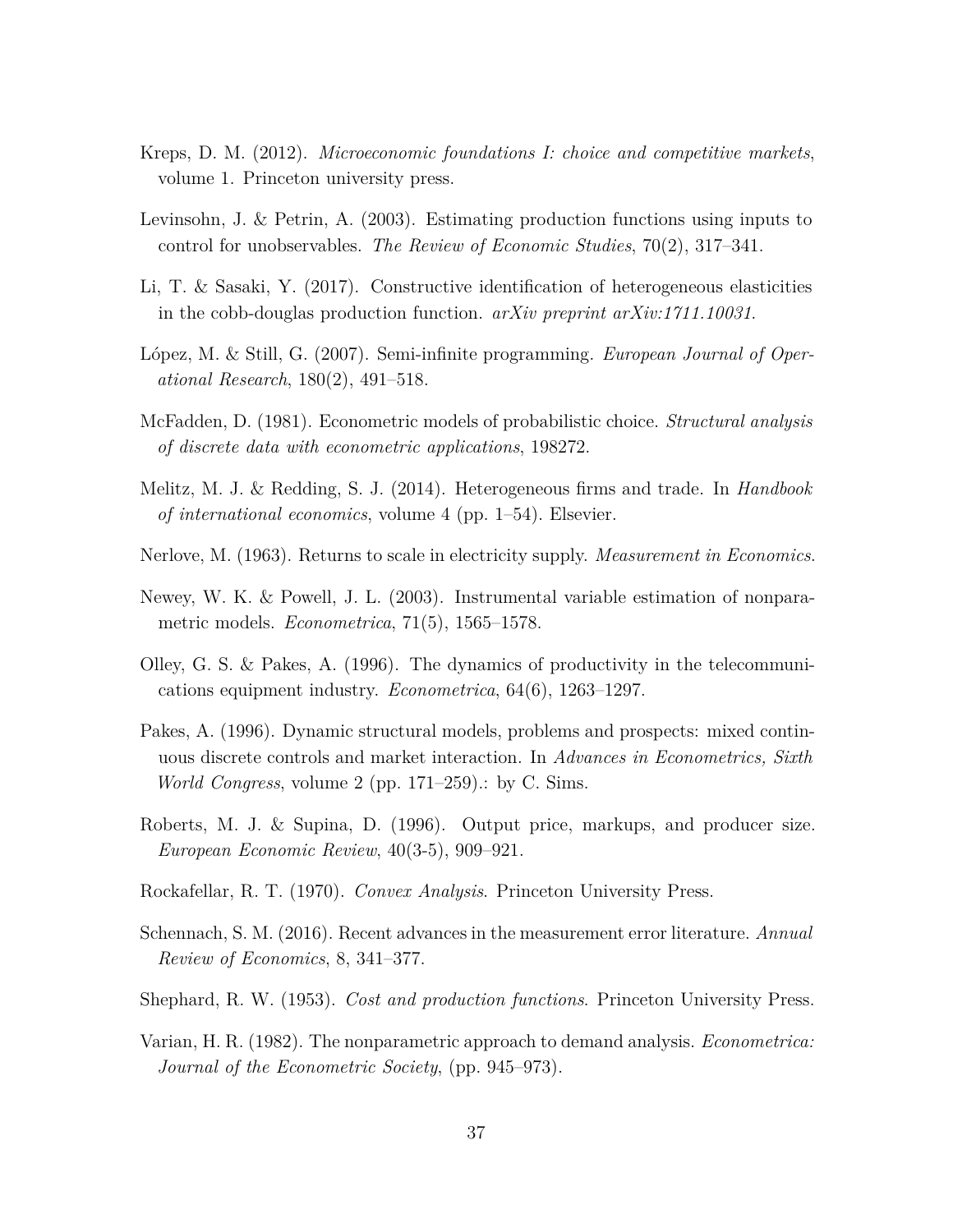- <span id="page-39-0"></span>Varian, H. R. (1984). The nonparametric approach to production analysis. *Econometrica: Journal of the Econometric Society*, (pp. 579–597).
- <span id="page-39-2"></span>Zellner, A., Kmenta, J., & Dreze, J. (1966). Specification and estimation of cobbdouglas production function models. *Econometrica: Journal of the Econometric Society*, (pp. 784–795).

## **A. Proofs of Main Results**

## <span id="page-39-1"></span>**A.1. Proof of Lemma [1](#page-14-1)**

Fix  $y_{-z}^*$  and  $p_z^*$ . By homogeneity of degree 1 of the restricted profit function in prices and Assumption [1,](#page-10-1)

$$
\Delta \pi_r(y^*_{-z}, \lambda p^*_z, e) = \lambda \Delta \pi_r(y^*_{-z}, p^*_z, e) > 0
$$

for every *e* and  $\lambda > 0$ . Since  $\cup_{\lambda > 0} {\{\lambda p_z^*\}}$  in the conditional support, we always can find  $\lambda$  large enough and  $e^*$  such that Assumption  $4(ii)$  is satisfied.

### **A.2. Proof of Theorem [1](#page-14-2)**

Under Assumption 4 we can find an interval [ $a, b$ ] in the support of  $\pi_r$  conditional on **y**<sub>−*z*</sub> =  $y_{-z}^*$ , **e** =  $e^*$ , and **p**<sub>*z*</sub> =  $p_z^*$  such that

$$
\mathbb{P}\left(a\leq \pi_r(y^*_{-z},p^*_z,e^*)+\boldsymbol{\eta}\leq b\right)=1
$$

and

$$
\mathbb{P}\left(a\leq \pi_r(y^*_{-z},p^*_z,e)+\boldsymbol{\eta}\leq b\right)=0
$$

for any  $e \neq e^*$ . Hence, we identify

$$
\pi_r(y_{-z}^*, p_z^*, e^*) = \mathbb{E}\left[\pi_r | a \leq \pi_r \leq b, \mathbf{y}_{-z} = y_{-z}^*, \mathbf{e} = e^*, \mathbf{p}_z = p_z^*\right],
$$

where we leverage that  $\eta$  has mean zero even after conditioning.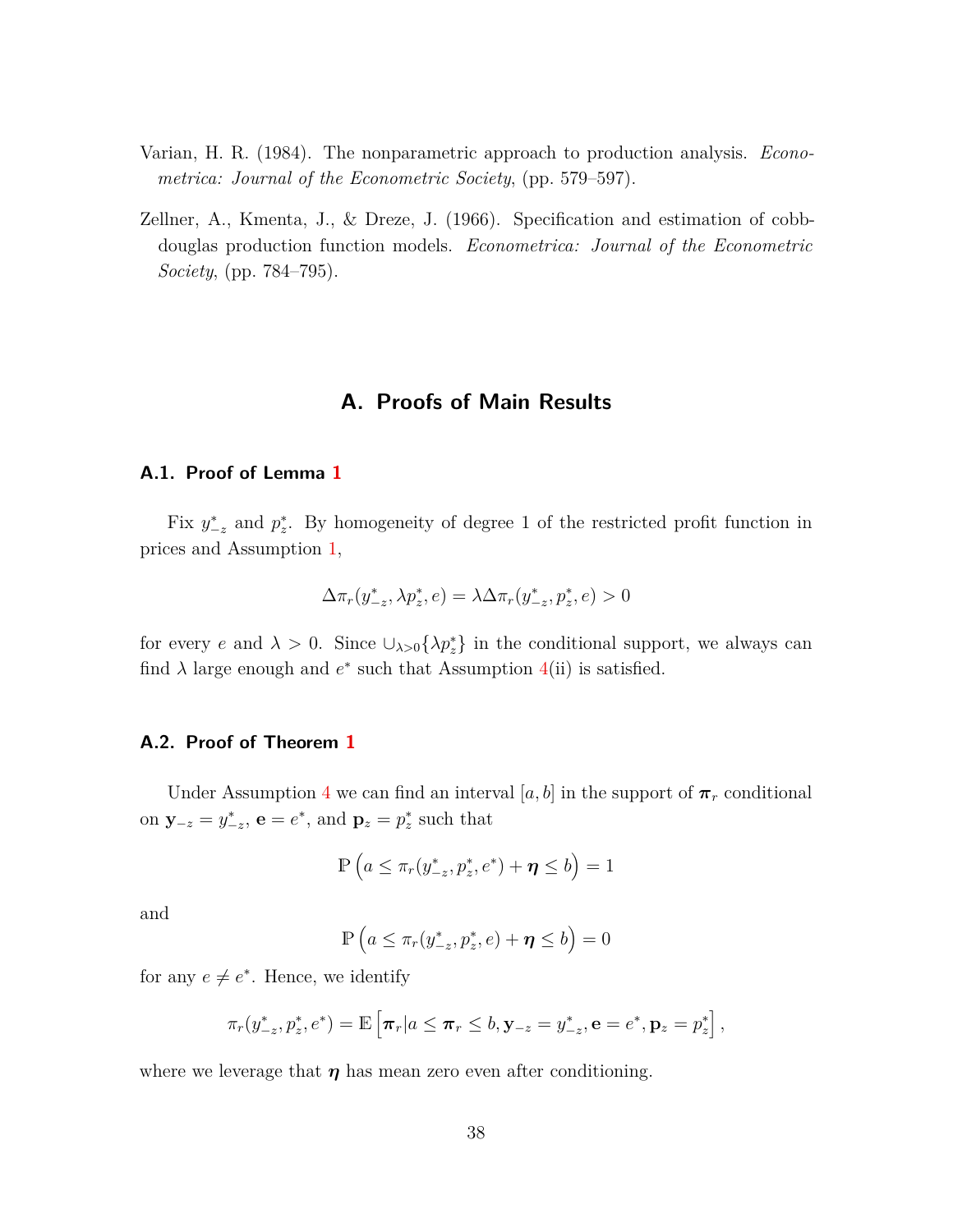Thus, we can also recover the distribution of *η* by subtracting the identified  $\pi_r(y_{-z}^*, p_z^*, e^*)$  from the known distribution of  $\pi_r | a \leq \pi_r \leq b, \mathbf{y}_{-z} = y_{-z}^*, \mathbf{e} = e^*, \mathbf{p}_z = e^*$ *p*<sup>\*</sup><sub>z</sub><sup>*z*</sup>. Since *η* and  $\pi_r(\mathbf{y}_{-z}, \mathbf{p}_z, \mathbf{e})$  have bounded support and are independent conditional on  $y_{-z} = y_{-z}$  and  $p_z = p_z$ , we can constructively identify the moment generating function of  $\pi_r(\mathbf{y}_{-z}, \mathbf{p}_z, \mathbf{e})$  conditional on  $\mathbf{y}_{-z} = y_{-z}$  and  $\mathbf{p}_z = p_z$  as the ratio of the moment generating functions of  $\pi_r$  conditional on  $y_{-z} = y_{-z}$  and  $p_z = p_z$  and  $\eta$ . Since the distribution of  $\pi_r(\mathbf{y}_{-z}, \mathbf{p}_z, \mathbf{e})$  conditional on  $\mathbf{y}_{-z} = y_{-z}$  and  $\mathbf{p}_z = p_z$  is discrete, its moment generating function is sufficient for its identification. Note that the moment generating function of *η* is well-defined and is never equal to zero since *η* is a bounded random variable.

Assumption [3](#page-12-1) implies that whenever a type *e* occurs with positive probability conditional on  $y_{-z}$  and  $p_z$ , then higher types also occur with positive probability. Assumption [1](#page-10-1) then implies that the ranking over restricted profits is equivalent to the ranking over productivity *e*. As a result, if some firm type *e* does not operate given *y*<sub>−*z*</sub> and *p<sub><i>z*</sub>, then it has to a low type. Let  $\Pi_r(y_{-z}, p_z)$  be the support of  $\pi_r(y_{-z}, p_z, e)$ conditional on  $\mathbf{y}_{-z} = y_{-z}$  and  $\mathbf{p}_z = p_z$ . Fix some  $y_{-z}$  and  $p_z$ . Since the support of **e** is finite, the set  $\Pi_r(y_{-z}, p_z)$  will also be finite. As a result, Assumption [1](#page-10-1) implies that

$$
\pi_r(y_{-z}, p_z, d_e) = \max \left[\Pi_r(y_{-z}, p_z)\right].
$$

That is, the most productive firm will make more profits than any other firm. Note that the firm with productivity  $e = d_e - 1$ , if it is present in the market, will be the second one in terms of restricted profits :

$$
\pi_r(y_{-z}, p_z, d_e - 1) = \max \left[ \Pi_r(y_{-z}, p_z, s) \setminus \{ \pi_r(y_{-z}, p_z, d_e) \} \right].
$$

In general, given  $y_{-z}$  and  $p_z$ , if the firm with productivity *e* operates ( $|\Pi_r(y_{-z}, p_z)| >$  $d_e - e$ , then

$$
\pi_r(y_{-z}, p_z, e) = \max \left[ \Pi_r(y_{-z}, p_z) \setminus \bigcup_{e' > e} \{\pi_r(y_{-z}, p_z, e')\}\right].
$$

Note that we may not be able to identify the structural restricted profit function for arguments in which *e* is too low.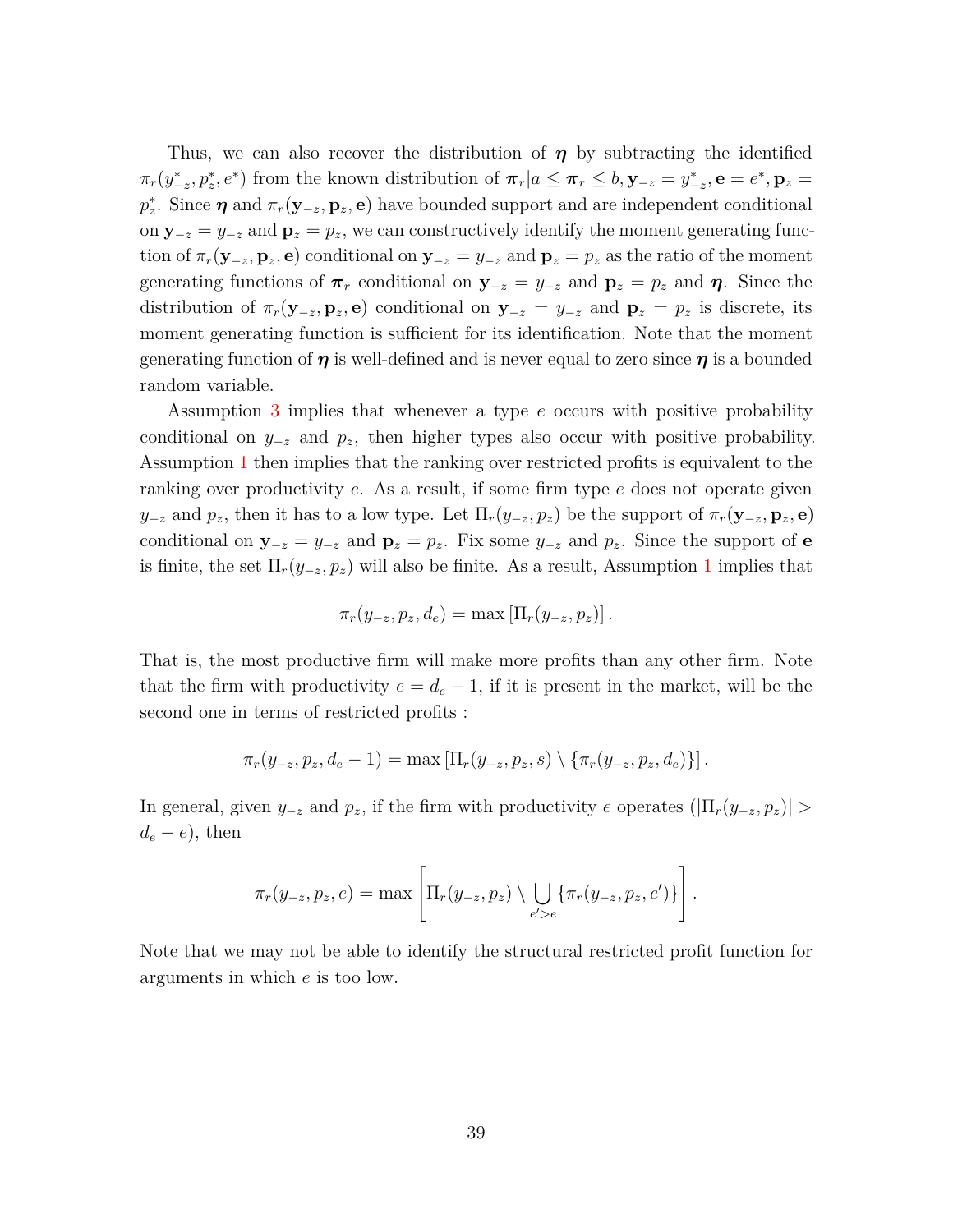## **A.3. Proof of Theorem [2](#page-18-0)**

To prove sufficiency of (i), fix some  $x_{-d_y}$ , and take  $y_z^*$  from the statement of the theorem and  $e^* \in E$  from condition (i). We abuse notation and drop  $e^*$  and  $y^*_{-z}$ . By homogeneity of degree 1 of  $\pi_r(\cdot)$  we have that for every x

<span id="page-41-0"></span>
$$
\sum_{j=1}^{d_y} \partial_{g_j} \pi_r(g(x)) g_j(x_j) = \pi_r(g(x)).
$$
\n(4)

Moreover, since  $\tilde{\pi}(x) = \pi_r(g(x))$ , we have that

<span id="page-41-1"></span>
$$
\partial_{g_j} \pi_r(g(x)) \partial_{x_j} g_j(x_j) = \partial_{x_j} \tilde{\pi}(x) , \qquad (5)
$$

for every  $j = 1, \ldots, d_y$ . Combining [\(4\)](#page-41-0) and [\(5\)](#page-41-1) we get that

$$
\sum_{j=1}^{d_y} \partial_{x_j} \tilde{\pi}(x) \frac{1}{\partial_{x_j}(\log(g_j(x_j)))} = \tilde{\pi}(x)
$$
\n(6)

as long as 0 *<*  $\begin{array}{c} \hline \end{array}$  $\partial_{x_j} g_j(x_j)$  $g_j(x_j)$   $<\infty$  for every  $j=1,\ldots,d_y$ . This latter condition is satisfied for almost every  $x_j$  with respect to Lebesgue measure by Assumption 5(v). Let  $t =$  $\begin{pmatrix} 1 \end{pmatrix}$  $\left.\frac{1}{\partial_{x_j}(\log(g_j(x_j)))}\right)_{j=1,...,d_y-1}$ . Note that *t* does not depend on  $x_{d_y}$ . Since *π*˜ satisfies the rank condition there exists nonsingular *A*(˜*π*(*x* )) such that equation ∗ [\(6\)](#page-41-2) can be rewritten as

<span id="page-41-2"></span>
$$
At = b \,,\tag{7}
$$

where  $b=(b_j)_{j=1,\dots,d_y-1}$  and  $b_j = \tilde{\pi}(x_j^*) - \partial_{x_{d_y}}\tilde{\pi}(x_j^*)x_{d_y,j}$ . Since  $A(\tilde{\pi}(x^*))$  is of full rank and is identified, *t* is identified. Since the choice of  $x_{-d_y}$  was arbitrary and we know the location (Assumption 5(ii)) we identify  $g_j(\cdot)$  for every  $j = 1, \ldots, d_y - 1$ .

To prove sufficiency of (ii), recall that we assume that for all *e* and *p<sup>z</sup>* in the support, and  $\lambda > 0$ 

$$
F_{\mathbf{e}|\mathbf{p},\mathbf{y}_{-z}}(e|\lambda p_z, y^*_{-z}) = F_{\mathbf{e}|\mathbf{p},\mathbf{y}_{-z}}(e|p_z, y^*_{-z}).
$$

Hence, under Assumption  $4(i)$ , the function

$$
\mathbb{E}\left[\pi_r(\mathbf{y}_{-z},\mathbf{p}_z,\mathbf{e})|\mathbf{p}_z=\cdot,\mathbf{y}_{-z}=y^*_{-z}\right]
$$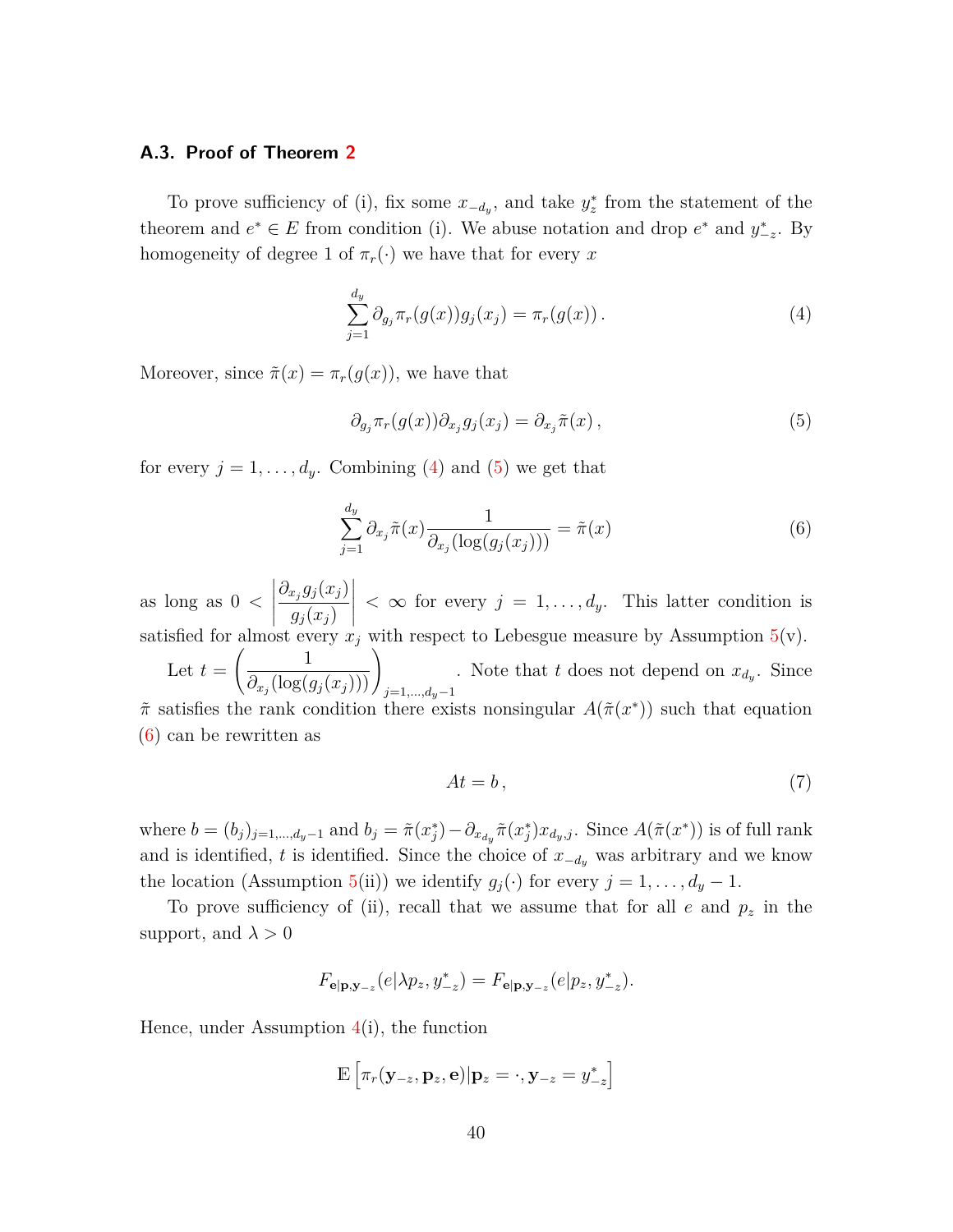is homogeneous of degree 1 in *p*−*<sup>z</sup>* and

$$
\mathbb{E}\left[\boldsymbol{\pi}_{r}^{*}|\mathbf{x}=\cdot,\mathbf{y}_{-z}=y_{-z}^{*}\right]=\mathbb{E}\left[\pi_{r}(\mathbf{y}_{-z},\mathbf{p}_{z},\mathbf{e})|\mathbf{p}_{z}=g(\cdot),\mathbf{y}_{-z}=y_{-z}^{*}\right].
$$

Thus, the result follows from applying the same arguments as in the proof of sufficiency of (i) to the function  $\mathbb{E}\left[\pi_r^*|\mathbf{x}=\cdot,\mathbf{y}_{-z}=y_{-z}^*\right]$  instead of  $\tilde{\pi}(\cdot)$ .

## **A.4. Proof of Theorem [3](#page-26-1)**

It is immediate that  $Y(e)$  is closed, convex, and satisfies free disposal for every  $e \in E$ . Moreover,  $\max_{y \in \tilde{Y}(e)} p'y = \pi(p, e)$  for every  $p \in P(e)$  and  $e \in E$ . Thus, conclusion (i) follows from the fact that  $\pi(p, e)$  is identified for each  $p \in P(e)$  and  $e \in E$  by Theorem [1.](#page-14-2)

To establish conclusion (ii), recall that under the assumptions of Theorem [1,](#page-14-2) any given production set  $Y'(e)$  can generate the data if and only if  $\max_{y \in Y'(e)} p'y = \pi(p, e)$ for every  $p \in P(e)$ . The set  $Y(e)$  is constructed as the largest set (not necessary production set) consistent with profit maximization. This set is closed, convex, and satisfies free disposal. Since a production correspondence *also* must satisfy the recession cone property, we obtain that  $Y'(e) \subseteq \tilde{Y}(e)$ .

To prove (iii), note that since  $\pi(\cdot, e)$  is homogeneous of degree 1 for every  $e \in E$ we can identify  $\pi(\cdot, e)$  over

$$
\bigcup_{\lambda>0} \{\lambda p : p \in P(e)\} .
$$

Next, since  $\pi(\cdot, e)$  is convex it is continuous, hence it is identified over

$$
\mathrm{int}\left(\mathrm{cl}\left(\bigcup_{\lambda>0}\left\{\lambda p\,:\,p\in P(e)\right\}\right)\right)\,.
$$

When Assumption [7](#page-25-0) holds, identification of *Y* (·) follows from Corollary 9.18 in [Kreps](#page-38-6) [\(2012\)](#page-38-6).

## **A.5. Proof of Proposition [1](#page-28-1)**

Fix some  $e \in E$ . To simplify notation we drop  $e$  from the objects below (e.g.  $\pi(p, e) = \pi(p)$  and  $y_p(e) = y_p$ . Suppose  $\{y_p\}_{p \in P}$  can generate  $\{\pi(p)\}_{p \in P}$ . Since  ${y_p}_{p \in P}$  are profit-maximizing output/input vectors we must have  $p'y_p = \pi(p)$ . To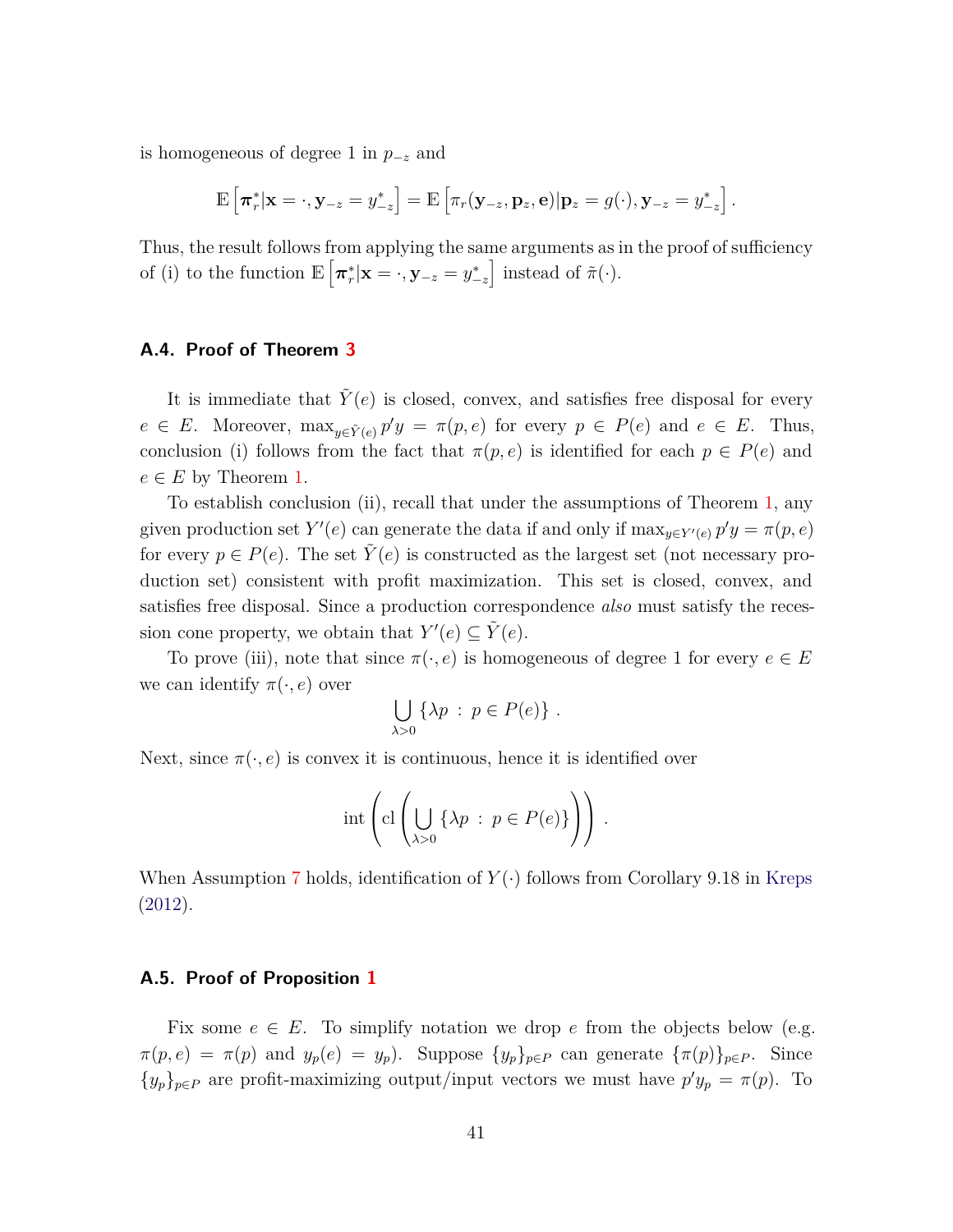prove that  $p^{*'}y_{p^{*'}} \geq p^{*'}y_p$  for all  $p, p^* \in P$ , assume the contrary. But then  $y_{p^*}$  is not maximizing profits at  $p^*$  since  $y_p$  is available. The contradiction proves necessity.

To prove sufficiency consider

$$
Y^* = \text{co}(\{y_p\}_{p \in P}) + \mathbb{R}^{d_y}_-,
$$

where  $\text{co}(A)$  denotes the convex hull of a set A, i.e. the smallest convex set containing *A*. The summation is the Minkowski sum. *Y* ∗ is sometimes referred to as the freedisposal convex hull of  $\{y_p\}_{p \in P}$ . In particular, note that  $Y^*$  is convex, closed, and satisfies free disposal.

We obtain that for every  $p \in \mathbb{R}^{d_y}_{++} \cap \mathbb{S}^{d_y-1}$ ,

$$
\sup_{y \in Y^*} p'y = \sup_{y \in \text{co}(\{y_p\}_{p \in P})} p'y + \sup_{y \in \mathbb{R}^{d_y}} p'y = \sup_{y \in \text{co}(\{y_p\}_{p \in P})} p'y.
$$

Because *P* is finite,  $\{y_p\}_{p \in P}$  is bounded. Thus, its convex hull co $(\{y_p\}_{p \in P})$  is also bounded. This implies that  $\sup_{y \in Y} p'y$  is finite for every  $p \in \mathbb{R}^{d_y}_{++} \cap \mathbb{S}^{d_y-1}$ , hence the recession cone property is satisfied for the set *Y* ∗ . [31](#page-43-0)

It is left to show that

$$
\pi(p, e) = p'y_p = \sup_{y \in Y^*} p'y
$$

for every  $p \in P \cap \mathbb{S}^{d_y-1}$ . The first equality is assumed. Suppose the second equality is not true for some  $p^*$ . Then there exists  $\tilde{y} \in Y^*$  such that  $p^{*'}y_{p^*} < p^{*'}\tilde{y}$ . Since  $\tilde{y} \in Y^*$  it can be represented as a finite convex combination of points from  $\{y_p\}_{p \in P}$ . But since

$$
p^{\ast \prime} y_{p^{\ast}} \geq p^{\ast \prime} y_p ,
$$

for all  $p, p^* \in P$  it has to be the case that

$$
p^*y_{p^*} \ge p^*\tilde{y}.
$$

The contradiction completes the proof. Since the choice of *e* was arbitrary the result holds for all  $e \in E$ .

<span id="page-43-0"></span> $31$ We note that [Varian](#page-39-0) [\(1984](#page-39-0)) studies a result related to this proposition, taking as primitives a deterministic dataset of prices and quantities. He does not verify the recession cone property.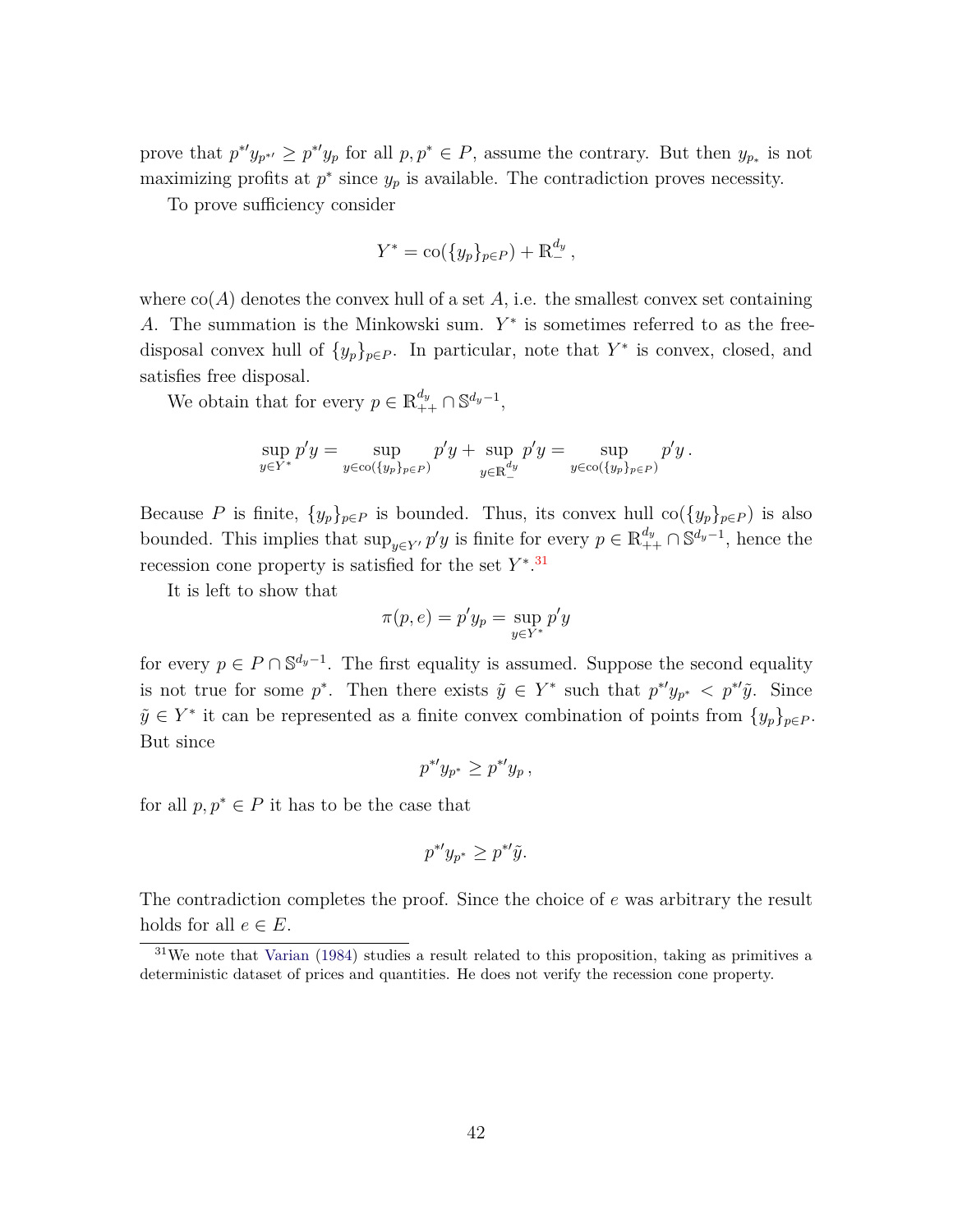## **A.6. Proof of Theorem [4](#page-32-1) and Proposition [2](#page-33-2)**

The Hausdorff distance between two convex sets  $A, B \subseteq \mathbb{R}^{d_y}$  is given by

$$
d_H(A, B) = \max \left\{ \sup_{a \in A} \inf_{b \in B} ||a - b||, \sup_{b \in B} \inf_{a \in A} ||a - b|| \right\}.
$$

Alternatively, the Hausdorff distance can be defined as

$$
d_H(A, B) = \inf \{ \rho \ge 0 \, : \, A \subseteq B + \rho \mathbb{B}^{d_y - 1}, B \subseteq A + \rho \mathbb{B}^{d_y - 1} \},
$$

where  $\mathbb{B}^{d_y-1} = \{y \in \mathbb{R}^{d_y} : ||y|| \leq 1\}$  is the unit ball and  $\inf\{\emptyset\} = \infty$ . The support function of a closed convex set *A* is defined for  $u \in \mathbb{R}^{d_y}$  via  $h_A(u) = \sup_{w \in A} u'w$ . If *A* is unbounded in direction *u*, then  $h_A(u) = \infty$ .

As preparation, we need a technical lemma. This lemma involves a polar cone, which for a set *C* is defined by

$$
\text{PolCon}(C) = \{ u \in \mathbb{R}^{d_y} : u'p \le 0, \forall p \in C \}.
$$

<span id="page-44-0"></span>**Lemma 4.** Let  $\overline{P} \subseteq \mathbb{S}^{d_y-1}$  be a closed set such that  $\bigcup_{\lambda>0} {\{\lambda p, p \in \overline{P}\}}$  is a closed, *convex cone, and let*  $a : \mathbb{R}^{d_y} \to \mathbb{R}$  *be a convex, homogeneous of degree 1 function. Define*

$$
A = \{ y \in \mathbb{R}^{d_y} : p'y \le a(p), \forall p \in \overline{P} \}.
$$

*If* PolCon( $\overline{P}$ ) *is nonempty, then for any*  $u \in \mathbb{S}^{d_y-1}$ ,

$$
h_A(u) = \begin{cases} a(u), & \text{if } u \in \bar{P}, \\ +\infty, & \text{otherwise.} \end{cases}
$$

*Proof.* Case 1. Take  $u \in \overline{P}$ . Since  $a(\cdot)$  is convex and homogeneous of degree 1  $h_A(u) = a(u)$ .

Case 2. Take  $u \in \mathbb{S}^{d_y-1} \setminus \overline{P}$ . First, we establish that there always exists  $u^* \in$  $PolCon(\overline{P})$  such that  $u'u^* > 0$ . To prove this suppose to the contrary that for every  $u^* \in \text{PolCon}(\overline{P}), u'u^* \leq 0$ , it follows that  $u \in \text{PolCon}(\text{PolCon}(\overline{P})).$  The latter is not possible, since  $PolCon(PolCon(P))$  is the smallest closed convex cone containing *P* [\(Rockafellar,](#page-38-12) [1970](#page-38-12), Theorem 14.1), and  $u \notin \overline{P}$  by assumption.

For some *u*<sup>\*</sup> that satisfies  $u'u^* > 0$ , consider  $y^m = y^0 + mu^*$ ,  $m = 1, 2, \ldots$ , where  $y^0$  is an arbitrary point from *A*. Since  $u^* \in \text{PolCon}(\overline{P})$ , by construction  $u^*{}'p \leq 0$  for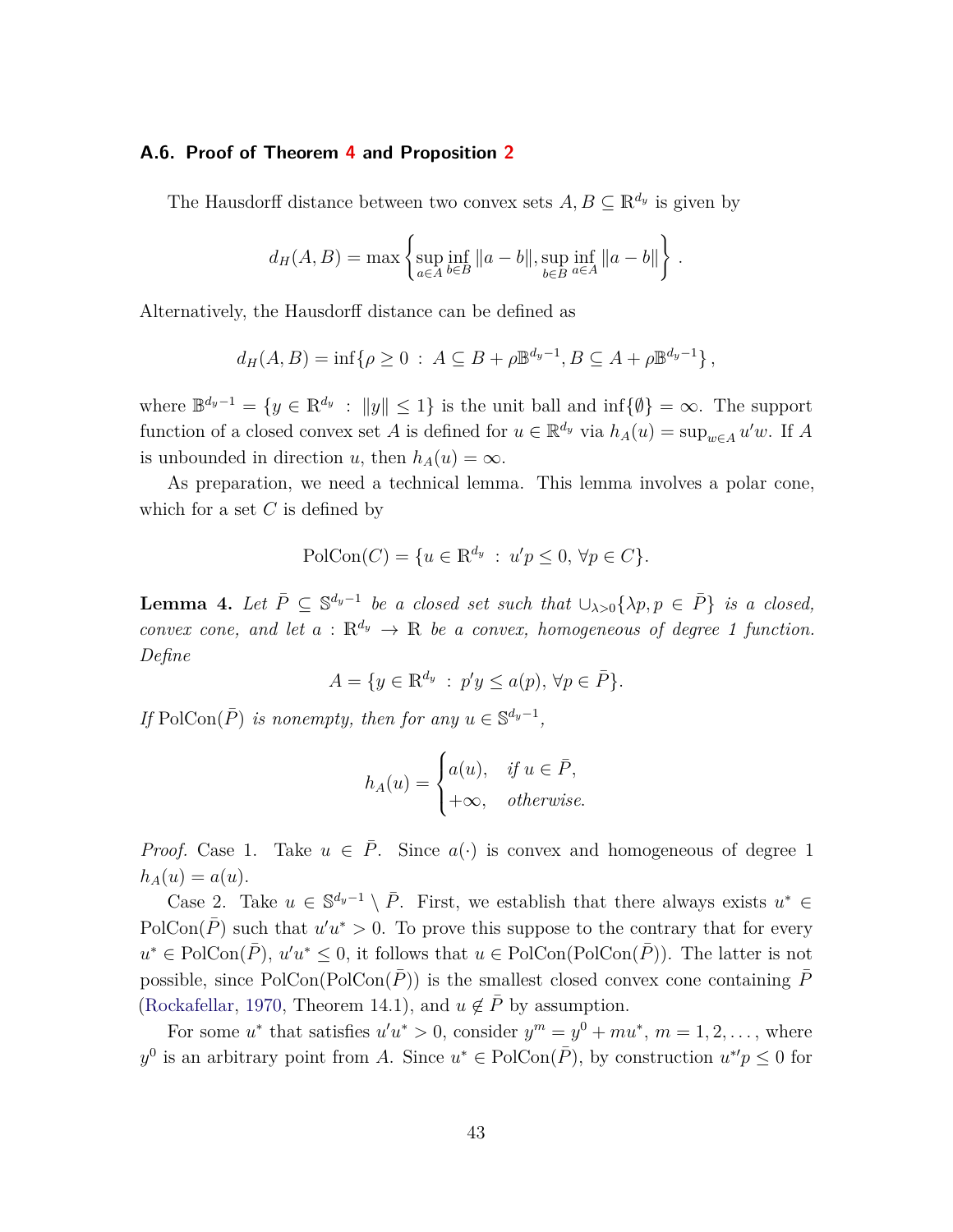all  $p \in \overline{P}$ . Using this fact, note that  $y^m \in A$  for all  $m = 1, 2, \ldots$  since

$$
p'y^{m} = p'y^{0} + mu^{*'}p \le a(p) + 0
$$

for all  $p \in \overline{P}$ . Finally,

$$
h_A(u) \ge u'y^m = u'y^0 + mu'u^*
$$

diverges to  $+\infty$ , since  $u'u$  $*$  > 0.

We now provide a key lemma. This result generalizes a classical result that holds for  $\bar{P} = \mathbb{S}^{d_y - 1}$ . To our knowledge this result is new, and it may be of independent interest.

<span id="page-45-0"></span>**Lemma 5.** Let  $d_y \geq 2$  and let the functions  $a, b : \mathbb{R}^{d_y}_{++} \to \mathbb{R}$  be convex and homoge*neous of degree* 1*. Define*

$$
A = \left\{ y \in \mathbb{R}^{d_y} : p'y \le a(p), \forall p \in \overline{P} \right\},\
$$
  

$$
B = \left\{ y \in \mathbb{R}^{d_y} : p'y \le b(p), \forall p \in \overline{P} \right\},\
$$

*where*  $\bar{P} \subseteq \mathbb{R}_{++}^{d_y}$  *is convex and compact. Then* 

$$
d_H(A, B) = \sup_{p \in \bar{P}} ||a(p/||p||) - b(p/||p||)||.
$$

*Proof.* For closed convex sets  $C, D \subseteq \mathbb{R}^{d_y}$  the following is true:  $C \subseteq D$  if and only if  $h_C(u) \le h_D(u)$  for all  $u \in \mathbb{S}^{d_y-1}$ . Hence,

$$
\{\rho \in \mathbb{R}_{+} : A \subseteq B + \rho \mathbb{B}^{d_y - 1}, B \subseteq A + \rho \mathbb{B}^{d_y - 1}\} \iff
$$
  

$$
\{\rho \in \mathbb{R}_{+} : h_A(u) \le h_{B + \rho \mathbb{B}^{d_y - 1}}(u), h_B(u) \le h_{A + \rho \mathbb{B}^{d_y - 1}}(u), \forall u \in \mathbb{S}^{d_y - 1}\}.
$$

Because  $\bar{P}$  is a subset of  $\mathbb{R}^{d_y}_{++}$ , its polar cone  $PolCon(\overline{P})$  is nonempty; in particular the polar cone contains the negative unit vector  $(-1, \ldots, -1)'$ . The set  $\overline{P}$  satisfies the conditions of Lemma [4,](#page-44-0) and so we obtain that  $h_A(u) = h_{B+\rho \mathbb{B}^{d_y-1}}(u) = h_B(u)$  $h_{A+\rho\mathbb{B}^{d_y-1}}(u) = \infty$  for all  $u \in \mathbb{S}^{d_y-1} \setminus \{p/||p||, p \in \overline{P}\}$ . Hence,

$$
\{\rho \in \mathbb{R}_{+} : A \subseteq B + \rho \mathbb{B}^{d_y - 1}, B \subseteq A + \rho \mathbb{B}^{d_y - 1}\}\n= \{\rho \in \mathbb{R}_{+} : h_A(u) \le h_{B + \rho \mathbb{B}^{d_y - 1}}(u),\nh_B(u) \le h_{A + \rho \mathbb{B}^{d_y - 1}}(u), \forall u \in \{p/||p|| : p \in \bar{P}\}\}\n= \{\rho \in \mathbb{R}_{+} : h_A(u) \le h_B(u) + h_{\rho \mathbb{B}^{d_y - 1}}(u),
$$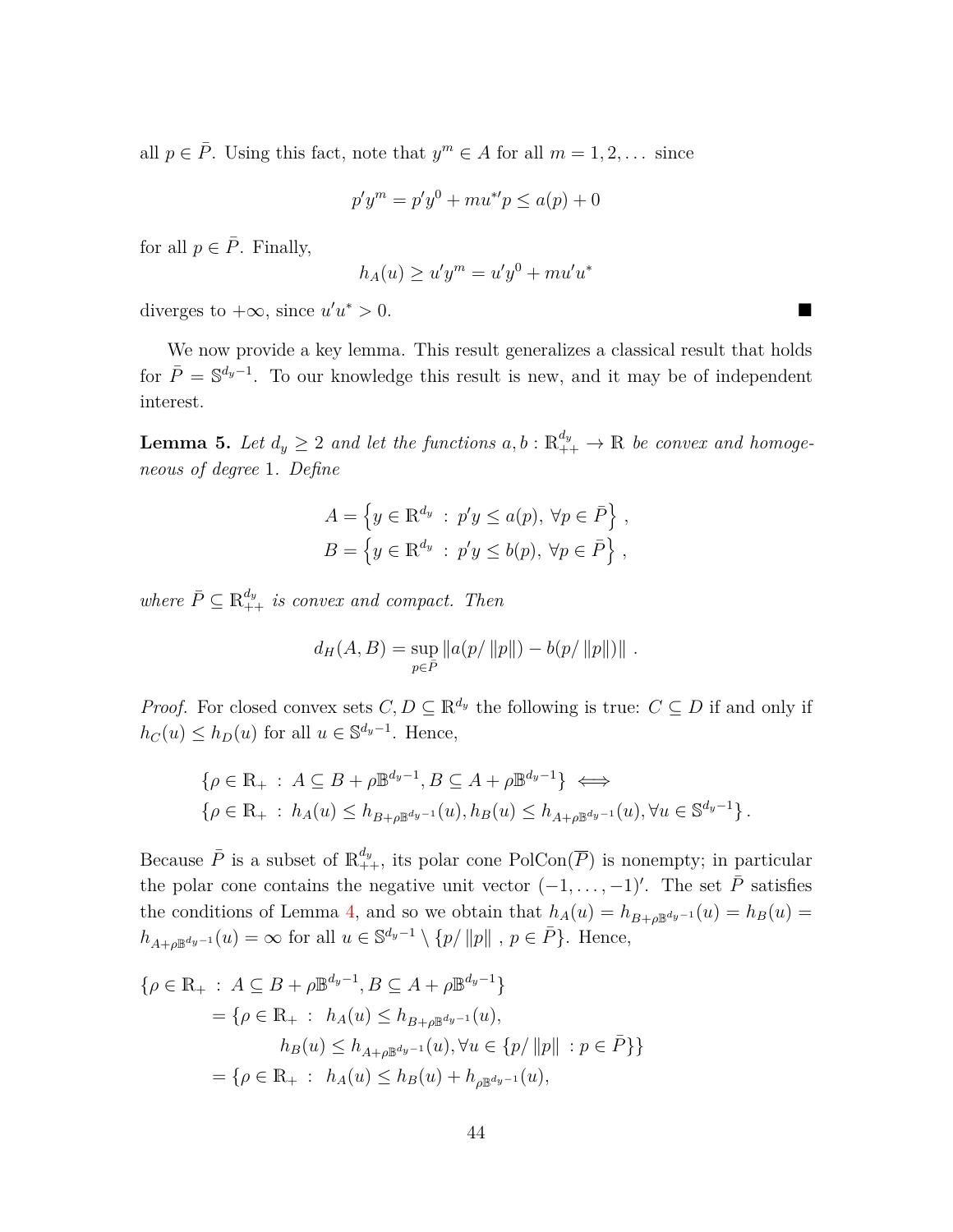$$
h_B(u) \le h_A(u) + h_{\rho \mathbb{B}^{d_y - 1}}(u), \forall u \in \{p/||p|| : p \in \overline{P}\}\}
$$
  
=  $\{\rho \in \mathbb{R}_+ : h_A(u) \le h_B(u) + \rho, h_B(u) \le h_A(u) + \rho, \forall u \in \{p/||p|| : p \in \overline{P}\}\}\$   
=  $\{\rho \in \mathbb{R}_+ : \sup_{u \in \{p/||p|| : p \in \overline{P}\}} ||h_A(u) - h_B(u)|| \le \rho\}.$ 

ш

Now note that  $a(p)$  and  $b(p)$  are values of the support functions of A and B evaluated at  $p \in \overline{P}$ , respectively, since  $a(\cdot)$  and  $b(\cdot)$  are homogeneous of degree 1 and convex. Thus,

$$
d_H(A, B) = \sup_{p \in \bar{P}} ||a(p/||p||) - b(p/||p||)||.
$$

To prove Theorem [4](#page-32-1) note that since  $\pi(\cdot, e)$  and  $\hat{\pi}(\cdot, e)$  are homogeneous of degree 1, we have

$$
\pi(p, e) / ||p|| = \pi (p/ ||p||, e) ,
$$
  

$$
\hat{\pi}(p, e) / ||p|| = \hat{\pi} (p/ ||p||, e) ,
$$

for all  $p \in \overline{P}$  and  $e \in E$ . Thus, Theorem [4](#page-32-1) is obtained as corollary.

We now turn to the proof of Proposition [2.](#page-33-2) We first present two lemmas, which are modifications of Lemmas 6 and 7 in [Brunel](#page-35-11) [\(2016](#page-35-11)).

<span id="page-46-0"></span>**Lemma 6.** *Assume that*  $\overline{P} \subseteq \mathbb{S}^{d_y-1} \cap P$  *is compact and*  $\cup_{\lambda>0} {\{\lambda p : p \in \overline{P}\}}$  *is convex.* Let  $a: \overline{P} \to \mathbb{R}$  *be a continuous function. Let*  $A = \{y \in \mathbb{R}^{d_y} : p'y \le a(p), p \in \overline{P}\}$  *be nonempty.* It follows that for all  $p^* \in \overline{P}$  there exists  $y^* \in A$  such that  $h_A(p^*) = p^*y^*$ . *Moreover, there exists*  $P^* \subseteq \overline{P}$  *such that* 

- *(i) The cardinality of*  $P^*$  *is less than or equal to*  $d_y$ ;
- (*ii*)  $p'y^* = a(p)$  *for all*  $p \in P^*$ ;
- *(iii)*  $p^* = \sum_{p \in P^*} \lambda_p p$  *for some nonnegative numbers*  $\lambda_p$ *.*

*Proof.* Fix some  $p^* \in \overline{P}$ . Note that  $h_A(p^*) \le a(p^*) < \infty$ . Since *A* is closed, by the supporting hyperplane theorem  $h_A(p^*) = p^{*\prime}y^*$  for some  $y^* \in A$ .

The rest of the lemma follows from Theorem  $2(b)$  in [López & Still](#page-38-13) [\(2007](#page-38-13)) if we show that  $P' = \{p \in \overline{P} : p'y^* = a(p)\}\$  is nonempty. By way of contradiction assume that *P*' is empty. Hence,  $p'y^* < a(p)$  for all  $p \in \overline{P}$ . Since the function  $a(\cdot) - \cdot' y^*$ is strictly positive on a compact  $\overline{P}$ , there exists  $\nu > 0$  that bounds  $a(\cdot) - \overline{\cdot}y^*$  from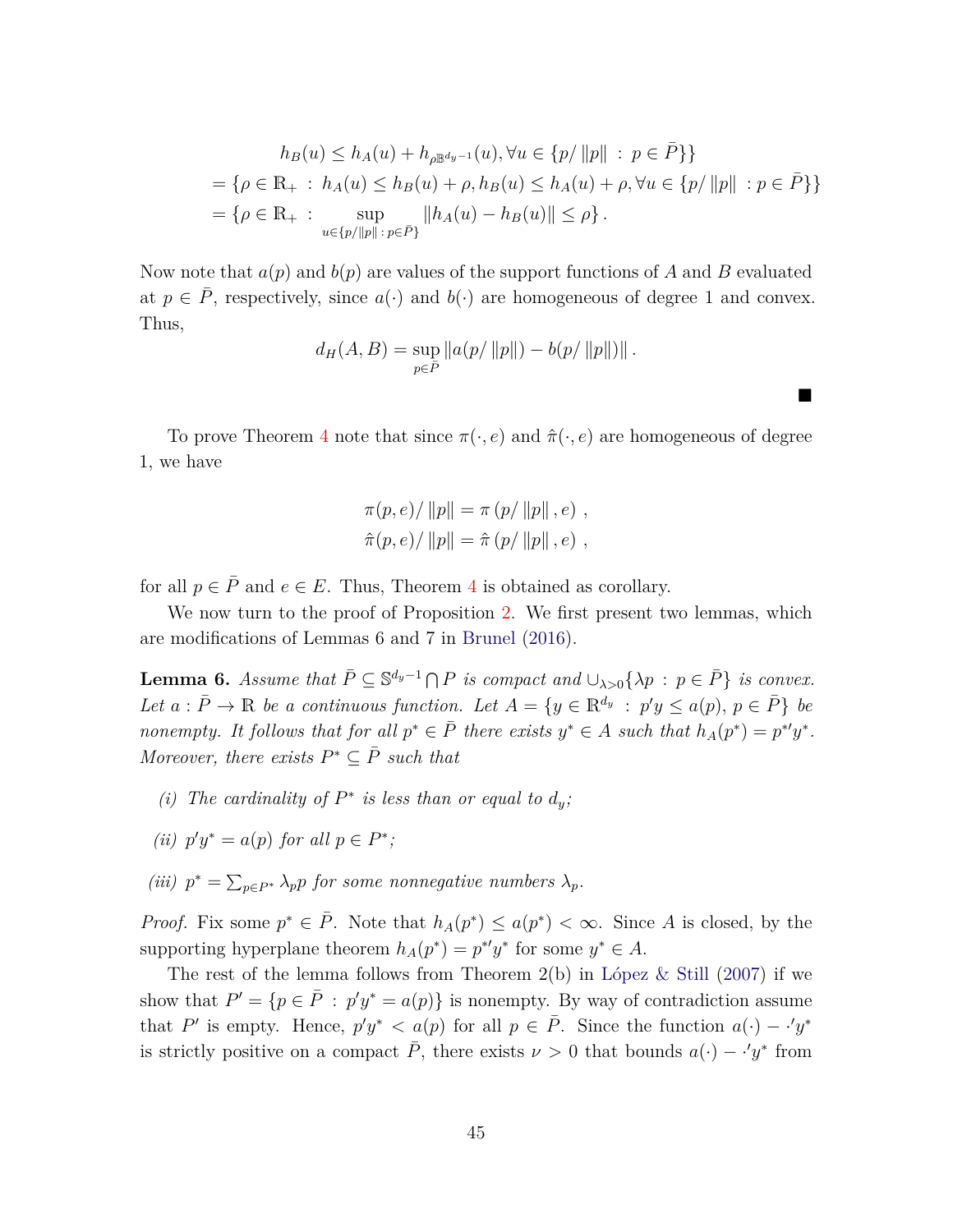below. Hence, for every  $p \in \overline{P}$ ,

$$
p'(y^* + \nu p^*) = p'y^* + \nu p'p^* \le a(p) - \nu + \nu p'p^* \le a(p).
$$

Thus,  $(y^* + \nu p^*) \in A$ . But the later is not possible since  $p^*(y^* + \nu p^*) = a(p^*) + \nu > a(p^*)$ implies that  $y^*$  is not a maximizer. Thus,  $P'$  is nonempty.

<span id="page-47-1"></span>**Lemma 7.** Assume that  $\overline{P} \subseteq \mathbb{S}^{d_y-1} \cap P$  is compact and  $\cup_{\lambda>0} {\{\lambda p \ : \ p \in \overline{P}\}}$  is *convex.* Let  $a : \overline{P} \to \mathbb{R}$  be continuous convex homogeneous of degree 1 *function and*  ${b_n : \overline{P} \rightarrow \mathbb{R}}$  *be a sequence of continuous homogeneous of degree* 1 *functions such that*

$$
A = \left\{ y \in \mathbb{R}^{d_y} : p'y \le a(p), \forall p \in \overline{P} \right\},\
$$
  

$$
B_n = \left\{ y \in \mathbb{R}^{d_y} : p'y \le b_n(p), \forall p \in \overline{P} \right\},\
$$

*are nonempty for all*  $n \in \mathbb{N}$ *. Assume that*  $\eta_n = \sup_{p \in \bar{P}} ||a(p) - b_n(p)|| = o(1)$  *and*  $0 < r = \inf_{p \in \overline{P}} a(p) < R = \sup_{p \in \overline{P}} a(p) < \infty$ . Then there exists  $N > 0$  such that

$$
\sup_{p \in \bar{P}} \|a(p) - h_{B_n}(p)\| \le \eta_n \frac{R}{r} \frac{1 + \eta_n/R}{1 - \eta_n/r}
$$

*for all*  $n > N$ *.* 

*Proof.* Fix some  $p^* \in \overline{P}$  and some *n* such that  $\eta_n < r$ . By Lemma [6](#page-46-0) there exists a finite set  $P_n^*$ , a collection of nonnegative numbers  $\{\lambda_{p,n}\}_{p \in P_n^*}$  and  $y_n^* \in B_n$  such that  $h_{B_n} = p^* y_n^*, p^* = \sum_{p \in P_n^*} \lambda_{p,n} p$ , and  $p' y_n^* = b_n(p)$  for all  $p \in P_n^*$ . Note that for all  $p \in p_n^*$  we have that  $b_n(p) = h_{B_n}(p)$ . Then

$$
a(p^*) = h_A(p^*) = h_A\left(\sum_{p \in P_n^*} \lambda_{p,n} p\right) \le \sum_{p \in P_n^*} \lambda_{p,n} h_A(p) = \sum_{p \in P_n^*} \lambda_{p,n} a(p) \le \sum_{p \in P_n^*} \lambda_{p,n} (b_n(p) + \eta_n)
$$
  
= 
$$
\sum_{p \in P_n^*} \lambda_{p,n} p' y_n^* + \eta_n \sum_{p \in P_n^*} \lambda_{p,n} = p^{*'} y_n^* + \eta_n \sum_{p \in P_n^*} \lambda_{p,n} = h_{B_n}(p^*) + \eta_n \sum_{p \in P_n^*} \lambda_{p,n}.
$$
 (8)

Moreover,

<span id="page-47-0"></span>
$$
h_{B_n}(p^*) \le b_n(p^*) \le a(p^*) + \eta_n. \tag{9}
$$

Hence,  $||a(p^*) - h_{B_n}(p^*)|| \leq \eta_n \max\{1, \sum_{p \in P_n^*} \lambda_{p,n}\}.$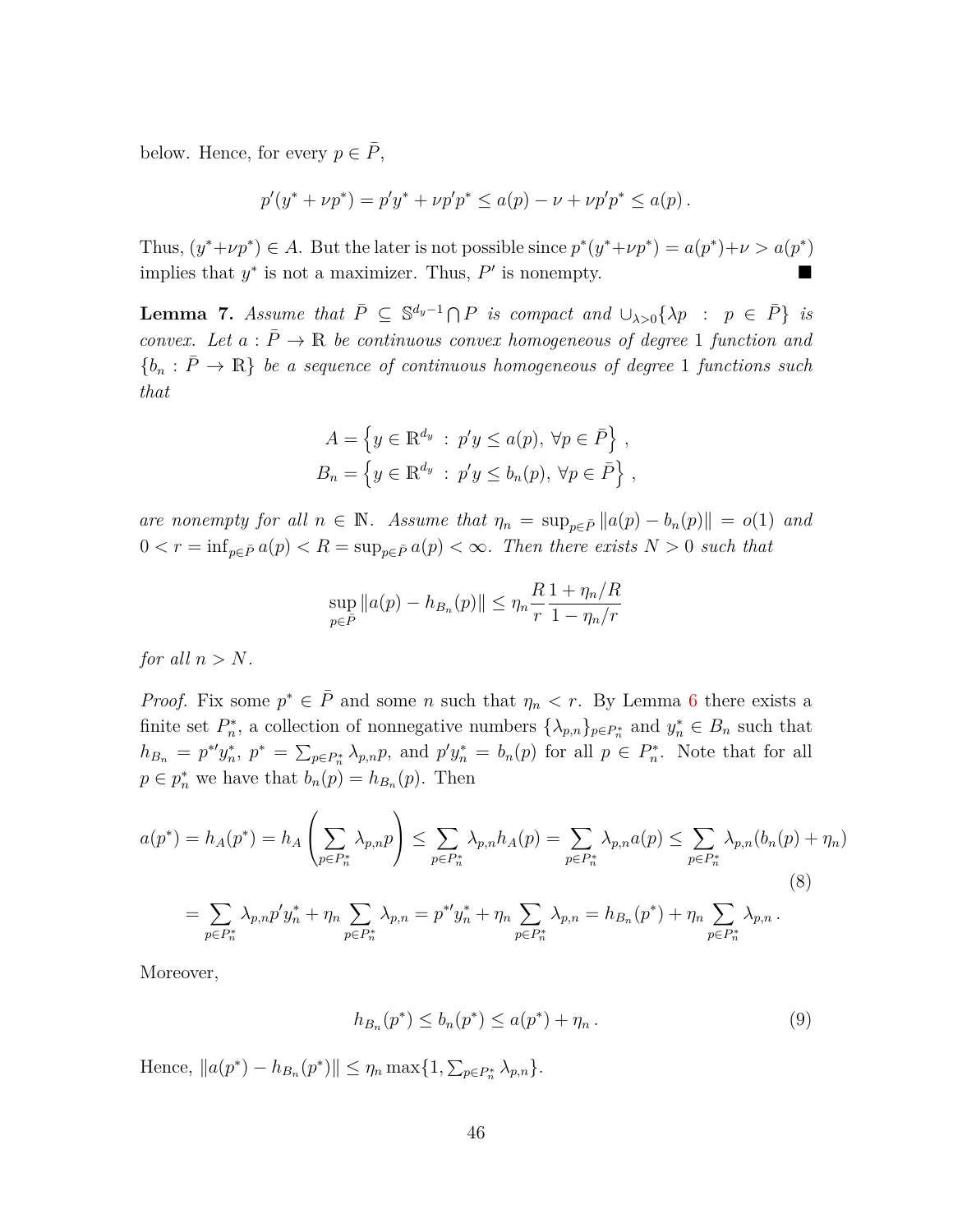Next note that the inequality in [\(9\)](#page-47-0) implies that

$$
\sum_{p \in P_n^*} \lambda_{p,n} p' y_n^* = p^{*'} y_n^* = h_{B_n}(p^*) \le a(p^*) + \eta \le R + \eta_n.
$$

In addition,

$$
\sum_{p\in P_n^*} \lambda_{p,n} p' y_n^* = \sum_{p\in P_n^*} \lambda_{p,n} b_n(p) \ge \sum_{p\in P_n^*} \lambda_{p,n}(a(p) - \eta_n) \ge \sum_{p\in P_n^*} \lambda_{p,n}(r - \eta_n).
$$

Hence,

$$
\sum_{p \in P_n^*} \lambda_{p,n} \le \frac{R + \eta_n}{r - \eta_n}
$$

*.*

 $\blacksquare$ 

As a result,

$$
||a(p^*) - h_{B_n}(p^*)|| \le \eta_n \max \left\{ 1, \sum_{p \in P_n^*} \lambda_{p,n} \right\} = \eta_n \max \left\{ 1, \frac{R + \eta_n}{r - \eta_n} \right\} = \eta_n \frac{R}{r} \frac{1 + \eta_n/R}{1 - \eta_n/r}.
$$

To prove Theorem [4](#page-32-1) note that since  $\pi(\cdot,e)$  and  $\hat{\pi}(\cdot,e)$  are homogeneous of degree 1, we have

$$
\pi(p, e) / ||p|| = \pi (p/ ||p||, e) ,
$$
  

$$
\hat{\pi}(p, e) / ||p|| = \hat{\pi} (p/ ||p||, e) .
$$

To prove Proposition [2,](#page-33-2) note that by Lemma [5,](#page-45-0) with probability 1,

$$
d_H(Y_{\bar{P}}(e), \hat{Y}_{\bar{P}}(e)) = \sup_{p \in \bar{P}} \left\| \pi(p/\|p\|, e) - h_{\hat{Y}_{\bar{P}}(e)}(p/\|p\|) \right\|.
$$

The conclusion then follows by applying Lemma [7](#page-47-1) to the right hand side of the equality above.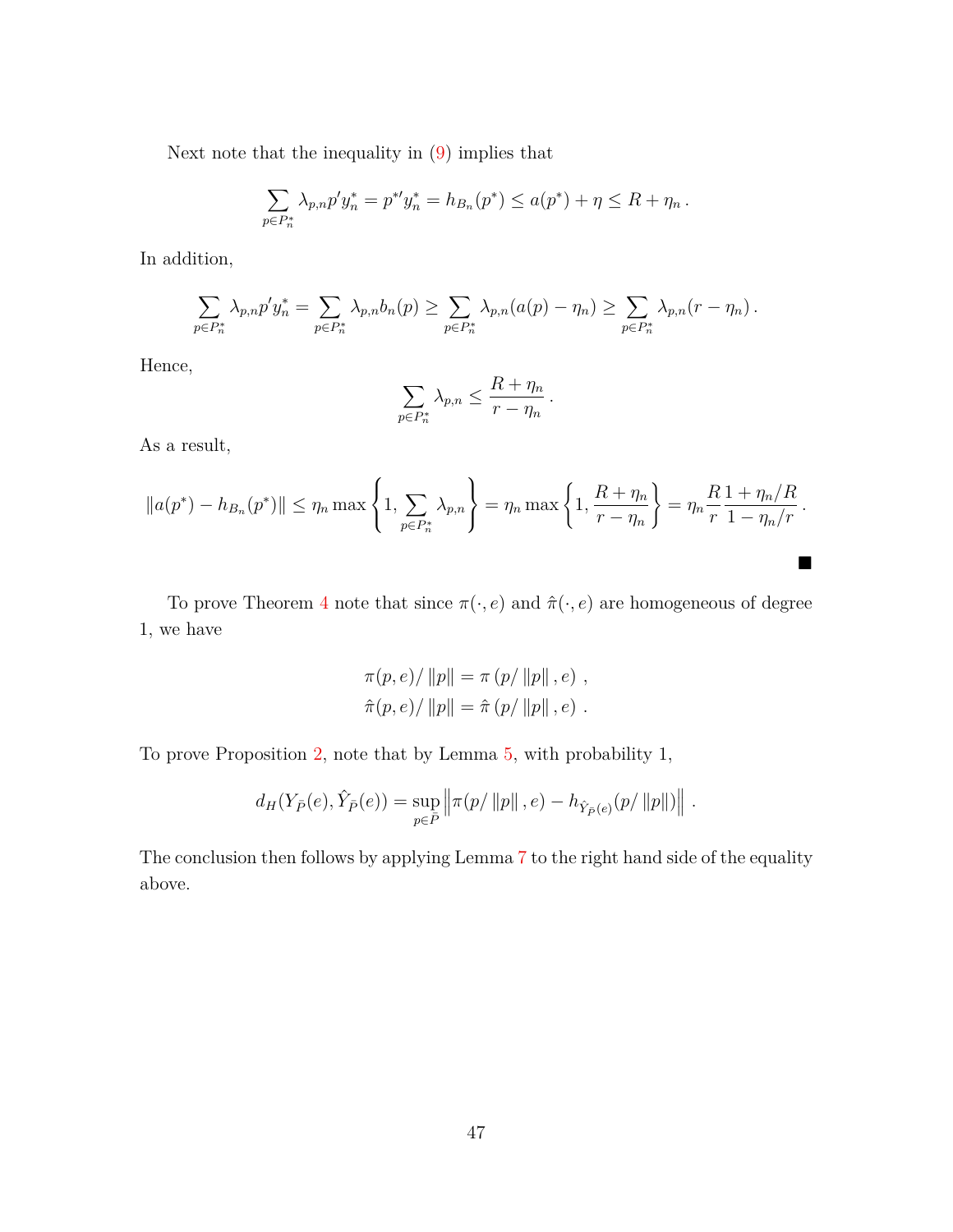## **B. Supplemental Results**

#### <span id="page-49-1"></span><span id="page-49-0"></span>**B.1. Continuous Heterogeneity**

In this section we consider the possibility of continuous heterogeneity. Unfortunately, in contrast to our main result in Theorem [1,](#page-14-2) when facing continuous heterogeneity we will need more observables (instruments) and more assumptions. Moreover, we will need to assume that there is no measurement error *η*.

For simplicity we state the results for the profit function. The analysis of the general restricted profit function is similar. Assume that the analyst observes  $(\pi, \mathbf{p}', \mathbf{w}')'$ , where the instrumental variable **w** is supported on *W* and  $\pi = \pi(\mathbf{p}, \mathbf{e})$  are perfectly measured profits. We normalize **e** to be uniformly distributed.

<span id="page-49-3"></span>**Assumption 8.** *The distribution of* **e** *is uniform over* [0*,* 1]*.*

The following assumption is an independence condition that requires the instrumental variable to be independent of the unobservable heterogeneity **e**.

<span id="page-49-2"></span>**Assumption 9.**  $F_{\mathbf{e}|\mathbf{w}}(\cdot|w) = F_{\mathbf{e}}(\cdot)$  *for all*  $w \in W$ *.* 

Assumption [9](#page-49-2) together with the requirement that the profit function  $\pi(p, \cdot)$  is monotone (Assumption [1\)](#page-10-1) imply the following integral equation familiar from the literature on nonparametric quantile instrumental variable models.

**Lemma 8.** *If Assumptions [1,](#page-10-1) [8](#page-49-3) and [9](#page-49-2) are satisfied, then the following holds:*

<span id="page-49-4"></span>
$$
\mathbb{P}\left(\pi \leq \pi(\mathbf{p}, e)|\mathbf{w} = w\right) = e \tag{10}
$$

*for all*  $e \in E$  *and*  $w \in W$ *.* 

*Proof.* Fix some  $w \in W$  and  $e \in E$ . First, note that by the law of iterated expectations

$$
\mathbb{P}(\pi - \pi(\mathbf{p}, e) \le 0 | \mathbf{w} = w) = \mathbb{E}[\mathbb{E}[\mathbb{1}(\pi(p, \mathbf{e}) - \pi(p, e) \le 0) | \mathbf{p} = p, \mathbf{w} = w] | \mathbf{w} = w].
$$

By strict monotonicity of  $\pi(p, \cdot)$  it follows that

 $\mathbb{E} [\mathbb{1} (\pi(p, e) - \pi(p, e) \le 0) | p = p, w = w] = \mathbb{E} [\mathbb{1} (e \le e) | p = p, w = w].$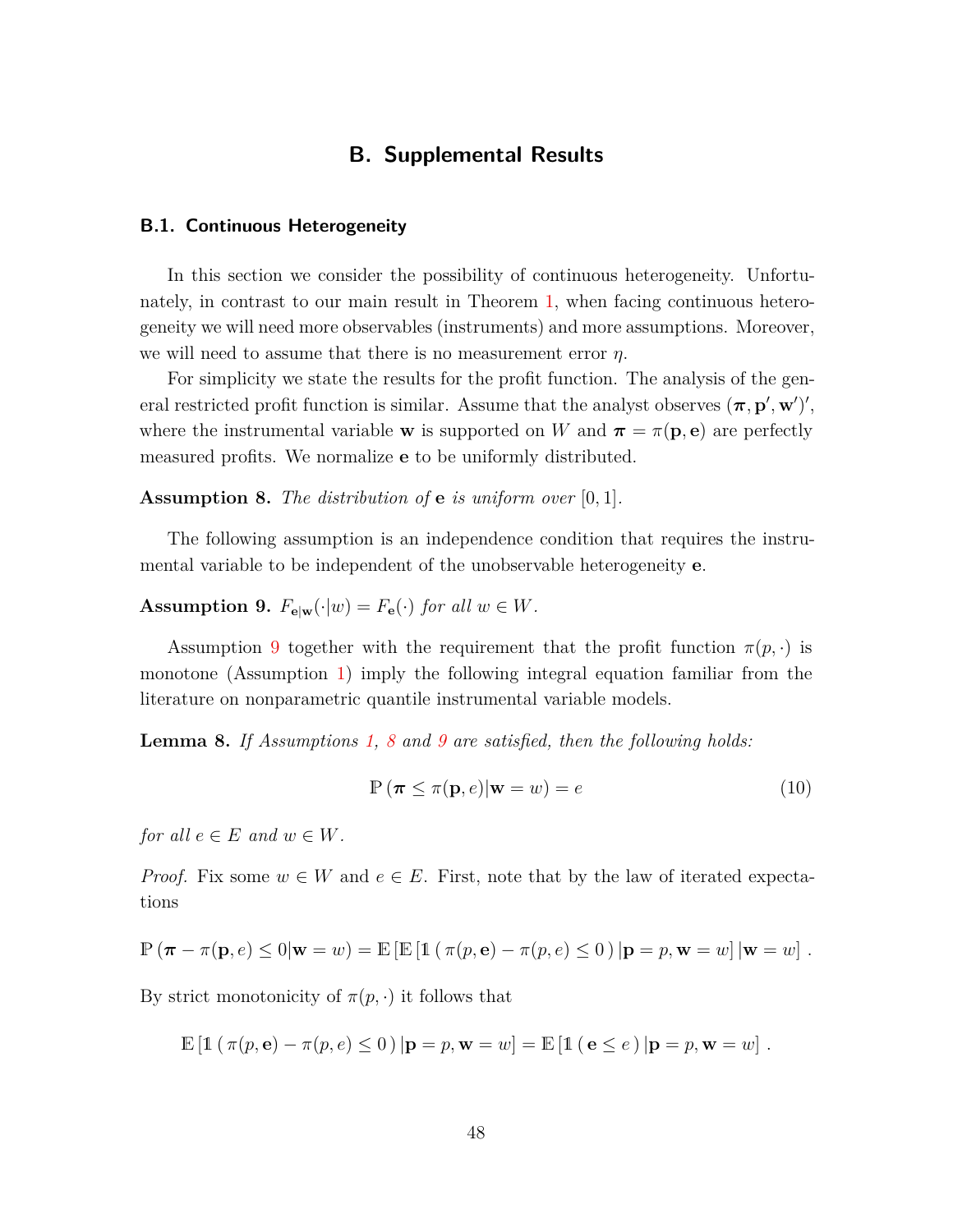The law of iterated expectations together with Assumptions [8](#page-49-3) and [9](#page-49-2) then imply that

$$
\mathbb{P}\left(\boldsymbol{\pi}-\pi(\mathbf{p},e)\leq 0\vert \mathbf{w}=w\right)=e\,.
$$

п

This lemma says that in the presence of endogeneity, we can still rank firms conditional on the instrumental variable. Note that Equation [10](#page-49-4) is an integral equation that connects the unknown profit function, the distribution of observables, and productivity *e*. Indeed, Equation [10](#page-49-4) can be rewritten as

$$
\int_{P_w} F_{\pi|\mathbf{p},\mathbf{w}}(\pi(p,e)|p,w) f_{\mathbf{p}|\mathbf{w}}(p|w) dp = e,
$$

for all  $w \in W$  and  $e \in E$ , where  $P_w$  denotes the support of **p** conditional on  $\mathbf{w} = w$ and we assume the conditional p.d.f. of **p** conditional  $\mathbf{w} = w$  exists for all w. The above integral equation has a unique solution in

$$
\mathcal{L}^2(P) = \left\{ m(\cdot) \ : \ \int_P |m(x)|^2 dx < \infty \right\},
$$

for every  $e \in E$ , if the operator  $T_e : \mathcal{L}^2(P) \to \mathcal{L}^2(W)$  defined by

$$
(T_e m)(w) = \int_{P_w} F_{\pi|\mathbf{p},\mathbf{w}}(m(p)|p,w) f_{p|\mathbf{w}}(p|w) dp,
$$

is injective for every  $e \in E$ . Injectivity of integral operators is closely related to the notion of completeness. Numerous sufficient conditions for injectivity of integral operators are available in the literature.<sup>[32](#page-50-0)</sup> Next we establish identification of  $\pi(\cdot)$ based on the results of [Chernozhukov & Hansen](#page-36-11) [\(2005](#page-36-11)).

Note that Equation [10](#page-49-4) is equivalent to the IV model of quantile treatment effects of [Chernozhukov & Hansen](#page-36-11) [\(2005\)](#page-36-11). Thus we can directly invoke their identification result. For some fixed  $\delta, f > 0$ , define the relevant parameter space P as the convex hull of functions  $\pi'(\cdot, e)$  that satisfy: (i) for every  $w \in W$ ,  $\mathbb{P}(\pi \leq \pi'(\mathbf{p}, e)|\mathbf{w} = w) \in$  $[e - \delta, e + \delta]$ , and (ii) for each  $p \in P$ ,

$$
\pi'(p,e) \in s_p = \left\{ \pi \ : \ f_{\pi|\mathbf{p},\mathbf{w}}(\pi|p,w) \geq \underline{f} \text{ for all } w \text{ with } f_{\mathbf{w}|\mathbf{p}}(w|p) > 0 \right\}.
$$

Moreover, let  $f_{\epsilon|\mathbf{p},\mathbf{w}}(\cdot|p,w;e)$  denote the density of  $\epsilon = \pi - \pi(\mathbf{p},e)$  conditional on **p** 

<span id="page-50-0"></span><sup>&</sup>lt;sup>32</sup>See for example [Newey & Powell](#page-38-14) [\(2003\)](#page-38-14), [Chernozhukov & Hansen](#page-36-11) [\(2005\)](#page-36-11), [DHaultfoeuille et al.](#page-36-12)  $(2010)$ , [Andrews](#page-34-7)  $(2011)$ , [DHaultfoeuille](#page-36-13)  $(2011)$  $(2011)$ , and [Hu et al.](#page-37-11)  $(2017)$ .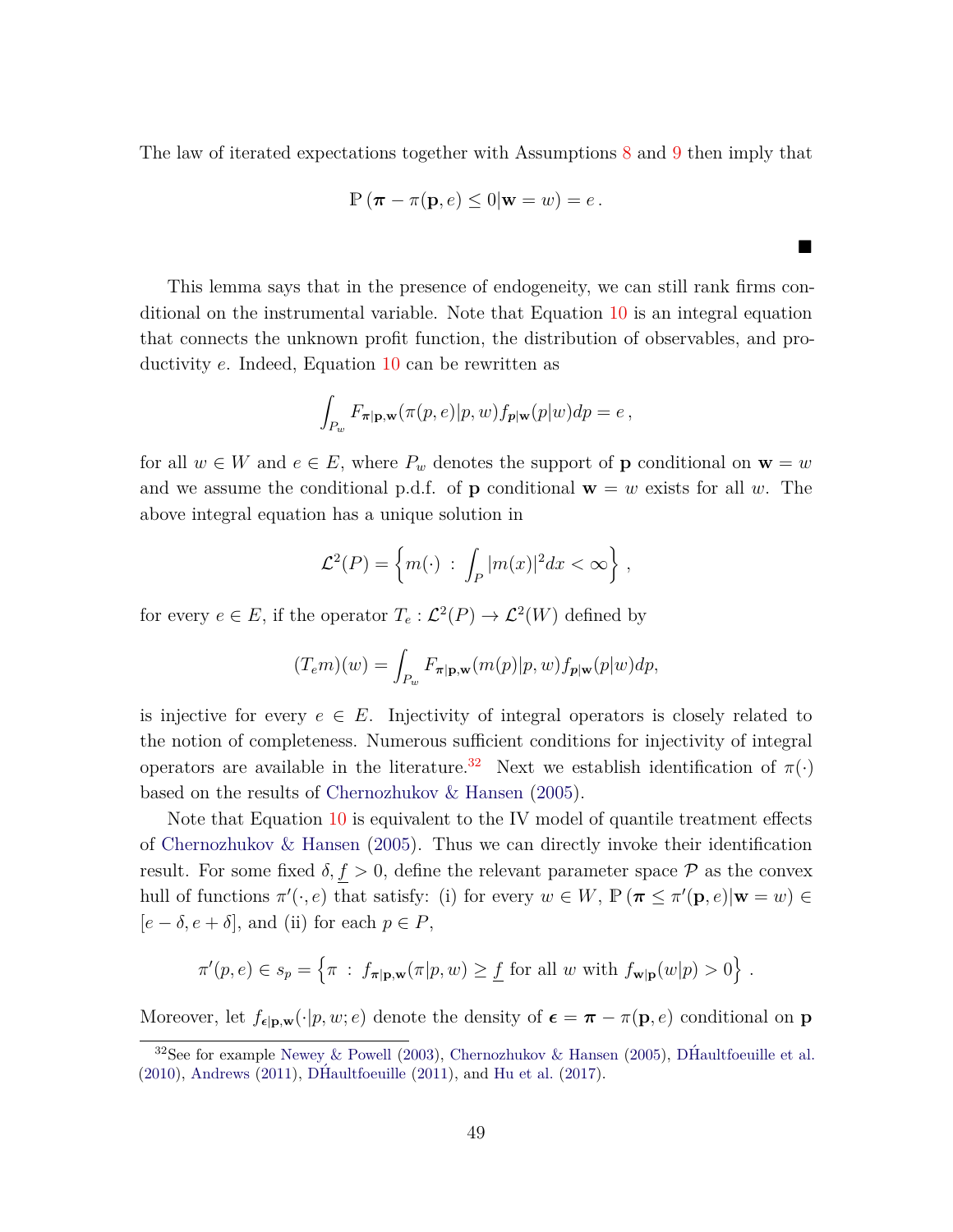and **w**. The following theorem follows from Theorem 4 in [Chernozhukov & Hansen](#page-36-11) [\(2005\)](#page-36-11).

#### **Theorem 5.** *Suppose that*

- *(i)*  $\pi(p, \cdot)$  *is strictly increasing for every*  $p \in P$ *;*
- *(ii) Assumptions [8](#page-49-3) and [9](#page-49-2) hold;*
- *(iii)*  $\pi$  *and* **w** *have bounded support;*
- *(iv)*  $f_{\epsilon|\mathbf{p},\mathbf{w}}(\cdot|p,w;e)$  *is continuous and bounded over* R *for all*  $p \in P$ *,*  $w \in W$ *, and*  $e \in E$ ;
- $(v)$   $\pi(p, e) \in s_p$  *for all*  $p \in P$  *and*  $e \in E$ *;*
- (vi) For every  $e \in E$ , if  $\pi', \pi^* \in \mathcal{P}$  and  $\mathbb{E}[(\pi'(\mathbf{p}, e) \pi^*(\mathbf{p}, e))\omega(\mathbf{p}, \mathbf{w}; e)|\mathbf{w}] = 0$  a.s., then  $\pi'(\mathbf{p}, e) = \pi^*(\mathbf{p}, e)$  a.s., for  $\omega(p, w; e) = \int_0^1 f_{\epsilon | \mathbf{p}, \mathbf{w}} (\delta(\pi'(p, e) - \pi^*(p, e)) | p, w; e) d\delta >$ 0*;*

*Then for any*  $\pi'(\cdot, e) \in \mathcal{P}$  *such that* 

$$
\mathbb{P}\left(\mathbb{1}\left(\,\boldsymbol{\pi}\leq\pi'(\mathbf{p},e)\,\right)|\mathbf{w}=w\right)=e
$$

*for all*  $w \in W$ *, it follows that*  $\pi'(\mathbf{p}, e) = \pi(\mathbf{p}, e)$  a.s..

#### <span id="page-51-0"></span>**B.2. Nonmonotonicity of Supply**

Consider the following production sets that correspond to three different levels of productivity.  $Y(e_i) = \{(y_o, l)' \in \mathbb{R} \times \mathbb{R}_+ : y_o \le f_i(l)\}\$ , where

$$
f_1(l) = l^{0.4},
$$
  $f_2(l) = 2 \cdot l^{0.4}$ 

and

$$
f_3(l) = \begin{cases} l^{0.2} & 0.01 \ge l \ge 0 \\ 7 \cdot (l - 0.01) + 0.01^{0.2} & 0.03 \ge l \ge 0.01 \\ 2 \cdot l^{0.4} + 7 \cdot 0.02 + 0.01^{0.2} - 2 \cdot 0.03^{0.4} & 0.03 \le l. \end{cases}
$$

Note that by construction  $f_1(l) < f_2(l) < f_3(l)$  for all  $l > 0$ . Hence,  $Y(e_1) \subseteq Y(e_2) \subseteq Y(e_3)$ *Y*(*e*<sub>3</sub>) and  $\pi(p, e_1) < \pi(p, e_2) < \pi(p, e_3)$  for all positive *p*. If one takes  $p = (p_o, p_l)'$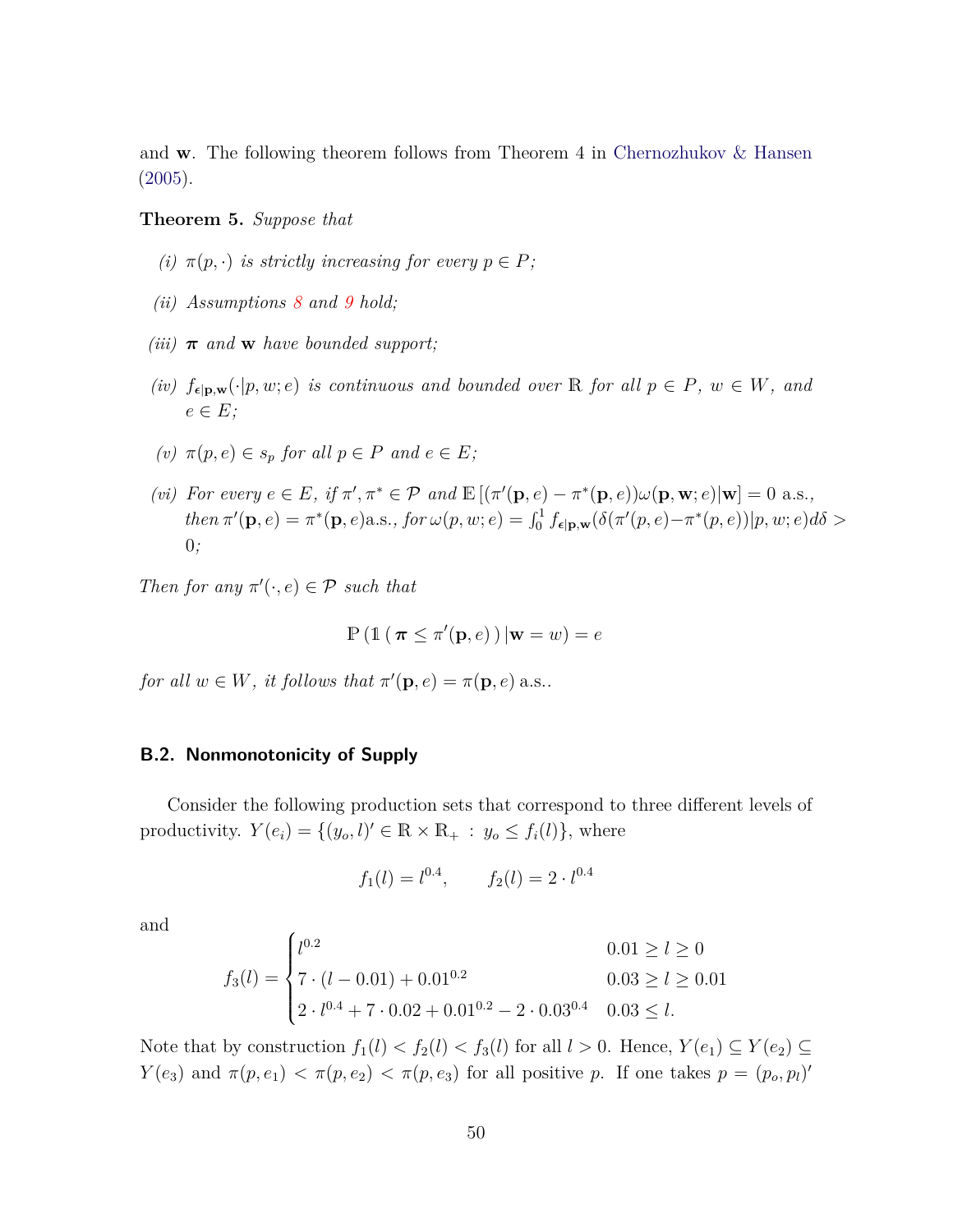such that  $p_o/p_l = 0.12$ , then the optimal levels of inputs and outputs are

$$
0.007 > l_1^* = 0.048^{5/3} > 0.006, \quad 0.2 > y_{o,1}^* = 0.048^{2/3} > 0.1
$$
  

$$
0.03 > l_2^* = 0.096^{5/3} > 0.02, \quad 0.5 > y_{o,2}^* = 2 \cdot 0.096^{2/3} > 0.41
$$
  

$$
0.01 > l_3^* = 0.024^{5/4} > 0.009, \quad 0.40 > y_{o,3}^* = 0.024^{1/4} > 0.39.
$$

Thus, for this price vector neither the optimal level of the input nor the optimal level of the output are monotone in productivity since  $l_1^* < l_3^* < l_2^*$  and  $y_{o,1}^* < y_{o,3}^* < y_{o,2}^*$ .

#### <span id="page-52-0"></span>**B.3. Parametric Examples and Price Proxies**

Section [3](#page-15-0) shows that if prices are not observed but price proxies are, then it is possible to reproduce price variation from such proxies. The technique requires a high level rank condition. We present two examples to better understand this rank condition.

<span id="page-52-1"></span>**Example 6** (Diewert function,  $d_y = 3$ ). Let

$$
\pi(p,e) = \sum_{s=1}^3 \sum_{j=1}^3 b_{s,j}(e) p_s^{1/2} p_j^{1/2}.
$$

Suppose that  $p_3$  is observed, and  $p_1 = g_1(x_1)$  and  $p_2 = g_2(x_2)$ . Assume, moreover, that  $\partial_{x_s} g_s(x_s) \neq 0$ , for all  $x_s$  and  $s = 1, 2$ . Fix any  $x_1$  and  $x_2$ . Then the rank condition is satisfied if and only if there exists  $e^*$  such that

$$
\frac{b_{1,1}(e^*)\sqrt{g_1(x_1)} + b_{1,2}(e^*)\sqrt{g_2(x_2)}}{b_{2,2}(e^*)\sqrt{g_2(x_2)} + b_{1,2}(e^*)\sqrt{g_1(x_1)}} \neq \frac{b_{1,3}(e^*)}{b_{2,3}(e^*)}.
$$

In particular, if  $g_1(\cdot) = g_2(\cdot)$ , then the rank condition is satisfied if and only if

$$
\frac{b_{1,1}(e^*) + b_{1,2}(e^*)}{b_{2,2}(e^*) + b_{1,2}(e^*)} \neq \frac{b_{1,3}(e^*)}{b_{2,3}(e^*)}.
$$

In Example [6](#page-52-1) the rank condition is satisfied except for a set of parameter values with Lebesgue measure zero. However, as the following example demonstrates, the rank condition may fail to hold for all possible values of parameters.

**Example 7** (Cobb-Douglas). For a fixed *e*, let  $y_o \leq k^{\alpha}l^{\beta}$  be such that  $\alpha + \beta < 1$  and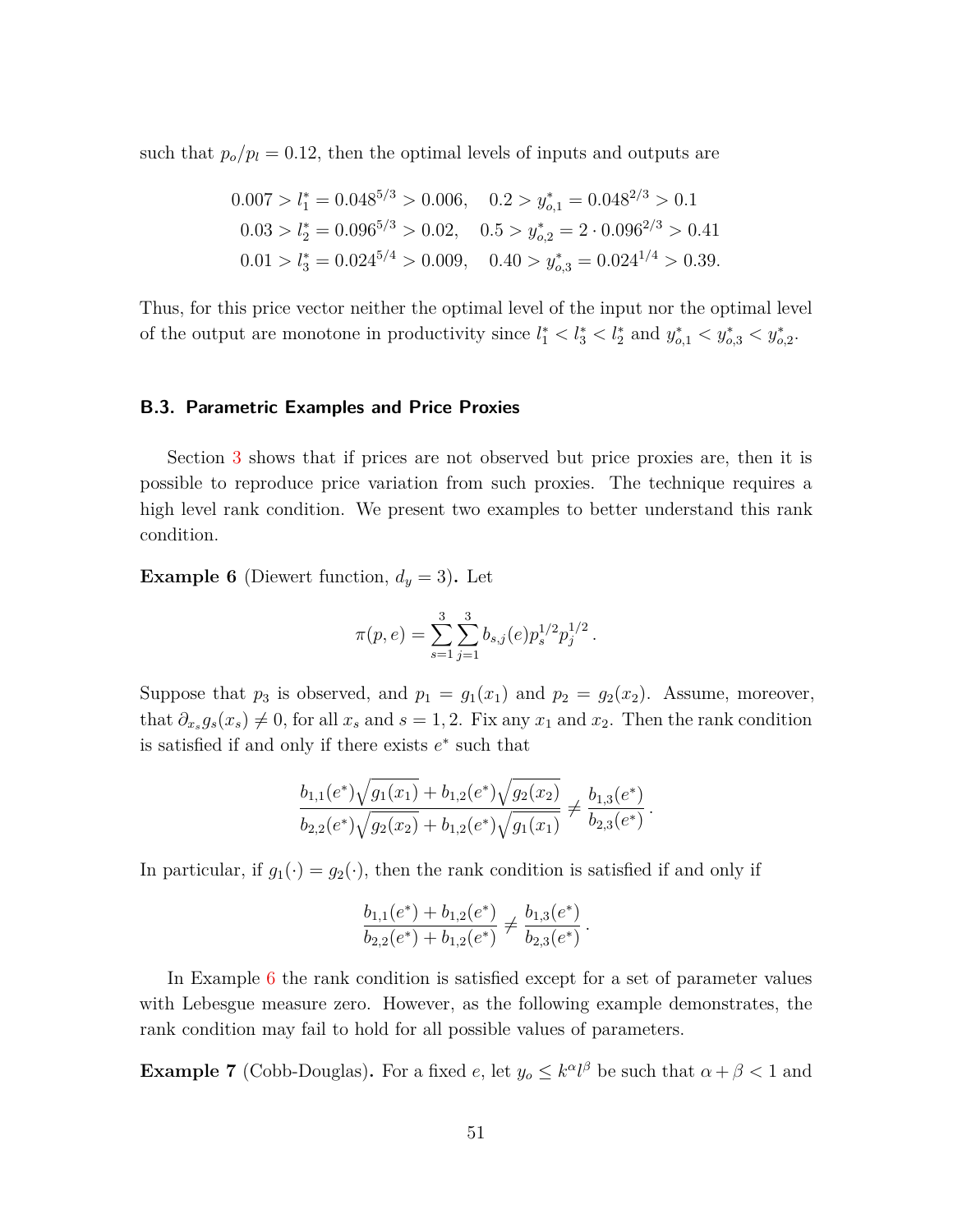$\alpha, \beta > 0$ . Then

$$
\pi(p,e) = (1 - \alpha - \beta) \left[ \frac{p_k}{\alpha} \right] \frac{\alpha}{\alpha + \beta - 1} \left[ \frac{p_l}{\beta} \right] \frac{\beta}{\alpha + \beta - 1} \left[ \frac{p_o}{\alpha + \beta - 1} \right],
$$

where  $p = (p_o, p_k, p_l)'$ . Suppose that only  $p_o$  is perfectly observed. Suppose  $p_k =$  $g_k(x_k)$  and  $p_l = g_l(x_l)$ . Then for any two  $p_o^*$  and  $p_o^{**}$  let  $p^* = (p_o^*, p_k, p_l)'$  and  $p^{**} =$  $(p_o^{**}, p_k, p_l)'$ . The matrix  $A(\tilde{\pi}, x^*)$  is singular since it is equal to

$$
\begin{bmatrix}\n\frac{\alpha\pi(p^*,e)}{(\alpha+\beta-1)g_k(x_k)}\partial_{x_k}g_k(x_k) & \frac{\beta\pi(p^*,e)}{(\alpha+\beta-1)g_l(x_l)}\partial_{x_l}g_l(x_l) \\
\frac{\alpha\pi(p^{**},e)}{(\alpha+\beta-1)g_k(x_k)}\partial_{x_k}g_k(x_k) & \frac{\beta\pi(p^{**},e)}{(\alpha+\beta-1)g_l(x_l)}\partial_{x_l}g_l(x_l)\n\end{bmatrix}
$$

*.*

It can be shown that the rank condition is never satisfied for Cobb-Douglas production function if only one of the prices is perfectly observed.

The rank condition is not satisfied for the Cobb-Douglas production function because the ratios of any two different quantities chosen (e.g.  $l/k$ , or  $y_o/l$ ) do not depend on the price of the quantity not described in the ratio. Indeed, recall that

$$
\partial_{x_j} \tilde{\pi}(x, e) = y_j(g(x), e) \partial_{x_j} g_j(x_j).
$$

Thus, if  $y_j(g(x), e)/y_s(g(x), e)$  does not depend on observed price  $p_{d_y}$ , then the *s*-th column of  $A(\tilde{\pi}, x^*)$  is a scaled version of the *j*-th column of  $A(\tilde{\pi}, x^*)$ . Hence,  $A(\tilde{\pi}, x^*)$ is singular.

#### <span id="page-53-0"></span>**B.4. Point Identification and Assumption [7](#page-25-0)**

It is natural to wonder when Assumption [7](#page-25-0) is necessary and sufficient for point identification of  $Y(\cdot)$ . Unfortunately, this question is technical. It is essentially equivalent to asking when the function  $\pi_P$ , defined as  $\pi$  restricted to  $P \times E$ , has a *unique* extension  $\tilde{\pi}: \mathbb{R}^{d_y}_{++} \times E \to \mathbb{R}^{d_y}$  such that  $\tilde{\pi}$  is homogeneous of degree 1, convex, and satisfies  $\tilde{\pi}(p, e) = \pi(p, e)$  for every  $(p', e)' \in P \times E$ .

First, we note that by exploiting continuity and homogeneity of degree 1, we know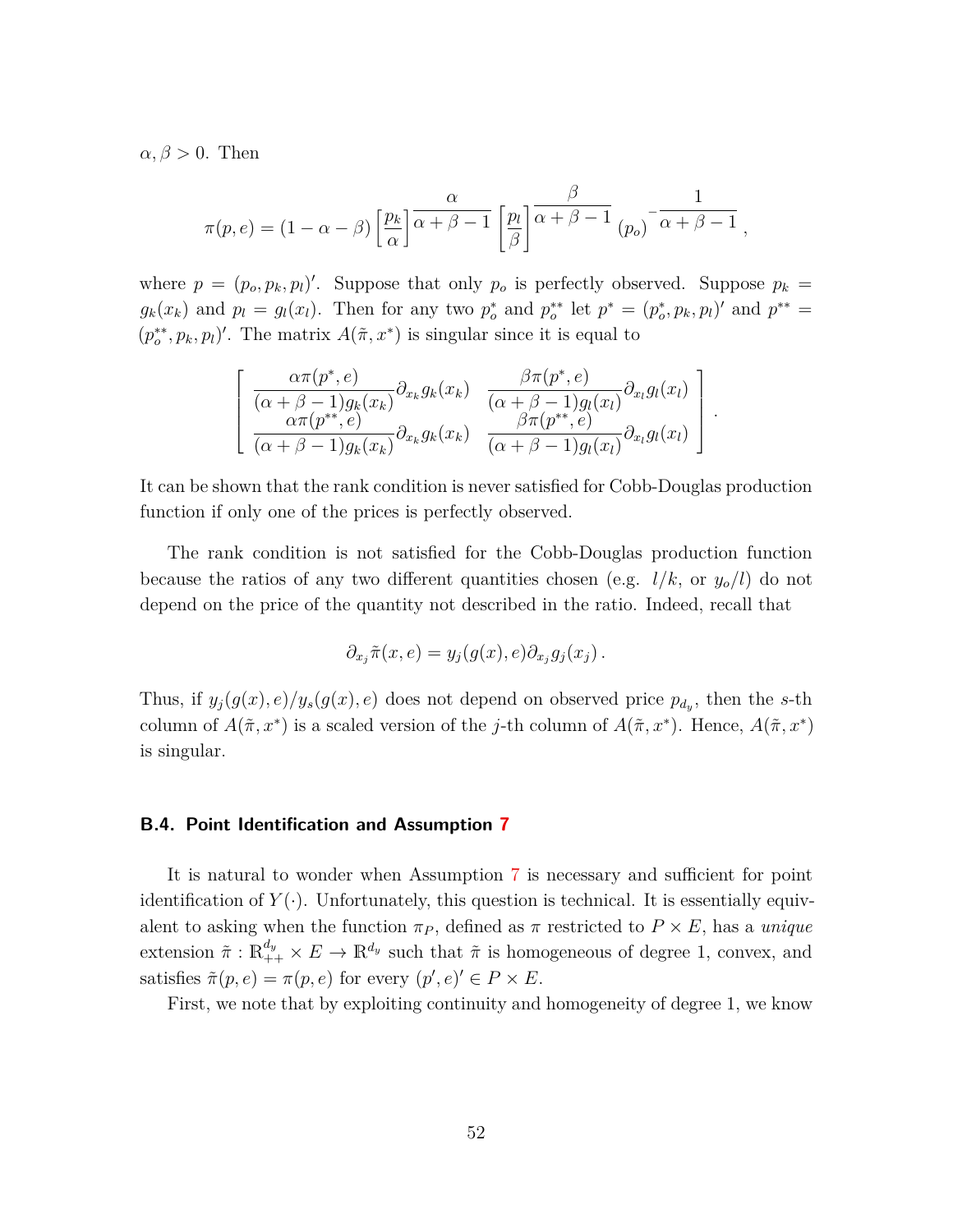that there is a unique extension of  $\pi_P$  to the set

$$
\mathrm{int}\left(\mathrm{cl}\left(\bigcup_{\lambda>0}\left\{\lambda p\,:\,p\in P\right\}\right)\right)\times E
$$

that satisfies the properties described above. It is, however, possible that this set is strictly nested in  $\mathbb{R}^{d_y}_{++} \times E$ , and yet there is a unique extension of  $\pi_P$  to all of  $\mathbb{R}^{d_y}_{++} \times E$ .

**Example 8** (Unique Extension without Assumption [7\)](#page-25-0). Consider  $\pi(p, e) = e \sum_{j=1}^{d_y} |p_j|$ with  $E = [0, M], 0 < M < \infty$ . This functions is homogeneous of degree 1 and convex in *p*, and hence the profit function for price-taking firms, indexed by *e* [\(Kreps,](#page-38-6) [2012](#page-38-6), Proposition 9.14). Let  $\Delta^{d_y-1} = \{p \in \mathbb{R}^{d_y}_{++} : \sum_{j=1}^{d_y} p_j = 1\}$  denote the relative interior of the probability simplex, and let  $S = \{p \in \Delta^{d_y-1} : |y_j - 1/d_y| \leq 1/d_y \text{ for each } j\}$ denote a convex set centered at the midpoint of the simplex. Let *P* be the probability simplex with the region *S* removed, i.e.  $P = \Delta^{d_y-1} \setminus S$ . Note that *P* is a subset of the affine space  $\{p \in \mathbb{R}^{d_y} : \sum_{j=1}^{d_y} y_j = 1\}$ , and  $\pi_P(\cdot, e)$  is equal to *e* over *P*. Any convex extension of  $\pi_P(\cdot, e)$  to the convex hull of  $P$ ,  $\Delta^{d_y-1}$ , must also be equal to *e*. In more detail, there is a unique such extension because  $\Delta^{d_y-1}$  has dimension  $d_y-1$ (i.e. the smallest affine space containing this set has dimension  $d_y - 1$ ). Because there is a unique convex extension of  $\pi_P(\cdot, e)$  to all of  $\Delta^{d_y-1}$ , there is a unique convex and homogeneous extension to all of  $\mathbb{R}^{d_y}_{++}$ . By Corollary 9.18 in [Kreps](#page-38-6) [\(2012](#page-38-6)) the production correspondence is identified even though Assumption [7](#page-25-0) fails to hold.

For additional geometric intuition behind this example, consider a line segment from  $(0,0)$  to  $(1,0)$  in  $\mathbb{R}^2$ . If one deletes a chunk out of the middle of this line segment, but maintains each endpoint, then the convex hull of this modified set is actually the original set.

This example also shows that it is possible to uniquely determine  $\pi(p, e)$  at values *p* that are not in the set int (cl ( $\bigcup_{\lambda>0} \{\lambda p : p \in P\}$ )). We are only able to construct "knife edge" examples in which the support restriction of Assumption [7](#page-25-0) is *not* equivalent to point identification of  $Y(\cdot)$ . We note that strict convexity of  $\pi(\cdot, e)$  rules out this sort of example.

#### <span id="page-54-0"></span>**B.5. Parametric Estimation of the [Diewert](#page-36-10) [\(1973](#page-36-10)) Functional Form**

We outline a specific approach to estimating  $\pi$  by adapting the flexible functional form of [Diewert](#page-36-10) [\(1973](#page-36-10)) to our setting. This class of functions applies with multiple outputs and inputs.